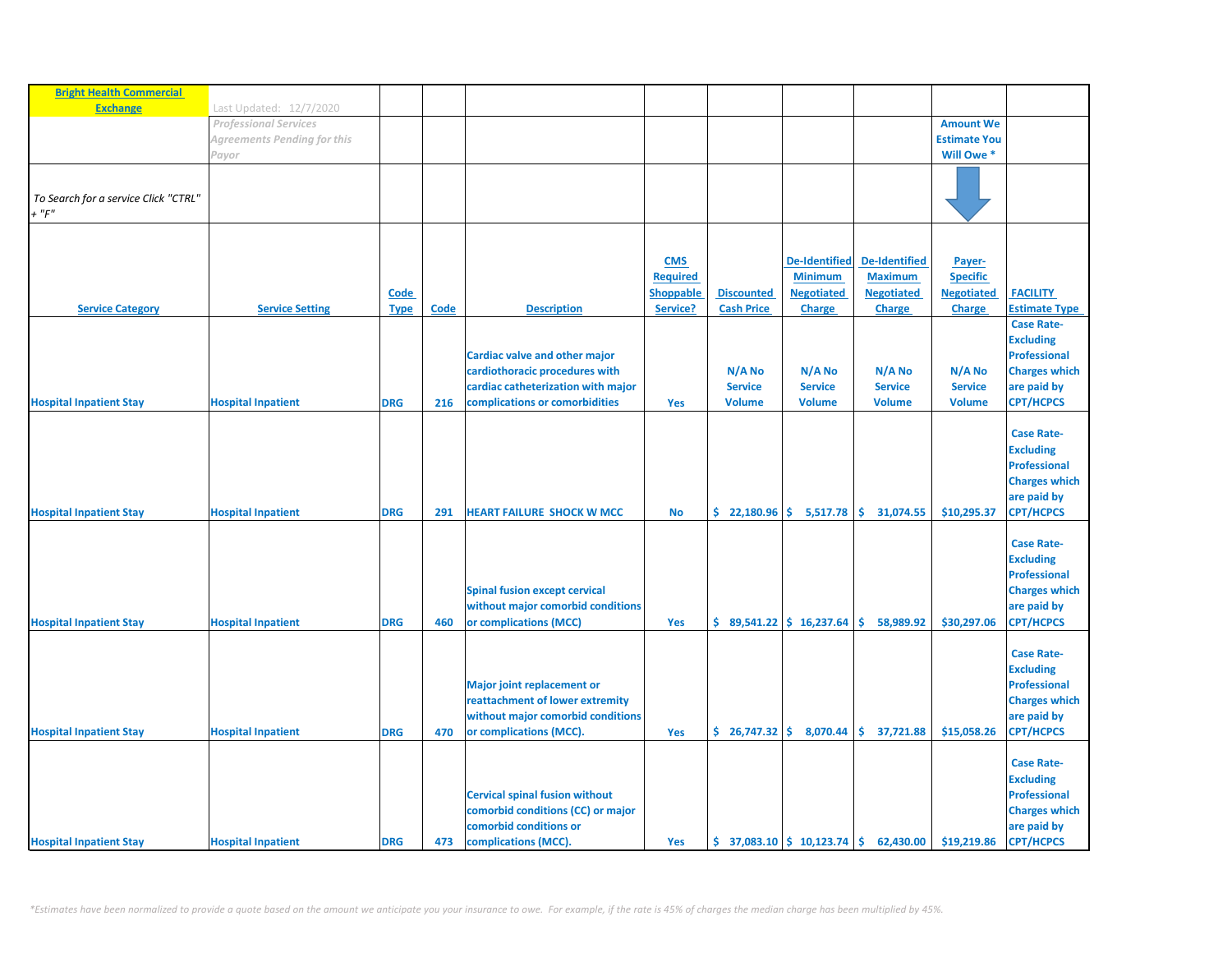|                                      | <b>Professional Services</b> |             |             |                                     |                 |                   |                             |                                                                           | <b>Amount We</b>    |                      |
|--------------------------------------|------------------------------|-------------|-------------|-------------------------------------|-----------------|-------------------|-----------------------------|---------------------------------------------------------------------------|---------------------|----------------------|
|                                      |                              |             |             |                                     |                 |                   |                             |                                                                           |                     |                      |
|                                      | Agreements Pending for this  |             |             |                                     |                 |                   |                             |                                                                           | <b>Estimate You</b> |                      |
|                                      | Payor                        |             |             |                                     |                 |                   |                             |                                                                           | Will Owe*           |                      |
|                                      |                              |             |             |                                     |                 |                   |                             |                                                                           |                     |                      |
|                                      |                              |             |             |                                     |                 |                   |                             |                                                                           |                     |                      |
| To Search for a service Click "CTRL" |                              |             |             |                                     |                 |                   |                             |                                                                           |                     |                      |
|                                      |                              |             |             |                                     |                 |                   |                             |                                                                           |                     |                      |
| $+$ " $F$ "                          |                              |             |             |                                     |                 |                   |                             |                                                                           |                     |                      |
|                                      |                              |             |             |                                     |                 |                   |                             |                                                                           |                     |                      |
|                                      |                              |             |             |                                     |                 |                   |                             |                                                                           |                     |                      |
|                                      |                              |             |             |                                     | <b>CMS</b>      |                   | <b>De-Identified</b>        | De-Identified                                                             | Payer-              |                      |
|                                      |                              |             |             |                                     |                 |                   |                             |                                                                           |                     |                      |
|                                      |                              |             |             |                                     | <b>Required</b> |                   | <b>Minimum</b>              | <b>Maximum</b>                                                            | <b>Specific</b>     |                      |
|                                      |                              | <b>Code</b> |             |                                     | Shoppable       | <b>Discounted</b> | <b>Negotiated</b>           | <b>Negotiated</b>                                                         | <b>Negotiated</b>   | <b>FACILITY</b>      |
| <b>Service Category</b>              | <b>Service Setting</b>       | <b>Type</b> | <b>Code</b> | <b>Description</b>                  | Service?        | <b>Cash Price</b> | Charge                      | Charge                                                                    | <b>Charge</b>       | <b>Estimate Type</b> |
|                                      |                              |             |             |                                     |                 |                   |                             |                                                                           |                     |                      |
|                                      |                              |             |             |                                     |                 |                   |                             |                                                                           |                     |                      |
|                                      |                              |             |             |                                     |                 |                   |                             |                                                                           |                     |                      |
|                                      |                              |             |             |                                     |                 |                   |                             |                                                                           |                     | <b>Case Rate-</b>    |
|                                      |                              |             |             |                                     |                 |                   |                             |                                                                           |                     | <b>Excluding</b>     |
|                                      |                              |             |             |                                     |                 |                   |                             |                                                                           |                     | <b>Professional</b>  |
|                                      |                              |             |             |                                     |                 |                   |                             |                                                                           |                     |                      |
|                                      |                              |             |             |                                     |                 |                   |                             |                                                                           |                     | <b>Charges which</b> |
|                                      |                              |             |             | <b>HIP FEMUR PROCEDURES EXCEPT</b>  |                 |                   |                             |                                                                           |                     | are paid by          |
| <b>Hospital Inpatient Stay</b>       | <b>Hospital Inpatient</b>    | <b>DRG</b>  | 480         | <b>MAJOR JOINT W MCC</b>            | <b>No</b>       |                   | $$69,180.99$$ $$12,375.85$  | \$.<br>48,933.51                                                          | \$23,091.53         | <b>CPT/HCPCS</b>     |
|                                      |                              |             |             |                                     |                 |                   |                             |                                                                           |                     |                      |
|                                      |                              |             |             |                                     |                 |                   |                             |                                                                           |                     |                      |
|                                      |                              |             |             |                                     |                 |                   |                             |                                                                           |                     |                      |
|                                      |                              |             |             |                                     |                 |                   |                             |                                                                           |                     | <b>Case Rate-</b>    |
|                                      |                              |             |             |                                     |                 |                   |                             |                                                                           |                     | <b>Excluding</b>     |
|                                      |                              |             |             |                                     |                 |                   |                             |                                                                           |                     | <b>Professional</b>  |
|                                      |                              |             |             |                                     |                 |                   |                             |                                                                           |                     |                      |
|                                      |                              |             |             |                                     |                 |                   |                             |                                                                           |                     | <b>Charges which</b> |
|                                      |                              |             |             | <b>HIP FEMUR PROCEDURES EXCEPT</b>  |                 |                   |                             |                                                                           |                     | are paid by          |
| <b>Hospital Inpatient Stay</b>       | <b>Hospital Inpatient</b>    | <b>DRG</b>  | 481         | <b>MAJOR JOINT W CC</b>             | <b>No</b>       |                   | $$45,651.13 \mid $8,559.98$ | \$.<br>38,996.68                                                          | \$15,971.67         | <b>CPT/HCPCS</b>     |
|                                      |                              |             |             |                                     |                 |                   |                             |                                                                           |                     |                      |
|                                      |                              |             |             |                                     |                 |                   |                             |                                                                           |                     |                      |
|                                      |                              |             |             |                                     |                 |                   |                             |                                                                           |                     |                      |
|                                      |                              |             |             |                                     |                 |                   |                             |                                                                           |                     |                      |
|                                      |                              |             |             |                                     |                 |                   |                             |                                                                           |                     | <b>Case Rate-</b>    |
|                                      |                              |             |             |                                     |                 |                   |                             |                                                                           |                     | <b>Excluding</b>     |
|                                      |                              |             |             |                                     |                 |                   |                             |                                                                           |                     | <b>Professional</b>  |
|                                      |                              |             |             |                                     |                 |                   |                             |                                                                           |                     |                      |
|                                      |                              |             |             |                                     |                 |                   |                             |                                                                           |                     | <b>Charges which</b> |
|                                      |                              |             |             | <b>HIP FEMUR PROCEDURES EXCEPT</b>  |                 |                   |                             |                                                                           |                     | are paid by          |
| <b>Hospital Inpatient Stay</b>       | <b>Hospital Inpatient</b>    | <b>DRG</b>  | 482         | MAJOR JOINT W/O CC/MCC              | <b>No</b>       |                   | $$36,964.29 \mid $6,745.73$ | \$37,731.25                                                               | \$12,586.55         | <b>CPT/HCPCS</b>     |
|                                      |                              |             |             |                                     |                 |                   |                             |                                                                           |                     |                      |
|                                      |                              |             |             |                                     |                 |                   |                             |                                                                           |                     |                      |
|                                      |                              |             |             |                                     |                 |                   |                             |                                                                           |                     |                      |
|                                      |                              |             |             |                                     |                 |                   |                             |                                                                           |                     |                      |
|                                      |                              |             |             |                                     |                 |                   |                             |                                                                           |                     | <b>Case Rate-</b>    |
|                                      |                              |             |             |                                     |                 |                   |                             |                                                                           |                     | <b>Excluding</b>     |
|                                      |                              |             |             |                                     |                 |                   |                             |                                                                           |                     |                      |
|                                      |                              |             |             |                                     |                 |                   |                             |                                                                           |                     | <b>Professional</b>  |
|                                      |                              |             |             |                                     |                 |                   |                             |                                                                           |                     | <b>Charges which</b> |
|                                      |                              |             |             | <b>LOWER EXTREM HUMER PROC</b>      |                 |                   |                             |                                                                           |                     | are paid by          |
| <b>Hospital Inpatient Stay</b>       | <b>Hospital Inpatient</b>    | <b>DRG</b>  | 493         | <b>EXCEPT HIP, FOOT, FEMUR W CC</b> | <b>No</b>       |                   |                             | $\binom{1}{2}$ 45,467.21 $\binom{2}{3}$ 9,438.20 $\binom{3}{3}$ 41,283.64 | \$17,610.30         | <b>CPT/HCPCS</b>     |
|                                      |                              |             |             |                                     |                 |                   |                             |                                                                           |                     |                      |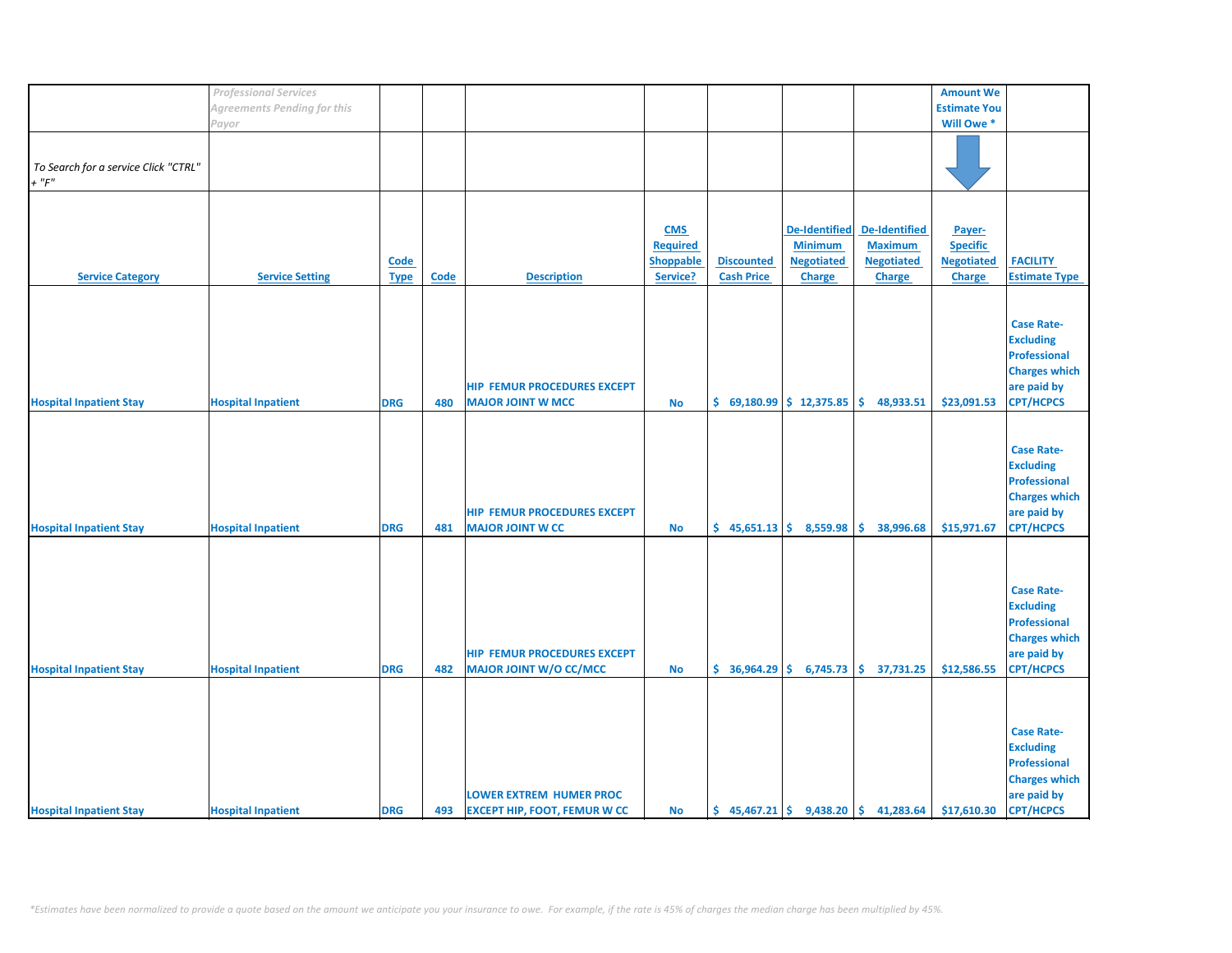|                                                     | <b>Professional Services</b>       |                            |      |                                                                                                                                                       |                                                        |                                                              |                                                                              |                                                                       | <b>Amount We</b>                                                |                                                                                                                         |
|-----------------------------------------------------|------------------------------------|----------------------------|------|-------------------------------------------------------------------------------------------------------------------------------------------------------|--------------------------------------------------------|--------------------------------------------------------------|------------------------------------------------------------------------------|-----------------------------------------------------------------------|-----------------------------------------------------------------|-------------------------------------------------------------------------------------------------------------------------|
|                                                     | <b>Agreements Pending for this</b> |                            |      |                                                                                                                                                       |                                                        |                                                              |                                                                              |                                                                       | <b>Estimate You</b>                                             |                                                                                                                         |
|                                                     | Payor                              |                            |      |                                                                                                                                                       |                                                        |                                                              |                                                                              |                                                                       | Will Owe *                                                      |                                                                                                                         |
| To Search for a service Click "CTRL"<br>$+$ " $F$ " |                                    |                            |      |                                                                                                                                                       |                                                        |                                                              |                                                                              |                                                                       |                                                                 |                                                                                                                         |
| <b>Service Category</b>                             | <b>Service Setting</b>             | <b>Code</b><br><b>Type</b> | Code | <b>Description</b>                                                                                                                                    | <b>CMS</b><br><b>Required</b><br>Shoppable<br>Service? | <b>Discounted</b><br><b>Cash Price</b>                       | <b>De-Identified</b><br><b>Minimum</b><br><b>Negotiated</b><br><b>Charge</b> | <b>De-Identified</b><br><b>Maximum</b><br><b>Negotiated</b><br>Charge | Payer-<br><b>Specific</b><br><b>Negotiated</b><br><b>Charge</b> | <b>FACILITY</b><br><b>Estimate Type</b>                                                                                 |
|                                                     |                                    |                            |      |                                                                                                                                                       |                                                        |                                                              |                                                                              |                                                                       |                                                                 |                                                                                                                         |
| <b>Hospital Inpatient Stay</b>                      | <b>Hospital Inpatient</b>          | <b>DRG</b>                 | 494  | <b>LOWER EXTREM HUMER PROC</b><br><b>EXCEPT HIP, FOOT, FEMUR W/O</b><br><b>CC/MCC</b>                                                                 | <b>No</b>                                              | \$34,101.03                                                  | 7,426.74                                                                     | \$<br>43,066.25                                                       | \$13,857.21                                                     | <b>Case Rate-</b><br><b>Excluding</b><br><b>Professional</b><br><b>Charges which</b><br>are paid by<br><b>CPT/HCPCS</b> |
| <b>Hospital Inpatient Stay</b>                      | <b>Hospital Inpatient</b>          | <b>DRG</b>                 | 743  | <b>Uterine and adnexa procedures for</b><br>non-malignancy without comorbid<br>conditions (CC) or major comorbid<br>conditions or complications (MCC) | Yes                                                    | \$18,033.90                                                  | 3,828.29                                                                     | Ŝ.<br>28,968.03                                                       | \$8,786.03                                                      | <b>Case Rate-</b><br><b>Excluding</b><br><b>Professional</b><br><b>Charges which</b><br>are paid by<br><b>CPT/HCPCS</b> |
| <b>Hospital Inpatient Stay</b>                      | <b>Hospital Inpatient</b>          | <b>DRG</b>                 | 811  | <b>RED BLOOD CELL DISORDERS W</b><br><b>MCC</b>                                                                                                       | No                                                     | \$16,643.21                                                  | 4,255.93                                                                     | \$.<br>31,015.82                                                      | \$10,253.30                                                     | <b>Case Rate-</b><br><b>Excluding</b><br><b>Professional</b><br><b>Charges which</b><br>are paid by<br><b>CPT/HCPCS</b> |
| <b>Hospital Inpatient Stay</b>                      | <b>Hospital Inpatient</b>          | <b>DRG</b>                 | 812  | <b>RED BLOOD CELL DISORDERS W/O</b><br><b>MCC</b>                                                                                                     | No                                                     | $\frac{1}{2}$ 12,941.86 $\frac{1}{2}$ 2,955.18 $\frac{1}{2}$ |                                                                              | 26,002.03                                                             | \$6,660.86                                                      | <b>Case Rate-</b><br><b>Excluding</b><br><b>Professional</b><br><b>Charges which</b><br>are paid by<br><b>CPT/HCPCS</b> |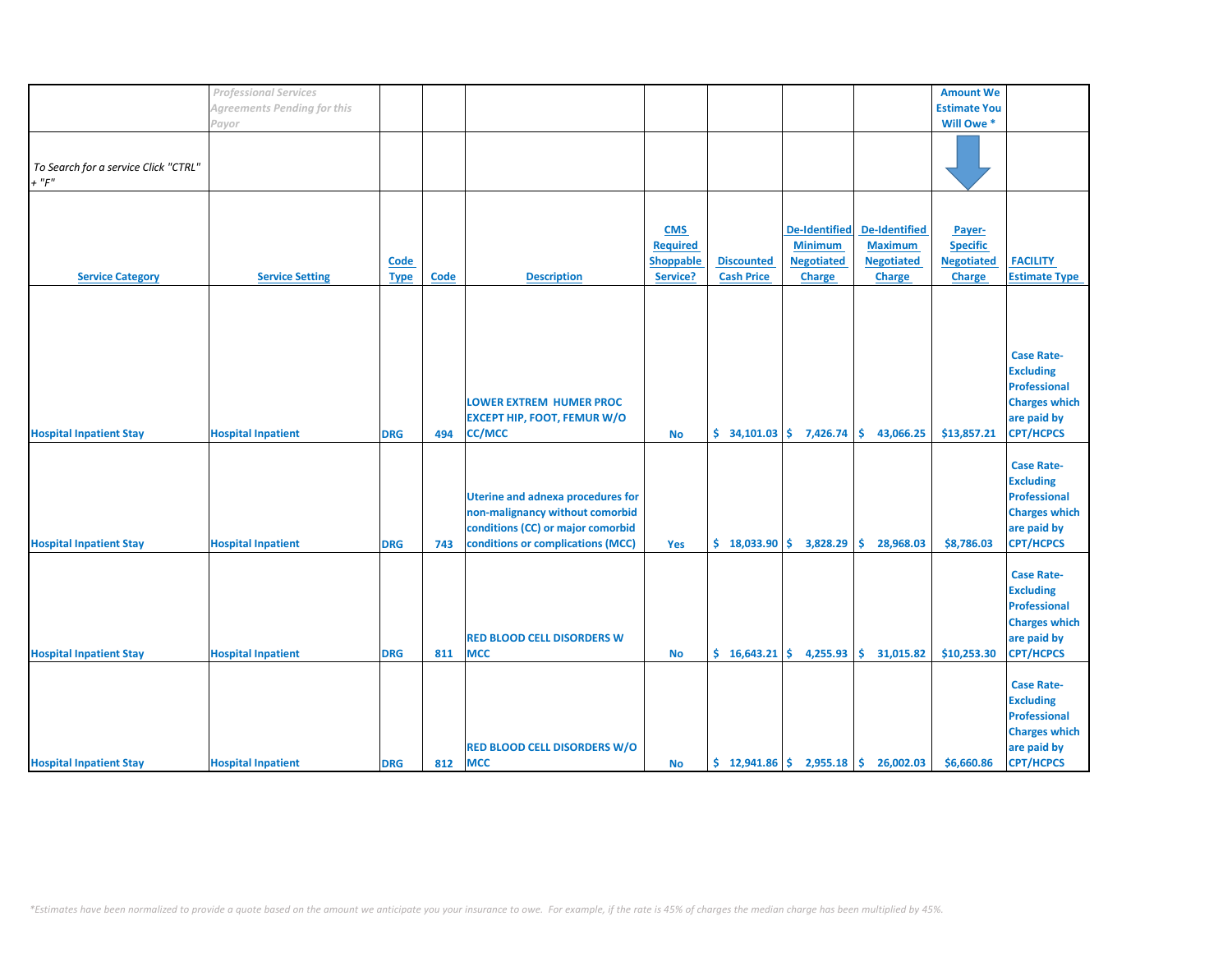|                                                    | <b>Professional Services</b>       |                            |             |                                                                                       |                                                        |                                                |                                                                              |                                                                           | <b>Amount We</b>                                         |                                                                                                                         |
|----------------------------------------------------|------------------------------------|----------------------------|-------------|---------------------------------------------------------------------------------------|--------------------------------------------------------|------------------------------------------------|------------------------------------------------------------------------------|---------------------------------------------------------------------------|----------------------------------------------------------|-------------------------------------------------------------------------------------------------------------------------|
|                                                    |                                    |                            |             |                                                                                       |                                                        |                                                |                                                                              |                                                                           |                                                          |                                                                                                                         |
|                                                    | <b>Agreements Pending for this</b> |                            |             |                                                                                       |                                                        |                                                |                                                                              |                                                                           | <b>Estimate You</b>                                      |                                                                                                                         |
|                                                    | Payor                              |                            |             |                                                                                       |                                                        |                                                |                                                                              |                                                                           | Will Owe *                                               |                                                                                                                         |
| To Search for a service Click "CTRL"<br>$+$ " $F"$ |                                    |                            |             |                                                                                       |                                                        |                                                |                                                                              |                                                                           |                                                          |                                                                                                                         |
| <b>Service Category</b>                            | <b>Service Setting</b>             | <b>Code</b><br><b>Type</b> | <b>Code</b> | <b>Description</b>                                                                    | <b>CMS</b><br><b>Required</b><br>Shoppable<br>Service? | <b>Discounted</b><br><b>Cash Price</b>         | <b>De-Identified</b><br><b>Minimum</b><br><b>Negotiated</b><br><b>Charge</b> | <b>De-Identified</b><br><b>Maximum</b><br><b>Negotiated</b><br>Charge     | Payer-<br><b>Specific</b><br><b>Negotiated</b><br>Charge | <b>FACILITY</b><br><b>Estimate Type</b>                                                                                 |
| <b>Hospital Inpatient Stay</b>                     | <b>Hospital Inpatient</b>          | <b>DRG</b>                 | 928         | <b>FULL THICKNESS BURN W SKIN</b><br><b>GRAFT OR INHAL INJ W CC/MCC</b>               | <b>No</b>                                              |                                                |                                                                              | $$100,447.05 \mid $21,639.28 \mid $150,000.00$                            | \$86,925.33                                              | <b>Case Rate-</b><br><b>Excluding</b><br><b>Professional</b><br><b>Charges which</b><br>are paid by<br><b>CPT/HCPCS</b> |
| <b>Hospital Inpatient Stay</b>                     | <b>Hospital Inpatient</b>          | <b>DRG</b>                 | 929         | <b>FULL THICKNESS BURN W SKIN</b><br><b>GRAFT OR INHAL INJ W/O CC/MCC</b>             | <b>No</b>                                              | $$53,042.00 \;   \; $6,540.49$                 |                                                                              | \$.<br>50,000.00                                                          | \$22,502.48                                              | <b>Case Rate-</b><br><b>Excluding</b><br><b>Professional</b><br><b>Charges which</b><br>are paid by<br><b>CPT/HCPCS</b> |
| <b>Hospital Inpatient Stay</b>                     | <b>Hospital Inpatient</b>          | <b>DRG</b>                 | 935         | <b>NON-EXTENSIVE BURNS</b>                                                            | <b>No</b>                                              | $\frac{1}{2}$ 21,298.22 $\frac{1}{2}$ 3,301.83 |                                                                              | Ŝ.<br>50,000.00                                                           | \$14,782.10                                              | <b>Case Rate-</b><br><b>Excluding</b><br><b>Professional</b><br><b>Charges which</b><br>are paid by<br><b>CPT/HCPCS</b> |
| <b>Hospital Inpatient Stay</b>                     | <b>Hospital Inpatient</b>          | <b>DRG</b>                 | 956         | LIMB REATTACHMENT, HIP<br><b>FEMUR PROC FOR MULTIPLE</b><br><b>SIGNIFICANT TRAUMA</b> | <b>No</b>                                              |                                                |                                                                              | $\frac{1}{2}$ 105,373.59 $\frac{1}{2}$ 16,085.53 $\frac{1}{2}$ 200,000.00 | \$91,188.68                                              | <b>Case Rate-</b><br><b>Excluding</b><br><b>Professional</b><br><b>Charges which</b><br>are paid by<br><b>CPT/HCPCS</b> |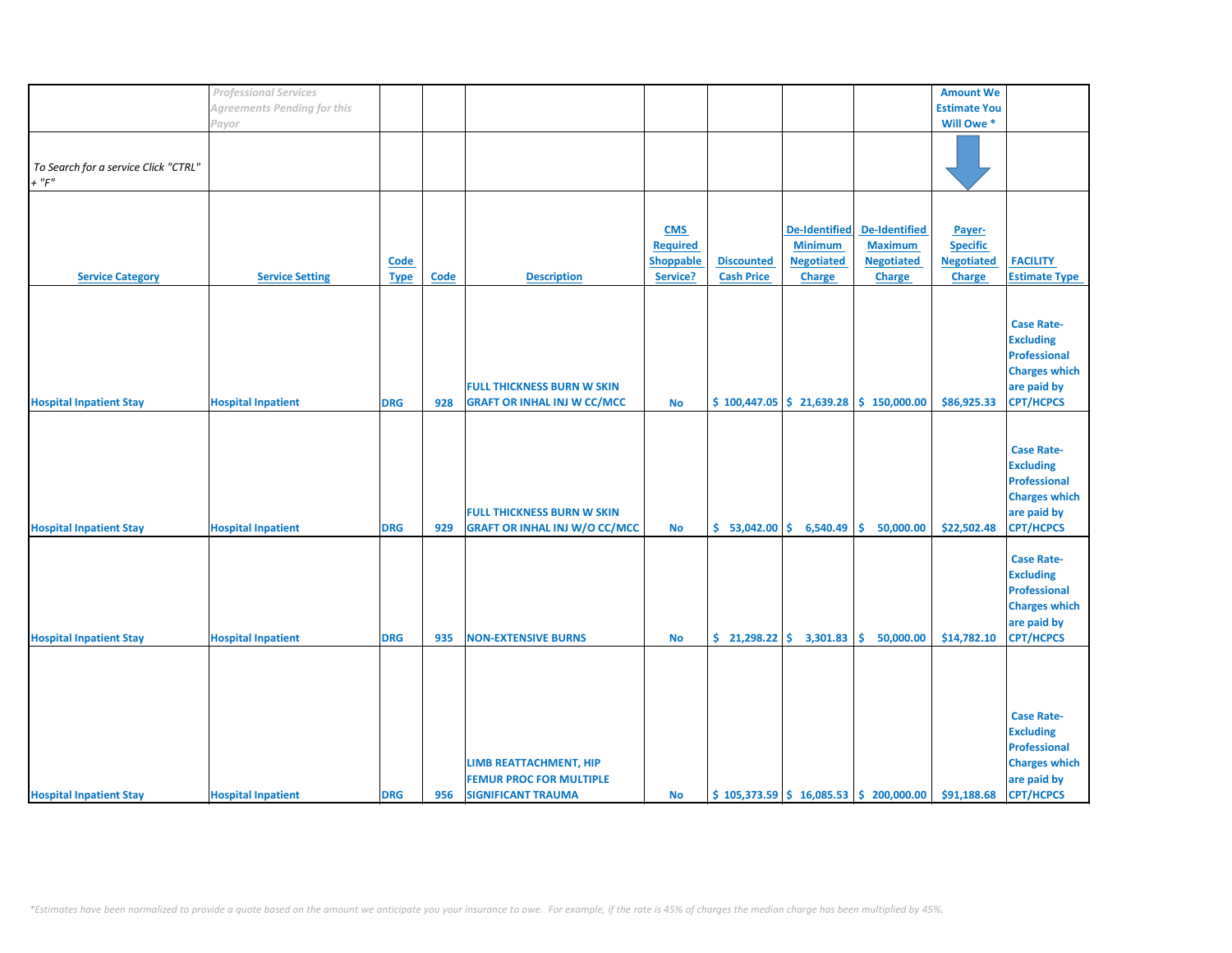|                                                    | <b>Professional Services</b>       |                            |      |                                                                                        |                                                        |                                        |                                                                              |                                                                              | <b>Amount We</b>                                                |                                                                                                                         |
|----------------------------------------------------|------------------------------------|----------------------------|------|----------------------------------------------------------------------------------------|--------------------------------------------------------|----------------------------------------|------------------------------------------------------------------------------|------------------------------------------------------------------------------|-----------------------------------------------------------------|-------------------------------------------------------------------------------------------------------------------------|
|                                                    |                                    |                            |      |                                                                                        |                                                        |                                        |                                                                              |                                                                              |                                                                 |                                                                                                                         |
|                                                    | <b>Agreements Pending for this</b> |                            |      |                                                                                        |                                                        |                                        |                                                                              |                                                                              | <b>Estimate You</b>                                             |                                                                                                                         |
|                                                    | Payor                              |                            |      |                                                                                        |                                                        |                                        |                                                                              |                                                                              | Will Owe *                                                      |                                                                                                                         |
| To Search for a service Click "CTRL"<br>$+$ " $F"$ |                                    |                            |      |                                                                                        |                                                        |                                        |                                                                              |                                                                              |                                                                 |                                                                                                                         |
| <b>Service Category</b>                            | <b>Service Setting</b>             | <b>Code</b><br><b>Type</b> | Code | <b>Description</b>                                                                     | <b>CMS</b><br><b>Required</b><br>Shoppable<br>Service? | <b>Discounted</b><br><b>Cash Price</b> | <b>De-Identified</b><br><b>Minimum</b><br><b>Negotiated</b><br><b>Charge</b> | <b>De-Identified</b><br><b>Maximum</b><br><b>Negotiated</b><br><b>Charge</b> | Payer-<br><b>Specific</b><br><b>Negotiated</b><br><b>Charge</b> | <b>FACILITY</b><br><b>Estimate Type</b>                                                                                 |
| <b>Hospital Inpatient Stay</b>                     | <b>Hospital Inpatient</b>          | <b>DRG</b>                 | 957  | <b>OTHER O.R. PROCEDURES FOR</b><br><b>MULTIPLE SIGNIFICANT TRAUMA</b><br><b>W MCC</b> | <b>No</b>                                              |                                        |                                                                              | $$139,128.72 \mid $30,888.17 \mid $200,000.00$                               | \$120,399.85                                                    | <b>Case Rate-</b><br><b>Excluding</b><br><b>Professional</b><br><b>Charges which</b><br>are paid by<br><b>CPT/HCPCS</b> |
| <b>Hospital Inpatient Stay</b>                     | <b>Hospital Inpatient</b>          | <b>DRG</b>                 | 958  | <b>OTHER O.R. PROCEDURES FOR</b><br><b>MULTIPLE SIGNIFICANT TRAUMA</b><br><b>WCC</b>   | <b>No</b>                                              |                                        |                                                                              | $$73,933.71$ $$17,182.69$ $$125,000.00$                                      | \$63,981.09                                                     | <b>Case Rate-</b><br><b>Excluding</b><br><b>Professional</b><br><b>Charges which</b><br>are paid by<br><b>CPT/HCPCS</b> |
| <b>Hospital Inpatient Stay</b>                     | <b>Hospital Inpatient</b>          | <b>DRG</b>                 | 964  | <b>OTHER MULTIPLE SIGNIFICANT</b><br><b>TRAUMA W CC</b>                                | <b>No</b>                                              | $$34,761.85 \mid $6,123.35$            |                                                                              | Ŝ.<br>50,000.00                                                              | \$30,082.37                                                     | <b>Case Rate-</b><br><b>Excluding</b><br><b>Professional</b><br><b>Charges which</b><br>are paid by<br><b>CPT/HCPCS</b> |
| <b>Maternity/Delivery</b>                          | <b>Hospital Inpatient</b>          | <b>DRG</b>                 | 768  | <b>VAGINAL DELIVERY W O.R. PROC</b><br><b>EXCEPT STERIL &amp;/OR D&amp;C</b>           | <b>No</b>                                              |                                        |                                                                              | $\binom{10,335.01}{5}$ 2,464.00 $\binom{10,335.01}{5}$ 27,462.61             | \$7,707.38                                                      | <b>Case Rate-</b><br><b>Excluding</b><br>Professional<br><b>Charges which</b><br>are paid by<br><b>CPT/HCPCS</b>        |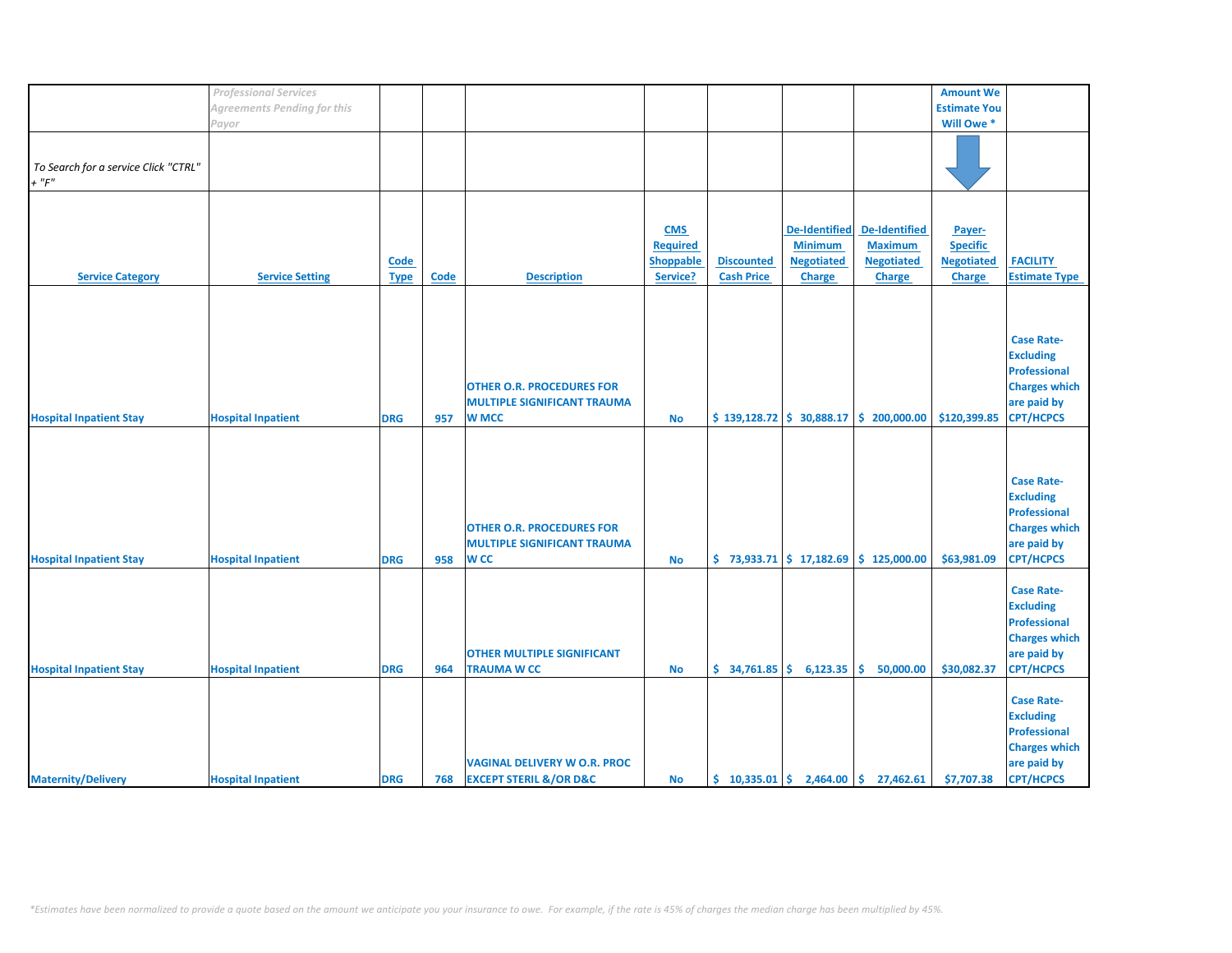|                                      | <b>Professional Services</b> |             |             |                                 |                  |                             |                                                 |                                                        | <b>Amount We</b>    |                      |
|--------------------------------------|------------------------------|-------------|-------------|---------------------------------|------------------|-----------------------------|-------------------------------------------------|--------------------------------------------------------|---------------------|----------------------|
|                                      | Agreements Pending for this  |             |             |                                 |                  |                             |                                                 |                                                        | <b>Estimate You</b> |                      |
|                                      | Payor                        |             |             |                                 |                  |                             |                                                 |                                                        | Will Owe *          |                      |
|                                      |                              |             |             |                                 |                  |                             |                                                 |                                                        |                     |                      |
|                                      |                              |             |             |                                 |                  |                             |                                                 |                                                        |                     |                      |
|                                      |                              |             |             |                                 |                  |                             |                                                 |                                                        |                     |                      |
| To Search for a service Click "CTRL" |                              |             |             |                                 |                  |                             |                                                 |                                                        |                     |                      |
| $+$ " $F$ "                          |                              |             |             |                                 |                  |                             |                                                 |                                                        |                     |                      |
|                                      |                              |             |             |                                 |                  |                             |                                                 |                                                        |                     |                      |
|                                      |                              |             |             |                                 |                  |                             |                                                 |                                                        |                     |                      |
|                                      |                              |             |             |                                 | <b>CMS</b>       |                             | <b>De-Identified</b>                            | De-Identified                                          | Payer-              |                      |
|                                      |                              |             |             |                                 |                  |                             |                                                 |                                                        |                     |                      |
|                                      |                              |             |             |                                 | <b>Required</b>  |                             | <b>Minimum</b>                                  | <b>Maximum</b>                                         | <b>Specific</b>     |                      |
|                                      |                              | Code        |             |                                 | <b>Shoppable</b> | <b>Discounted</b>           | <b>Negotiated</b>                               | <b>Negotiated</b>                                      | <b>Negotiated</b>   | <b>FACILITY</b>      |
| <b>Service Category</b>              | <b>Service Setting</b>       | <b>Type</b> | <b>Code</b> | <b>Description</b>              | Service?         | <b>Cash Price</b>           | <b>Charge</b>                                   | <b>Charge</b>                                          | <b>Charge</b>       | <b>Estimate Type</b> |
|                                      |                              |             |             |                                 |                  |                             |                                                 |                                                        |                     |                      |
|                                      |                              |             |             |                                 |                  |                             |                                                 |                                                        |                     | <b>Case Rate-</b>    |
|                                      |                              |             |             |                                 |                  |                             |                                                 |                                                        |                     |                      |
|                                      |                              |             |             |                                 |                  |                             |                                                 |                                                        |                     | <b>Excluding</b>     |
|                                      |                              |             |             |                                 |                  |                             |                                                 |                                                        |                     | <b>Professional</b>  |
|                                      |                              |             |             |                                 |                  |                             |                                                 |                                                        |                     | <b>Charges which</b> |
|                                      |                              |             |             | <b>CESAREAN SECTION W</b>       |                  |                             |                                                 |                                                        |                     | are paid by          |
|                                      |                              |             |             |                                 |                  |                             |                                                 |                                                        |                     |                      |
| <b>Maternity/Delivery</b>            | <b>Hospital Inpatient</b>    | <b>DRG</b>  | 783         | <b>STERILIZATION W MCC</b>      | <b>No</b>        | $$11,915.22 \mid $3,570.00$ |                                                 | \$.<br>39,605.25                                       | \$4,875.00          | <b>CPT/HCPCS</b>     |
|                                      |                              |             |             |                                 |                  |                             |                                                 |                                                        |                     |                      |
|                                      |                              |             |             |                                 |                  |                             |                                                 |                                                        |                     | <b>Case Rate-</b>    |
|                                      |                              |             |             |                                 |                  |                             |                                                 |                                                        |                     | <b>Excluding</b>     |
|                                      |                              |             |             |                                 |                  |                             |                                                 |                                                        |                     | <b>Professional</b>  |
|                                      |                              |             |             |                                 |                  |                             |                                                 |                                                        |                     |                      |
|                                      |                              |             |             |                                 |                  |                             |                                                 |                                                        |                     | <b>Charges which</b> |
|                                      |                              |             |             | <b>CESAREAN SECTION W</b>       |                  |                             |                                                 |                                                        |                     | are paid by          |
| <b>Maternity/Delivery</b>            | <b>Hospital Inpatient</b>    | <b>DRG</b>  | 784         | <b>STERILIZATION W CC</b>       | <b>No</b>        |                             | $\binom{6}{5}$ 9,940.40 $\binom{6}{5}$ 3,570.00 | \$27,865.12                                            | \$4,875.00          | <b>CPT/HCPCS</b>     |
|                                      |                              |             |             |                                 |                  |                             |                                                 |                                                        |                     |                      |
|                                      |                              |             |             |                                 |                  |                             |                                                 |                                                        |                     |                      |
|                                      |                              |             |             |                                 |                  |                             |                                                 |                                                        |                     | <b>Case Rate-</b>    |
|                                      |                              |             |             |                                 |                  |                             |                                                 |                                                        |                     | <b>Excluding</b>     |
|                                      |                              |             |             |                                 |                  |                             |                                                 |                                                        |                     | Professional         |
|                                      |                              |             |             |                                 |                  |                             |                                                 |                                                        |                     | <b>Charges which</b> |
|                                      |                              |             |             |                                 |                  |                             |                                                 |                                                        |                     |                      |
|                                      |                              |             |             | <b>CESAREAN SECTION W</b>       |                  |                             |                                                 |                                                        |                     | are paid by          |
| <b>Maternity/Delivery</b>            | <b>Hospital Inpatient</b>    | <b>DRG</b>  | 785         | <b>STERILIZATION W/O CC/MCC</b> | <b>No</b>        | \$.                         | $8,988.27$ \$ 3,519.44                          | \$.<br>25,870.71                                       | \$4,875.00          | <b>CPT/HCPCS</b>     |
|                                      |                              |             |             |                                 |                  |                             |                                                 |                                                        |                     |                      |
|                                      |                              |             |             |                                 |                  |                             |                                                 |                                                        |                     | <b>Case Rate-</b>    |
|                                      |                              |             |             |                                 |                  |                             |                                                 |                                                        |                     |                      |
|                                      |                              |             |             |                                 |                  |                             |                                                 |                                                        |                     | <b>Excluding</b>     |
|                                      |                              |             |             |                                 |                  |                             |                                                 |                                                        |                     | <b>Professional</b>  |
|                                      |                              |             |             |                                 |                  |                             |                                                 |                                                        |                     | <b>Charges which</b> |
|                                      |                              |             |             | <b>CESAREAN SECTION W/O</b>     |                  |                             |                                                 |                                                        |                     | are paid by          |
|                                      |                              |             |             |                                 |                  |                             |                                                 |                                                        |                     |                      |
| <b>Maternity/Delivery</b>            | <b>Hospital Inpatient</b>    | <b>DRG</b>  | 786         | <b>STERILIZATION W MCC</b>      | <b>No</b>        |                             | $\frac{1}{2}$ 12,696.27 $\frac{1}{2}$ 3,570.00  | \$35,011.06                                            | \$4,875.00          | <b>CPT/HCPCS</b>     |
|                                      |                              |             |             |                                 |                  |                             |                                                 |                                                        |                     |                      |
|                                      |                              |             |             |                                 |                  |                             |                                                 |                                                        |                     | <b>Case Rate-</b>    |
|                                      |                              |             |             |                                 |                  |                             |                                                 |                                                        |                     | <b>Excluding</b>     |
|                                      |                              |             |             |                                 |                  |                             |                                                 |                                                        |                     |                      |
|                                      |                              |             |             |                                 |                  |                             |                                                 |                                                        |                     | <b>Professional</b>  |
|                                      |                              |             |             |                                 |                  |                             |                                                 |                                                        |                     | <b>Charges which</b> |
|                                      |                              |             |             | <b>CESAREAN SECTION W/O</b>     |                  |                             |                                                 |                                                        |                     | are paid by          |
| <b>Maternity/Delivery</b>            | <b>Hospital Inpatient</b>    | <b>DRG</b>  | 787         | <b>STERILIZATION W CC</b>       | <b>No</b>        |                             |                                                 | $\binom{1322.59}{5}$ 2,835.00 $\binom{1}{2}$ 27,868.32 | \$4,875.00          | <b>CPT/HCPCS</b>     |
|                                      |                              |             |             |                                 |                  |                             |                                                 |                                                        |                     |                      |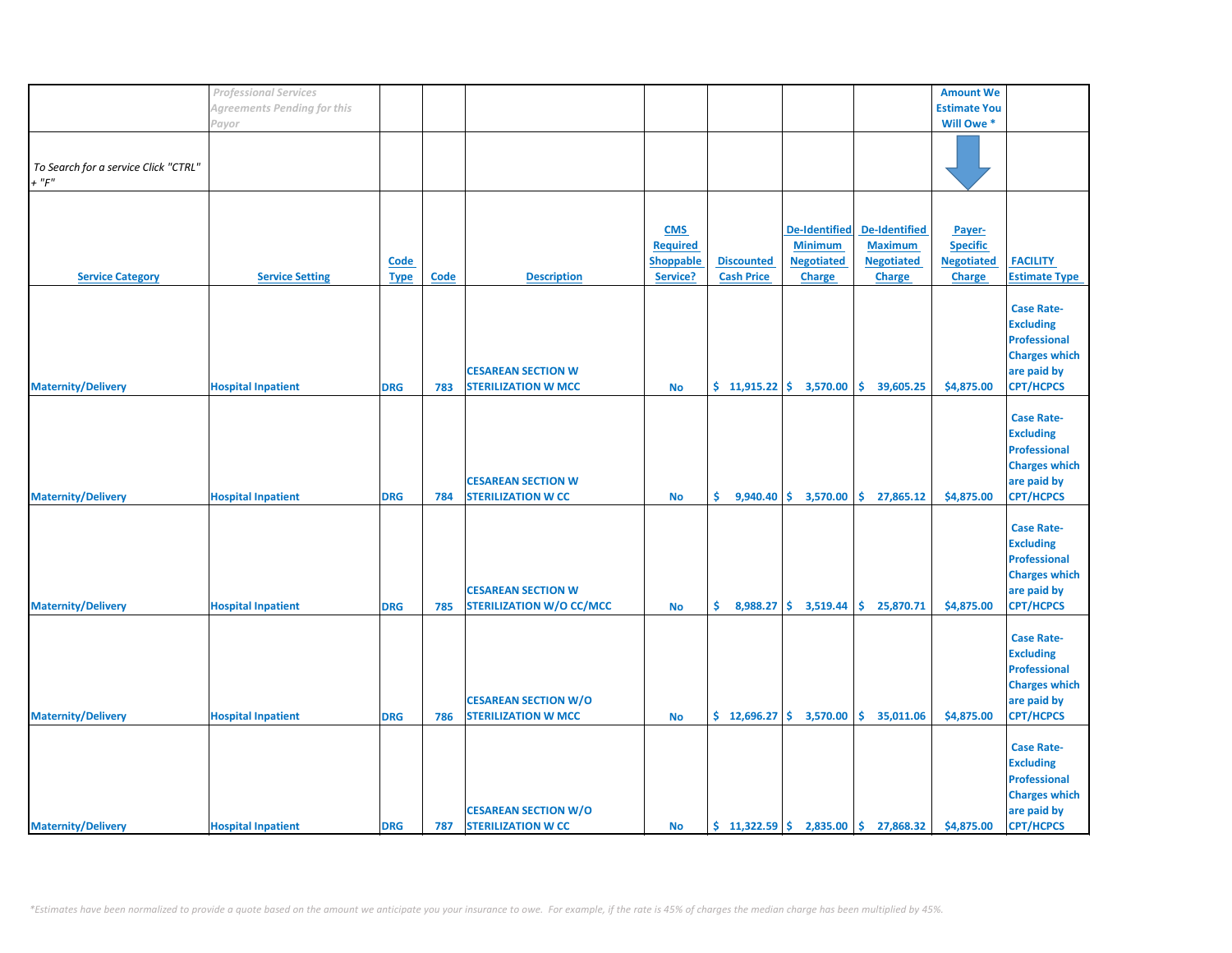|                                      | <b>Professional Services</b> |             |      |                                         |                  |                                                |                        |                                                                            | <b>Amount We</b>    |                      |
|--------------------------------------|------------------------------|-------------|------|-----------------------------------------|------------------|------------------------------------------------|------------------------|----------------------------------------------------------------------------|---------------------|----------------------|
|                                      | Agreements Pending for this  |             |      |                                         |                  |                                                |                        |                                                                            | <b>Estimate You</b> |                      |
|                                      | Payor                        |             |      |                                         |                  |                                                |                        |                                                                            | Will Owe *          |                      |
|                                      |                              |             |      |                                         |                  |                                                |                        |                                                                            |                     |                      |
|                                      |                              |             |      |                                         |                  |                                                |                        |                                                                            |                     |                      |
|                                      |                              |             |      |                                         |                  |                                                |                        |                                                                            |                     |                      |
| To Search for a service Click "CTRL" |                              |             |      |                                         |                  |                                                |                        |                                                                            |                     |                      |
| $+$ " $F$ "                          |                              |             |      |                                         |                  |                                                |                        |                                                                            |                     |                      |
|                                      |                              |             |      |                                         |                  |                                                |                        |                                                                            |                     |                      |
|                                      |                              |             |      |                                         |                  |                                                |                        |                                                                            |                     |                      |
|                                      |                              |             |      |                                         |                  |                                                |                        |                                                                            |                     |                      |
|                                      |                              |             |      |                                         | <b>CMS</b>       |                                                | <b>De-Identified</b>   | <b>De-Identified</b>                                                       | Payer-              |                      |
|                                      |                              |             |      |                                         | Required         |                                                | <b>Minimum</b>         | <b>Maximum</b>                                                             | <b>Specific</b>     |                      |
|                                      |                              | Code        |      |                                         | <b>Shoppable</b> | <b>Discounted</b>                              | <b>Negotiated</b>      | <b>Negotiated</b>                                                          | <b>Negotiated</b>   | <b>FACILITY</b>      |
|                                      |                              |             |      |                                         |                  |                                                |                        |                                                                            |                     |                      |
| <b>Service Category</b>              | <b>Service Setting</b>       | <b>Type</b> | Code | <b>Description</b>                      | Service?         | <b>Cash Price</b>                              | <b>Charge</b>          | <b>Charge</b>                                                              | <b>Charge</b>       | <b>Estimate Type</b> |
|                                      |                              |             |      |                                         |                  |                                                |                        |                                                                            |                     |                      |
|                                      |                              |             |      |                                         |                  |                                                |                        |                                                                            |                     | <b>Case Rate-</b>    |
|                                      |                              |             |      |                                         |                  |                                                |                        |                                                                            |                     | <b>Excluding</b>     |
|                                      |                              |             |      |                                         |                  |                                                |                        |                                                                            |                     |                      |
|                                      |                              |             |      |                                         |                  |                                                |                        |                                                                            |                     | <b>Professional</b>  |
|                                      |                              |             |      |                                         |                  |                                                |                        |                                                                            |                     | <b>Charges which</b> |
|                                      |                              |             |      | <b>CESAREAN SECTION W/O</b>             |                  |                                                |                        |                                                                            |                     | are paid by          |
|                                      |                              |             |      |                                         |                  |                                                |                        |                                                                            |                     |                      |
| <b>Maternity/Delivery</b>            | <b>Hospital Inpatient</b>    | <b>DRG</b>  | 788  | <b>STERILIZATION W/O CC/MCC</b>         | <b>No</b>        | \$.                                            | $9,626.23$ \$ 3,242.44 | \$.<br>26,381.06                                                           | \$4,875.00          | <b>CPT/HCPCS</b>     |
|                                      |                              |             |      |                                         |                  |                                                |                        |                                                                            |                     |                      |
|                                      |                              |             |      |                                         |                  |                                                |                        |                                                                            |                     | <b>Case Rate-</b>    |
|                                      |                              |             |      |                                         |                  |                                                |                        |                                                                            |                     | <b>Excluding</b>     |
|                                      |                              |             |      |                                         |                  |                                                |                        |                                                                            |                     |                      |
|                                      |                              |             |      |                                         |                  |                                                |                        |                                                                            |                     | <b>Professional</b>  |
|                                      |                              |             |      |                                         |                  |                                                |                        |                                                                            |                     | <b>Charges which</b> |
|                                      |                              |             |      |                                         |                  |                                                |                        |                                                                            |                     | are paid by          |
|                                      |                              |             |      |                                         |                  | Ś.                                             |                        |                                                                            |                     | <b>CPT/HCPCS</b>     |
| <b>Maternity/Delivery</b>            | <b>Hospital Inpatient</b>    | <b>DRG</b>  | 795  | <b>NORMAL NEWBORN</b>                   | <b>No</b>        | $1,400.10$ \$                                  | 626.89                 | \$18,705.56                                                                | \$1,432.85          |                      |
|                                      |                              |             |      |                                         |                  |                                                |                        |                                                                            |                     |                      |
|                                      |                              |             |      |                                         |                  |                                                |                        |                                                                            |                     | <b>Case Rate-</b>    |
|                                      |                              |             |      |                                         |                  |                                                |                        |                                                                            |                     | <b>Excluding</b>     |
|                                      |                              |             |      |                                         |                  |                                                |                        |                                                                            |                     |                      |
|                                      |                              |             |      |                                         |                  |                                                |                        |                                                                            |                     | <b>Professional</b>  |
|                                      |                              |             |      |                                         |                  |                                                |                        |                                                                            |                     | <b>Charges which</b> |
|                                      |                              |             |      | <b>VAGINAL DELIVERY W</b>               |                  |                                                |                        |                                                                            |                     | are paid by          |
| <b>Maternity/Delivery</b>            | <b>Hospital Inpatient</b>    | <b>DRG</b>  | 797  | <b>STERILIZATION/D&amp;C W CC</b>       | <b>No</b>        | \$12,785.73                                    | 2,464.00               | \$.<br>25,917.69                                                           | \$3,250.00          | <b>CPT/HCPCS</b>     |
|                                      |                              |             |      |                                         |                  |                                                |                        |                                                                            |                     |                      |
|                                      |                              |             |      |                                         |                  |                                                |                        |                                                                            |                     |                      |
|                                      |                              |             |      |                                         |                  |                                                |                        |                                                                            |                     | <b>Case Rate-</b>    |
|                                      |                              |             |      |                                         |                  |                                                |                        |                                                                            |                     | <b>Excluding</b>     |
|                                      |                              |             |      |                                         |                  |                                                |                        |                                                                            |                     | <b>Professional</b>  |
|                                      |                              |             |      |                                         |                  |                                                |                        |                                                                            |                     |                      |
|                                      |                              |             |      |                                         |                  |                                                |                        |                                                                            |                     | <b>Charges which</b> |
|                                      |                              |             |      | <b>VAGINAL DELIVERY W</b>               |                  |                                                |                        |                                                                            |                     | are paid by          |
| <b>Maternity/Delivery</b>            | <b>Hospital Inpatient</b>    | <b>DRG</b>  | 798  | <b>STERILIZATION/D&amp;C W/O CC/MCC</b> | <b>No</b>        | $\frac{1}{2}$ 10,897.11 $\frac{1}{2}$ 2,464.00 |                        | \$.<br>25,917.69                                                           | \$3,250.00          | <b>CPT/HCPCS</b>     |
|                                      |                              |             |      |                                         |                  |                                                |                        |                                                                            |                     |                      |
|                                      |                              |             |      |                                         |                  |                                                |                        |                                                                            |                     |                      |
|                                      |                              |             |      |                                         |                  |                                                |                        |                                                                            |                     | <b>Case Rate-</b>    |
|                                      |                              |             |      |                                         |                  |                                                |                        |                                                                            |                     | <b>Excluding</b>     |
|                                      |                              |             |      |                                         |                  |                                                |                        |                                                                            |                     | <b>Professional</b>  |
|                                      |                              |             |      |                                         |                  |                                                |                        |                                                                            |                     |                      |
|                                      |                              |             |      |                                         |                  |                                                |                        |                                                                            |                     | <b>Charges which</b> |
|                                      |                              |             |      | <b>VAGINAL DELIVERY W/O</b>             |                  |                                                |                        |                                                                            |                     | are paid by          |
| <b>Maternity/Delivery</b>            | <b>Hospital Inpatient</b>    | <b>DRG</b>  | 805  | <b>STERILIZATION/D&amp;C W MCC</b>      | <b>No</b>        |                                                |                        | $\binom{10}{5}$ 10,518.03 $\binom{2}{1}$ 2,464.00 $\binom{2}{3}$ 27,817.08 | \$3,250.00          | <b>CPT/HCPCS</b>     |
|                                      |                              |             |      |                                         |                  |                                                |                        |                                                                            |                     |                      |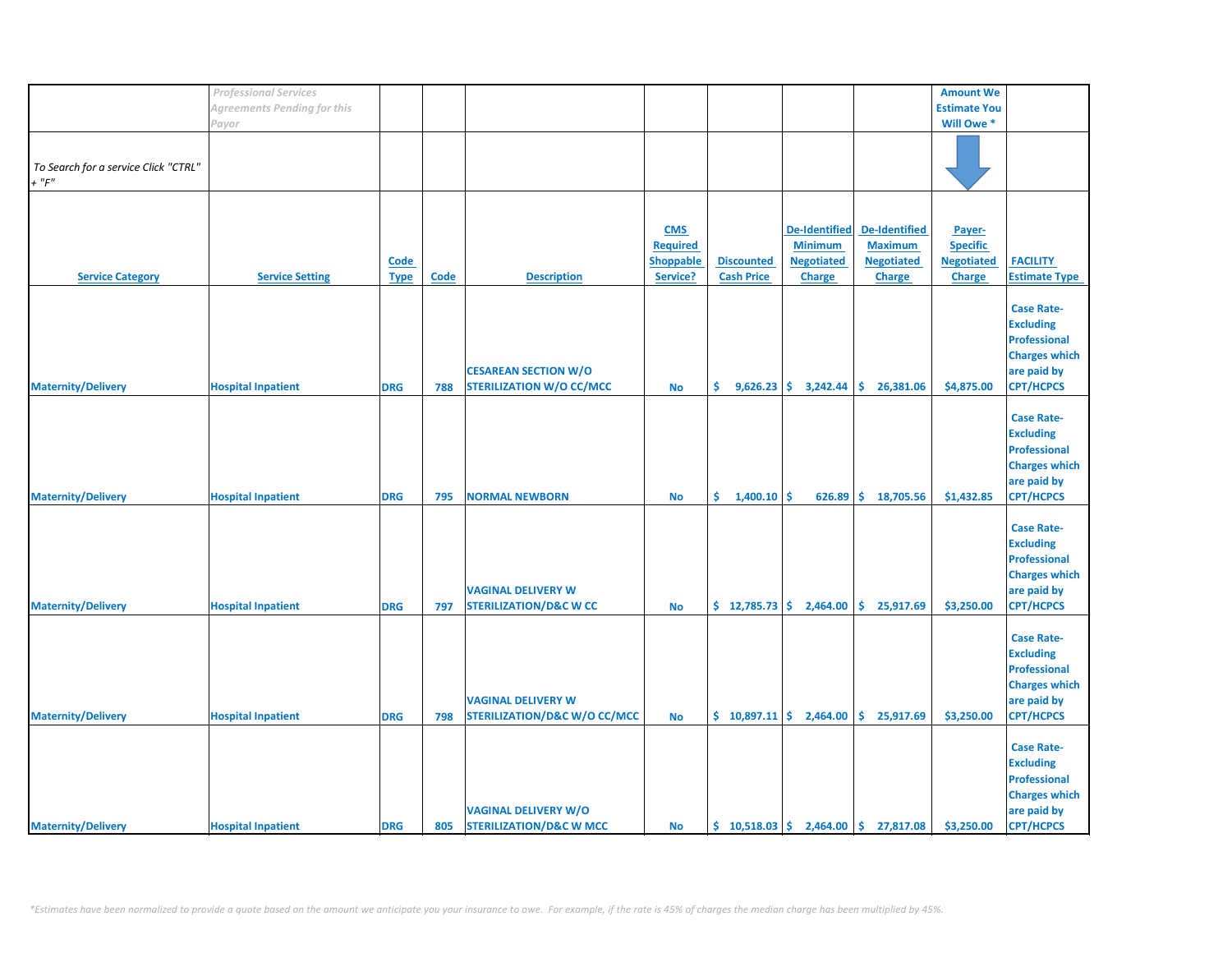|                                          | <b>Professional Services</b>                 |             |             |                                          |                 |                     |                        |                      | <b>Amount We</b>    |                      |
|------------------------------------------|----------------------------------------------|-------------|-------------|------------------------------------------|-----------------|---------------------|------------------------|----------------------|---------------------|----------------------|
|                                          | <b>Agreements Pending for this</b>           |             |             |                                          |                 |                     |                        |                      | <b>Estimate You</b> |                      |
|                                          | Payor                                        |             |             |                                          |                 |                     |                        |                      | Will Owe *          |                      |
|                                          |                                              |             |             |                                          |                 |                     |                        |                      |                     |                      |
|                                          |                                              |             |             |                                          |                 |                     |                        |                      |                     |                      |
| To Search for a service Click "CTRL"     |                                              |             |             |                                          |                 |                     |                        |                      |                     |                      |
| $+$ " $F$ "                              |                                              |             |             |                                          |                 |                     |                        |                      |                     |                      |
|                                          |                                              |             |             |                                          |                 |                     |                        |                      |                     |                      |
|                                          |                                              |             |             |                                          |                 |                     |                        |                      |                     |                      |
|                                          |                                              |             |             |                                          |                 |                     |                        |                      |                     |                      |
|                                          |                                              |             |             |                                          | <b>CMS</b>      |                     | <b>De-Identified</b>   | <b>De-Identified</b> | Payer-              |                      |
|                                          |                                              |             |             |                                          | <b>Required</b> |                     | <b>Minimum</b>         | <b>Maximum</b>       | <b>Specific</b>     |                      |
|                                          |                                              | <b>Code</b> |             |                                          | Shoppable       | <b>Discounted</b>   | <b>Negotiated</b>      | <b>Negotiated</b>    | <b>Negotiated</b>   | <b>FACILITY</b>      |
| <b>Service Category</b>                  | <b>Service Setting</b>                       | <b>Type</b> | <b>Code</b> | <b>Description</b>                       | Service?        | <b>Cash Price</b>   | <b>Charge</b>          | <b>Charge</b>        | <b>Charge</b>       | <b>Estimate Type</b> |
|                                          |                                              |             |             |                                          |                 |                     |                        |                      |                     |                      |
|                                          |                                              |             |             |                                          |                 |                     |                        |                      |                     |                      |
|                                          |                                              |             |             |                                          |                 |                     |                        |                      |                     | <b>Case Rate-</b>    |
|                                          |                                              |             |             |                                          |                 |                     |                        |                      |                     | <b>Excluding</b>     |
|                                          |                                              |             |             |                                          |                 |                     |                        |                      |                     | <b>Professional</b>  |
|                                          |                                              |             |             |                                          |                 |                     |                        |                      |                     | <b>Charges which</b> |
|                                          |                                              |             |             | <b>VAGINAL DELIVERY W/O</b>              |                 |                     |                        |                      |                     | are paid by          |
| <b>Maternity/Delivery</b>                | <b>Hospital Inpatient</b>                    | <b>DRG</b>  | 806         | <b>STERILIZATION/D&amp;C W CC</b>        | No              | \$.                 | $8,616.42$ \$ 2,464.00 | \$24,277.74          | \$3,250.00          | <b>CPT/HCPCS</b>     |
|                                          |                                              |             |             |                                          |                 |                     |                        |                      |                     |                      |
|                                          |                                              |             |             |                                          |                 |                     |                        |                      |                     |                      |
|                                          |                                              |             |             |                                          |                 |                     |                        |                      |                     | <b>Case Rate-</b>    |
|                                          |                                              |             |             |                                          |                 |                     |                        |                      |                     | <b>Excluding</b>     |
|                                          |                                              |             |             |                                          |                 |                     |                        |                      |                     | <b>Professional</b>  |
|                                          |                                              |             |             |                                          |                 |                     |                        |                      |                     | <b>Charges which</b> |
|                                          |                                              |             |             | <b>VAGINAL DELIVERY W/O</b>              |                 |                     |                        |                      |                     | are paid by          |
| <b>Maternity/Delivery</b>                | <b>Hospital Inpatient</b>                    | <b>DRG</b>  | 807         | <b>STERILIZATION/D&amp;C W/O CC/MCC</b>  | <b>No</b>       | \$.                 | $7,318.91$ \$ 2,464.00 | \$.<br>23,397.98     | \$3,250.00          | <b>CPT/HCPCS</b>     |
|                                          |                                              |             |             |                                          |                 |                     |                        |                      |                     |                      |
|                                          |                                              |             |             |                                          |                 |                     |                        |                      |                     | <b>Case Rate-</b>    |
|                                          |                                              |             |             |                                          |                 |                     |                        |                      |                     |                      |
|                                          |                                              |             |             |                                          |                 |                     |                        |                      |                     | <b>Excluding</b>     |
|                                          |                                              |             |             |                                          |                 |                     |                        |                      |                     | <b>Professional</b>  |
|                                          |                                              |             |             |                                          |                 |                     |                        |                      |                     | <b>Charges which</b> |
| <b>Inpatient Rehabilitation Hospital</b> |                                              |             |             |                                          |                 |                     |                        |                      |                     | are paid by          |
| <b>Stay</b>                              | <b>Inpatient Rehabilitation Hospital DRG</b> |             | 945         | <b>REHABILITATION W CC/MCC</b>           | <b>No</b>       | N/A                 | \$14,553.00            | \$14,553.00          | N/A                 | <b>CPT/HCPCS</b>     |
|                                          |                                              |             |             |                                          |                 |                     |                        |                      |                     |                      |
|                                          |                                              |             |             |                                          |                 |                     |                        |                      |                     | <b>Case Rate-</b>    |
|                                          |                                              |             |             |                                          |                 |                     |                        |                      |                     |                      |
|                                          |                                              |             |             |                                          |                 |                     |                        |                      |                     | <b>Excluding</b>     |
|                                          |                                              |             |             |                                          |                 |                     |                        |                      |                     | <b>Professional</b>  |
|                                          |                                              |             |             |                                          |                 |                     |                        |                      |                     | <b>Charges which</b> |
| <b>Inpatient Rehabilitation Hospital</b> |                                              |             |             |                                          |                 |                     |                        |                      |                     | are paid by          |
| <b>Stay</b>                              | <b>Inpatient Rehabilitation Hospital DRG</b> |             | 946         | <b>REHABILITATION W/O CC/MCC</b>         | <b>No</b>       | N/A                 | \$10,870.00            | \$.<br>10,870.00     | N/A                 | <b>CPT/HCPCS</b>     |
|                                          |                                              |             |             |                                          |                 |                     |                        |                      |                     |                      |
|                                          |                                              |             |             |                                          |                 |                     |                        |                      |                     |                      |
|                                          |                                              |             |             |                                          |                 |                     |                        |                      |                     |                      |
|                                          |                                              |             |             |                                          |                 |                     |                        |                      |                     |                      |
|                                          |                                              |             |             |                                          |                 |                     |                        |                      |                     |                      |
|                                          |                                              |             |             |                                          |                 | <b>52% Charges</b>  |                        |                      |                     |                      |
|                                          |                                              |             |             |                                          |                 | <b>Estimated at</b> |                        |                      |                     |                      |
| <b>Inpatient Rehabilitation Hospital</b> |                                              |             |             | <b>Inpatient Rehabilitation Hospital</b> |                 | \$2,341.96 Per      |                        |                      | \$1,550 Per         | <b>Per Diem Per</b>  |
| <b>Stay</b>                              | <b>Inpatient Rehabilitation Hospital UB</b>  |             | 118         | <b>Room &amp; Board</b>                  | <b>No</b>       | <b>Diem</b>         |                        |                      | <b>Diem</b>         | <b>Day</b>           |
|                                          |                                              |             |             |                                          |                 |                     |                        |                      |                     |                      |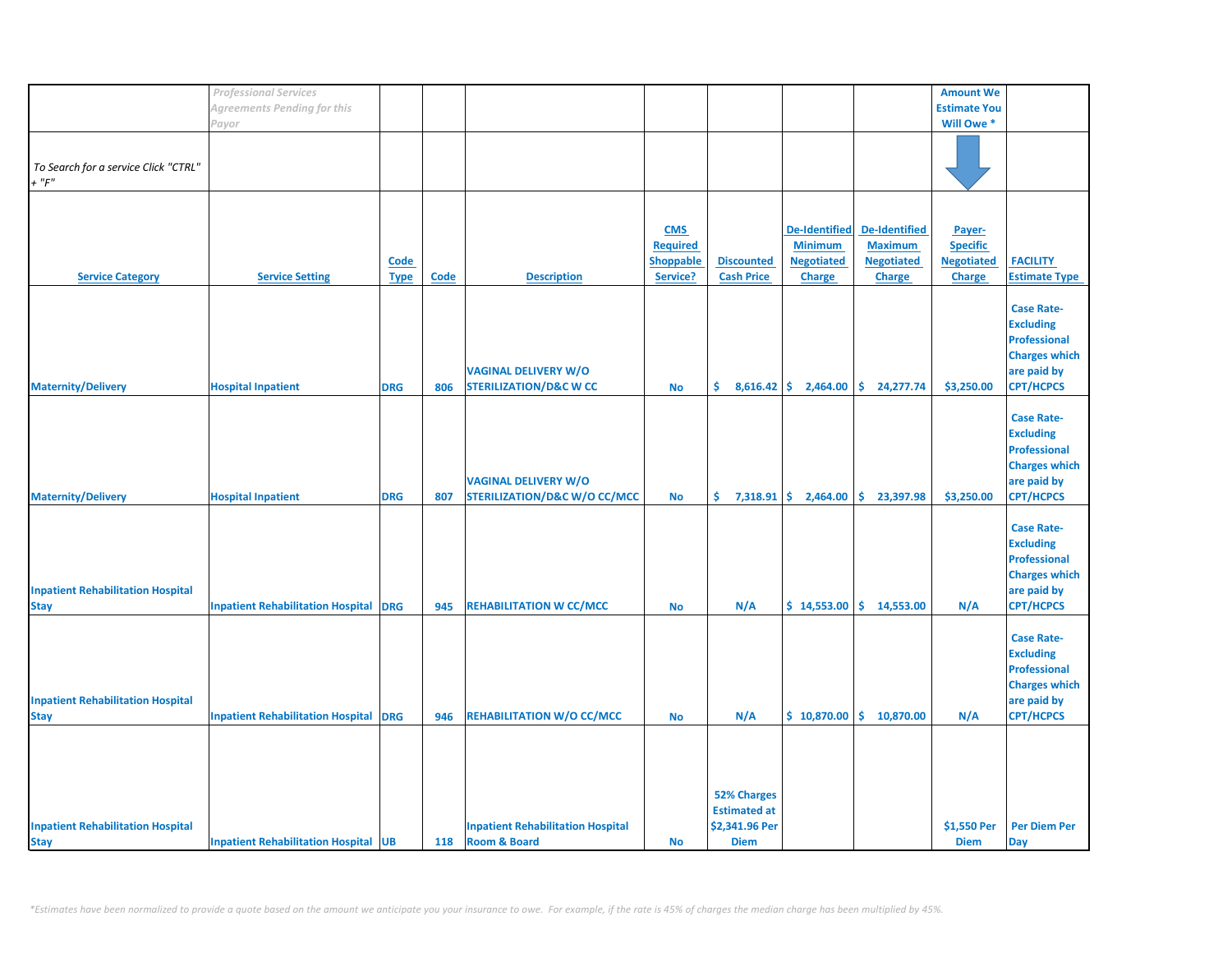|                                       | <b>Professional Services</b>     |             |                |                                         |                  |                   |                      |                           | <b>Amount We</b>    |                      |
|---------------------------------------|----------------------------------|-------------|----------------|-----------------------------------------|------------------|-------------------|----------------------|---------------------------|---------------------|----------------------|
|                                       | Agreements Pending for this      |             |                |                                         |                  |                   |                      |                           | <b>Estimate You</b> |                      |
|                                       | Payor                            |             |                |                                         |                  |                   |                      |                           | Will Owe *          |                      |
|                                       |                                  |             |                |                                         |                  |                   |                      |                           |                     |                      |
|                                       |                                  |             |                |                                         |                  |                   |                      |                           |                     |                      |
| To Search for a service Click "CTRL"  |                                  |             |                |                                         |                  |                   |                      |                           |                     |                      |
| $+$ " $F$ "                           |                                  |             |                |                                         |                  |                   |                      |                           |                     |                      |
|                                       |                                  |             |                |                                         |                  |                   |                      |                           |                     |                      |
|                                       |                                  |             |                |                                         |                  |                   |                      |                           |                     |                      |
|                                       |                                  |             |                |                                         |                  |                   |                      |                           |                     |                      |
|                                       |                                  |             |                |                                         | <b>CMS</b>       |                   | <b>De-Identified</b> | <b>De-Identified</b>      | Payer-              |                      |
|                                       |                                  |             |                |                                         | <b>Required</b>  |                   | <b>Minimum</b>       | <b>Maximum</b>            | <b>Specific</b>     |                      |
|                                       |                                  | <b>Code</b> |                |                                         | <b>Shoppable</b> | <b>Discounted</b> | <b>Negotiated</b>    | <b>Negotiated</b>         | <b>Negotiated</b>   | <b>FACILITY</b>      |
| <b>Service Category</b>               | <b>Service Setting</b>           | <b>Type</b> | <b>Code</b>    | <b>Description</b>                      | Service?         | <b>Cash Price</b> | <b>Charge</b>        | <b>Charge</b>             | <b>Charge</b>       | <b>Estimate Type</b> |
|                                       |                                  |             |                |                                         |                  |                   |                      |                           |                     |                      |
|                                       |                                  |             |                |                                         |                  |                   |                      |                           |                     | <b>Case Rate-</b>    |
|                                       |                                  |             |                |                                         |                  |                   |                      |                           |                     | <b>Excluding</b>     |
|                                       |                                  |             |                |                                         |                  |                   |                      |                           |                     | <b>Professional</b>  |
|                                       |                                  |             |                | <b>AFTERCARE, MUSCULOSKELETAL</b>       |                  |                   |                      |                           |                     | <b>Charges which</b> |
|                                       |                                  |             |                | <b>SYSTEM AND CONNECTIVE TISSUE</b>     |                  |                   |                      |                           |                     | are paid by          |
|                                       |                                  | <b>DRG</b>  |                | <b>WITH MCC</b>                         |                  |                   | \$18,018.00          |                           |                     | <b>CPT/HCPCS</b>     |
| <b>Inpatient Skilled Nursing</b>      | <b>Inpatient Skilled Nursing</b> |             | 559            |                                         | No               | N/A               |                      | \$18,018.00               | N/A                 |                      |
|                                       |                                  |             |                |                                         |                  |                   |                      |                           |                     |                      |
|                                       |                                  |             |                |                                         |                  |                   |                      |                           |                     | <b>Case Rate-</b>    |
|                                       |                                  |             |                |                                         |                  |                   |                      |                           |                     | <b>Excluding</b>     |
|                                       |                                  |             |                |                                         |                  |                   |                      |                           |                     | <b>Professional</b>  |
|                                       |                                  |             |                | <b>AFTERCARE, MUSCULOSKELETAL</b>       |                  |                   |                      |                           |                     | <b>Charges which</b> |
|                                       |                                  |             |                | <b>SYSTEM &amp; CONNECTIVE TISSUE W</b> |                  |                   |                      |                           |                     | are paid by          |
| <b>Inpatient Skilled Nursing</b>      | <b>Inpatient Skilled Nursing</b> | <b>DRG</b>  | 560            | СC                                      | <b>No</b>        | N/A               | \$10,435.00          | \$10,435.00               | N/A                 | <b>CPT/HCPCS</b>     |
|                                       |                                  |             |                |                                         |                  |                   |                      |                           |                     |                      |
|                                       |                                  |             |                |                                         |                  |                   |                      |                           |                     | <b>Case Rate-</b>    |
|                                       |                                  |             |                |                                         |                  |                   |                      |                           |                     | <b>Excluding</b>     |
|                                       |                                  |             |                |                                         |                  |                   |                      |                           |                     | <b>Professional</b>  |
|                                       |                                  |             |                |                                         |                  |                   |                      |                           |                     |                      |
|                                       |                                  |             |                | AFTERCARE, MUSCULOSKELETAL              |                  |                   |                      |                           |                     | <b>Charges which</b> |
|                                       |                                  |             |                | <b>SYSTEM &amp; CONNECTIVE TISSUE</b>   |                  |                   |                      |                           |                     | are paid by          |
| <b>Inpatient Skilled Nursing</b>      | <b>Inpatient Skilled Nursing</b> | <b>DRG</b>  | 561            | W/O CC/MCC                              | <b>No</b>        | N/A               | \$7,474.00           | \$.<br>7,474.00           | N/A                 | <b>CPT/HCPCS</b>     |
|                                       |                                  |             |                |                                         |                  |                   |                      |                           |                     |                      |
|                                       |                                  |             |                |                                         |                  |                   |                      |                           |                     | <b>Case Rate-</b>    |
|                                       |                                  |             |                |                                         |                  |                   |                      |                           |                     | <b>Excluding</b>     |
|                                       |                                  |             |                |                                         |                  |                   |                      |                           |                     | <b>Professional</b>  |
|                                       |                                  |             |                |                                         |                  |                   |                      |                           |                     | <b>Charges which</b> |
| <b>Long Term Acute Care Inpatient</b> | <b>Inpatient Long-Term Care</b>  |             |                | <b>Pulmonary edema respiratory</b>      |                  |                   |                      |                           |                     | are paid by          |
|                                       | <b>Hospital</b>                  |             |                |                                         |                  |                   | \$74,931.49          | \$74,931.49               |                     | <b>CPT/HCPCS</b>     |
| <b>Stay</b>                           |                                  | <b>DRG</b>  | LTC189 failure |                                         | <b>No</b>        | N/A               |                      |                           | N/A                 |                      |
|                                       |                                  |             |                |                                         |                  |                   |                      |                           |                     |                      |
|                                       |                                  |             |                |                                         |                  |                   |                      |                           |                     | <b>Case Rate-</b>    |
|                                       |                                  |             |                |                                         |                  |                   |                      |                           |                     | <b>Excluding</b>     |
|                                       |                                  |             |                |                                         |                  |                   |                      |                           |                     | <b>Professional</b>  |
|                                       |                                  |             |                |                                         |                  |                   |                      |                           |                     | <b>Charges which</b> |
| <b>Long Term Acute Care Inpatient</b> | <b>Inpatient Long-Term Care</b>  |             |                | <b>Respiratory system diagnosis w</b>   |                  |                   |                      |                           |                     | are paid by          |
| <b>Stay</b>                           | <b>Hospital</b>                  | <b>DRG</b>  |                | LTC207 ventilator support >96 hours     | <b>No</b>        | N/A               |                      | $$37,703.24$ $$37,703.24$ | N/A                 | <b>CPT/HCPCS</b>     |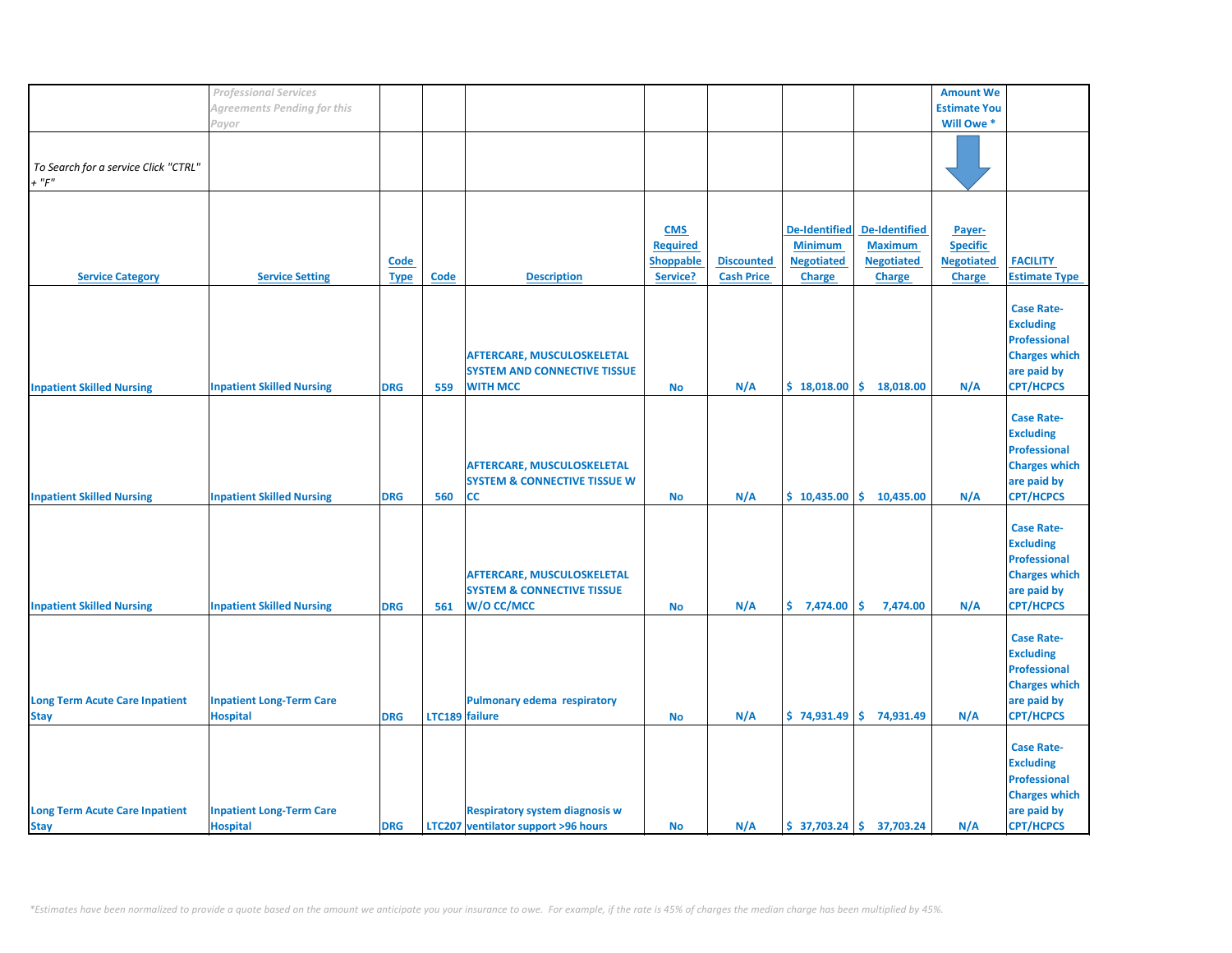|                                             | <b>Professional Services</b>     |             |      |                                            |                  |                     |                      |                      | <b>Amount We</b>    |                      |
|---------------------------------------------|----------------------------------|-------------|------|--------------------------------------------|------------------|---------------------|----------------------|----------------------|---------------------|----------------------|
|                                             |                                  |             |      |                                            |                  |                     |                      |                      |                     |                      |
|                                             | Agreements Pending for this      |             |      |                                            |                  |                     |                      |                      | <b>Estimate You</b> |                      |
|                                             | Payor                            |             |      |                                            |                  |                     |                      |                      | Will Owe *          |                      |
|                                             |                                  |             |      |                                            |                  |                     |                      |                      |                     |                      |
|                                             |                                  |             |      |                                            |                  |                     |                      |                      |                     |                      |
| To Search for a service Click "CTRL"        |                                  |             |      |                                            |                  |                     |                      |                      |                     |                      |
|                                             |                                  |             |      |                                            |                  |                     |                      |                      |                     |                      |
| $+$ " $F$ "                                 |                                  |             |      |                                            |                  |                     |                      |                      |                     |                      |
|                                             |                                  |             |      |                                            |                  |                     |                      |                      |                     |                      |
|                                             |                                  |             |      |                                            |                  |                     |                      |                      |                     |                      |
|                                             |                                  |             |      |                                            | <b>CMS</b>       |                     | <b>De-Identified</b> | <b>De-Identified</b> | Payer-              |                      |
|                                             |                                  |             |      |                                            |                  |                     |                      |                      |                     |                      |
|                                             |                                  |             |      |                                            | <b>Required</b>  |                     | <b>Minimum</b>       | <b>Maximum</b>       | <b>Specific</b>     |                      |
|                                             |                                  | <b>Code</b> |      |                                            | <b>Shoppable</b> | <b>Discounted</b>   | <b>Negotiated</b>    | <b>Negotiated</b>    | <b>Negotiated</b>   | <b>FACILITY</b>      |
| <b>Service Category</b>                     | <b>Service Setting</b>           | <b>Type</b> | Code | <b>Description</b>                         | Service?         | <b>Cash Price</b>   | <b>Charge</b>        | <b>Charge</b>        | <b>Charge</b>       | <b>Estimate Type</b> |
|                                             |                                  |             |      |                                            |                  |                     |                      |                      |                     |                      |
|                                             |                                  |             |      |                                            |                  |                     |                      |                      |                     |                      |
|                                             |                                  |             |      |                                            |                  |                     |                      |                      |                     |                      |
|                                             |                                  |             |      |                                            |                  | <b>70% Charges</b>  |                      |                      |                     |                      |
|                                             |                                  |             |      |                                            |                  | (Estimated as       |                      |                      |                     |                      |
|                                             |                                  |             |      |                                            |                  | \$6,047.26 per      | \$1,040 Per          | \$1,929 Per          | \$1,750 Per         | <b>Per Diem Per</b>  |
| <b>Long Term Acute Care Inpatient</b>       | <b>Inpatient Long-Term Care</b>  |             |      | <b>Long Term Care Intensive Care</b>       |                  |                     |                      |                      |                     |                      |
| <b>Stay</b>                                 | <b>Hospital</b>                  | <b>UB</b>   | 200  | <b>Room &amp; Board</b>                    | <b>No</b>        | diem)               | <b>Diem</b>          | <b>Diem</b>          | <b>Diem</b>         | Day                  |
|                                             |                                  |             |      |                                            |                  |                     |                      |                      |                     |                      |
|                                             |                                  |             |      |                                            |                  |                     |                      |                      |                     |                      |
|                                             |                                  |             |      |                                            |                  |                     |                      |                      |                     |                      |
|                                             |                                  |             |      |                                            |                  | <b>52% Charges</b>  |                      |                      |                     |                      |
|                                             |                                  |             |      |                                            |                  | <b>Estimated at</b> |                      |                      |                     |                      |
| <b>Skilled Nursing Inpatient Room &amp;</b> |                                  |             |      |                                            |                  | \$1,109.30 Per      |                      |                      | \$850 Per           | <b>Per Diem Per</b>  |
| <b>Board</b>                                | <b>Inpatient Skilled Nursing</b> | <b>UB</b>   | 191  | <b>Subacute Care Level 1- Skilled Care</b> | <b>No</b>        | <b>Diem</b>         | Ś<br>227.70          | -Ś<br>850.00         | <b>Diem</b>         | Day                  |
|                                             |                                  |             |      |                                            |                  |                     |                      |                      |                     |                      |
|                                             |                                  |             |      |                                            |                  |                     |                      |                      |                     |                      |
|                                             |                                  |             |      |                                            |                  |                     |                      |                      |                     |                      |
|                                             |                                  |             |      |                                            |                  | <b>52% Charges</b>  |                      |                      |                     |                      |
|                                             |                                  |             |      |                                            |                  | <b>Estimated at</b> |                      |                      |                     |                      |
|                                             |                                  |             |      |                                            |                  |                     |                      |                      |                     |                      |
| <b>Skilled Nursing Inpatient Room &amp;</b> |                                  |             |      | <b>Subacute Care Level 2-</b>              |                  | \$1,109.30 Per      |                      |                      | \$850 Per           | <b>Per Diem Per</b>  |
| <b>Board</b>                                | <b>Inpatient Skilled Nursing</b> | <b>UB</b>   | 192  | <b>Comprehensive Care</b>                  | <b>No</b>        | <b>Diem</b>         | 299.70<br>Ś          | -Ś<br>850.00         | <b>Diem</b>         | Day                  |
|                                             |                                  |             |      |                                            |                  |                     |                      |                      |                     |                      |
|                                             |                                  |             |      |                                            |                  |                     |                      |                      |                     |                      |
|                                             |                                  |             |      |                                            |                  |                     |                      |                      |                     |                      |
|                                             |                                  |             |      |                                            |                  | <b>52% Charges</b>  |                      |                      |                     |                      |
|                                             |                                  |             |      |                                            |                  | <b>Estimated at</b> |                      |                      |                     |                      |
| <b>Skilled Nursing Inpatient Room &amp;</b> |                                  |             |      | <b>Subacute Care Level 3- Complex</b>      |                  | \$1,109.30 Per      |                      |                      | \$850 Per           | <b>Per Diem Per</b>  |
|                                             |                                  |             |      |                                            |                  |                     |                      |                      |                     |                      |
| <b>Board</b>                                | <b>Inpatient Skilled Nursing</b> | <b>UB</b>   | 193  | Care                                       | No               | <b>Diem</b>         | Ŝ.<br>370.00         | -Ś<br>850.00         | <b>Diem</b>         | Day                  |
|                                             |                                  |             |      |                                            |                  |                     |                      |                      |                     |                      |
|                                             |                                  |             |      |                                            |                  |                     |                      |                      |                     |                      |
| <b>Hospital Outpatient Procedure</b>        | <b>Hospital Outpatient</b>       | <b>CPT</b>  |      | 11102 Biopsy - Tangential Biopsy of Skin   | <b>No</b>        | Ŝ<br>530.90         | \$<br>161.58         | -\$<br>1,803.41      | \$236.36            | <b>Case Rate</b>     |
|                                             |                                  |             |      |                                            |                  |                     |                      |                      |                     |                      |
|                                             |                                  |             |      |                                            |                  |                     |                      |                      |                     |                      |
|                                             |                                  |             |      |                                            |                  |                     |                      |                      |                     |                      |
| <b>Hospital Outpatient Procedure</b>        | <b>Hospital Outpatient</b>       | <b>CPT</b>  |      | 11104 Biopsy - Punch Biopsy of Skin        | <b>No</b>        | \$<br>584.92        | -\$<br>167.15        | \$<br>1,829.27       | \$236.36            | <b>Case Rate</b>     |
|                                             |                                  |             |      |                                            |                  |                     |                      |                      |                     |                      |
|                                             |                                  |             |      |                                            |                  |                     |                      |                      |                     |                      |
|                                             |                                  |             |      |                                            |                  |                     |                      |                      |                     |                      |
| <b>Hospital Outpatient Procedure</b>        | <b>Hospital Outpatient</b>       | <b>CPT</b>  |      | 17000 Destruction of Lesion (outpatient)   | No               | \$1,131.70          | 157.92<br>\$.        | Ŝ.<br>1,634.10       | \$236.36            | <b>Case Rate</b>     |
|                                             |                                  |             |      |                                            |                  |                     |                      |                      |                     |                      |
|                                             |                                  |             |      |                                            |                  |                     |                      |                      |                     |                      |
|                                             |                                  |             |      |                                            |                  |                     |                      |                      |                     |                      |
| <b>Hospital Outpatient Procedure</b>        | <b>Hospital Outpatient</b>       | <b>CPT</b>  |      | 19083 Bx breast 1st lesion us imag         | No               | \$.<br>3,052.42     | -\$<br>381.25        | \$<br>2,964.36       | \$1,856.71          | <b>Case Rate</b>     |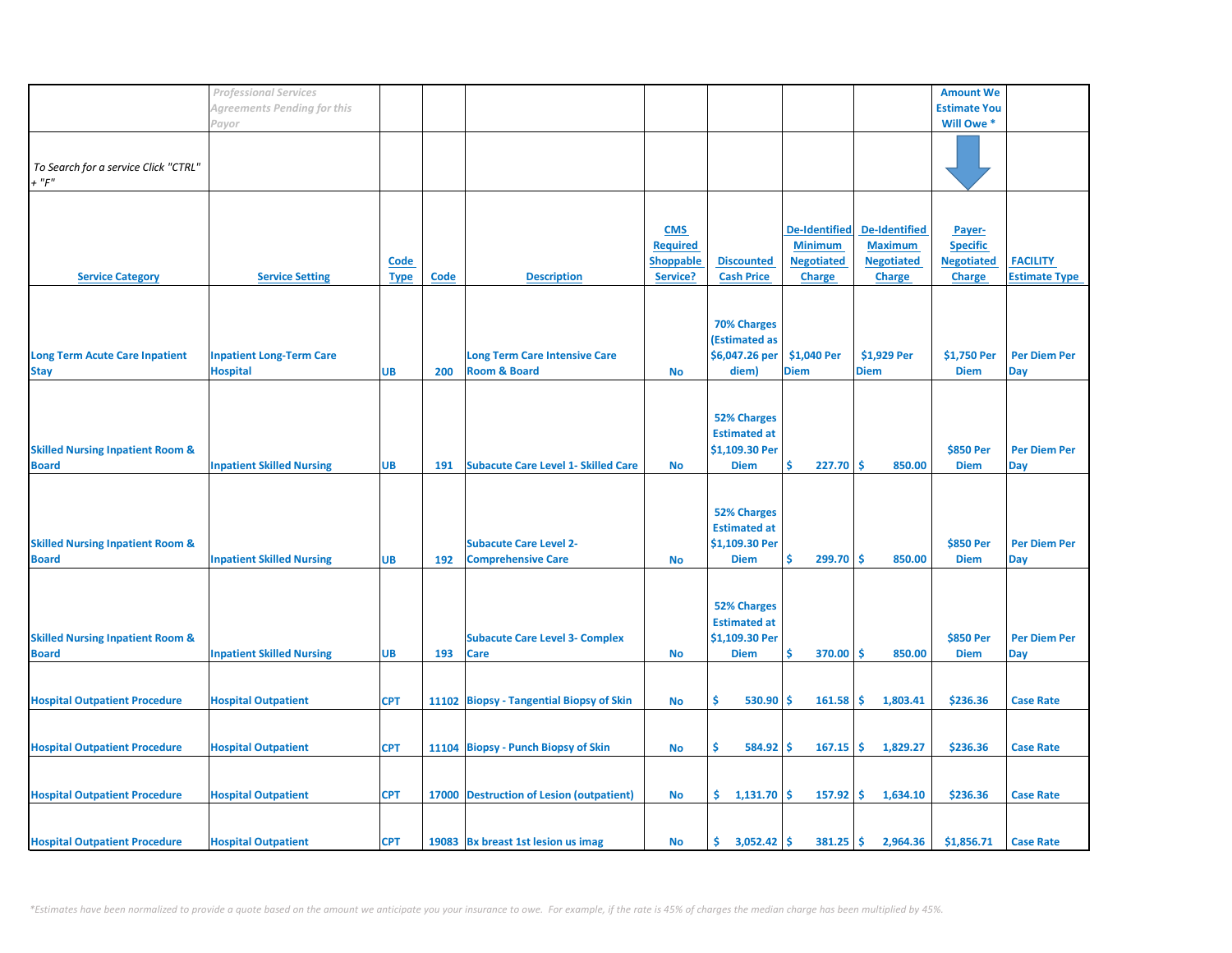|                                               | <b>Professional Services</b> |                            |       |                                                                |                                                               |                                        |                                                                              |                                                                              | <b>Amount We</b>                                                |                                         |
|-----------------------------------------------|------------------------------|----------------------------|-------|----------------------------------------------------------------|---------------------------------------------------------------|----------------------------------------|------------------------------------------------------------------------------|------------------------------------------------------------------------------|-----------------------------------------------------------------|-----------------------------------------|
|                                               | Agreements Pending for this  |                            |       |                                                                |                                                               |                                        |                                                                              |                                                                              | <b>Estimate You</b>                                             |                                         |
|                                               | Payor                        |                            |       |                                                                |                                                               |                                        |                                                                              |                                                                              | Will Owe *                                                      |                                         |
| To Search for a service Click "CTRL"<br>+ "F" |                              |                            |       |                                                                |                                                               |                                        |                                                                              |                                                                              |                                                                 |                                         |
| <b>Service Category</b>                       | <b>Service Setting</b>       | <b>Code</b><br><b>Type</b> | Code  | <b>Description</b>                                             | <b>CMS</b><br><b>Required</b><br><b>Shoppable</b><br>Service? | <b>Discounted</b><br><b>Cash Price</b> | <b>De-Identified</b><br><b>Minimum</b><br><b>Negotiated</b><br><b>Charge</b> | <b>De-Identified</b><br><b>Maximum</b><br><b>Negotiated</b><br><b>Charge</b> | Payer-<br><b>Specific</b><br><b>Negotiated</b><br><b>Charge</b> | <b>FACILITY</b><br><b>Estimate Type</b> |
|                                               |                              |                            |       |                                                                |                                                               | N/A No                                 |                                                                              |                                                                              | N/A No                                                          |                                         |
|                                               |                              |                            |       | <b>Removal of 1 or more breast</b>                             |                                                               | <b>Service</b>                         |                                                                              |                                                                              | <b>Service</b>                                                  |                                         |
| <b>Hospital Outpatient Procedure</b>          | <b>Hospital Outpatient</b>   | <b>CPT</b>                 |       | 19120 growth, open procedure                                   | Yes                                                           | <b>Volume</b>                          | Ś<br>$\sim$                                                                  | -\$                                                                          | <b>Volume</b>                                                   | <b>Case Rate</b>                        |
| <b>Injections</b>                             | <b>Hospital Outpatient</b>   | <b>CPT</b>                 |       | 20610 Arthrocentesis (outpatient)                              | No                                                            | $370.58$ \$<br>\$.                     | $182.39$ \$                                                                  | 1,461.73                                                                     | \$354.09                                                        | <b>Case Rate</b>                        |
| <b>Hospital Outpatient Procedure</b>          | <b>Hospital Outpatient</b>   | <b>CPT</b>                 | 27818 | <b>Treatment of ankle fracture</b>                             | <b>No</b>                                                     | \$.<br>1,243.48                        | ۱Ś<br>395.00                                                                 | ١Ś<br>2,581.00                                                               | \$1,833.43                                                      | <b>Case Rate</b>                        |
|                                               |                              |                            |       |                                                                |                                                               | N/A No                                 |                                                                              |                                                                              | N/A No                                                          |                                         |
|                                               | <b>Hospital Outpatient</b>   | <b>CPT</b>                 | 29826 |                                                                |                                                               | <b>Service</b><br><b>Volume</b>        | \$                                                                           | \$.                                                                          | <b>Service</b><br><b>Volume</b>                                 | <b>Case Rate</b>                        |
| <b>Hospital Outpatient Procedure</b>          |                              |                            |       | <b>Arthroscopic Shoulder Surgery</b>                           | Yes                                                           | N/A No                                 |                                                                              |                                                                              | N/A No                                                          |                                         |
|                                               |                              |                            |       | <b>Arthroscopic Knee Surgery</b>                               |                                                               | <b>Service</b>                         |                                                                              |                                                                              | <b>Service</b>                                                  |                                         |
| <b>Hospital Outpatient Procedure</b>          | <b>Hospital Outpatient</b>   | <b>CPT</b>                 | 29881 | (outpatient)                                                   | <b>Yes</b>                                                    | <b>Volume</b>                          | \$<br>$\sim$                                                                 | \$                                                                           | <b>Volume</b>                                                   | <b>Case Rate</b>                        |
|                                               |                              |                            |       |                                                                |                                                               |                                        |                                                                              |                                                                              |                                                                 |                                         |
| <b>Hospital Outpatient Procedure</b>          | <b>Hospital Outpatient</b>   | <b>CPT</b>                 | 31575 | Laryngoscopy - Diagnostic                                      | No                                                            | \$<br>449.87                           | -S<br>135.86                                                                 | ۱Ś<br>1,978.02                                                               | \$211.76                                                        | <b>Case Rate</b>                        |
|                                               |                              |                            |       |                                                                |                                                               |                                        |                                                                              |                                                                              |                                                                 |                                         |
| <b>Hospital Outpatient Procedure</b>          | <b>Hospital Outpatient</b>   | <b>CPT</b>                 | 32555 | Aspirate pleura w/ imaging                                     | No                                                            | \$<br>608.39<br>N/A No                 | 288.54<br>۱\$                                                                | \$.<br>1,852.06                                                              | \$852.89<br>N/A No                                              | <b>Case Rate</b>                        |
|                                               |                              |                            |       | <b>Tonsillectomy with Adenoidectomy</b>                        |                                                               | <b>Service</b>                         |                                                                              |                                                                              | <b>Service</b>                                                  |                                         |
| <b>Hospital Outpatient Procedure</b>          | <b>Hospital Outpatient</b>   | <b>CPT</b>                 | 42820 | (outpatient)                                                   | Yes                                                           | <b>Volume</b>                          | Ś<br>$\sim$                                                                  | \$                                                                           | <b>Volume</b>                                                   | <b>Case Rate</b>                        |
|                                               |                              | <b>CPT</b>                 |       | <b>Upper Gastrointestinal Endoscopy -</b>                      | Yes                                                           | \$.<br>$2,027.21$ \$                   | $61.00$   \$                                                                 | 1,867.74                                                                     | \$1,063.11                                                      | <b>Case Rate</b>                        |
| <b>Hospital Outpatient Procedure</b>          | <b>Hospital Outpatient</b>   |                            |       | 43235 Diagnostic                                               |                                                               |                                        |                                                                              |                                                                              |                                                                 |                                         |
| <b>Hospital Outpatient Procedure</b>          | <b>Hospital Outpatient</b>   | <b>CPT</b>                 |       | <b>Upper Gastrointestinal Endoscopy -</b><br>43239 With Biopsy | Yes                                                           | \$1,259.34                             | $372.00$ \$                                                                  | 2,229.48                                                                     | \$1,063.11                                                      | <b>Case Rate</b>                        |
| <b>Hospital Outpatient Procedure</b>          | <b>Hospital Outpatient</b>   | <b>CPT</b>                 | 45378 | <b>Colonoscopy - Diagnostic</b><br>(outpatient)                | Yes                                                           | \$.<br>$2,117.86$ \$                   | $335.79$ \$                                                                  | 2,220.88                                                                     | \$1,033.30                                                      | <b>Case Rate</b>                        |
| <b>Hospital Outpatient Procedure</b>          | <b>Hospital Outpatient</b>   | <b>CPT</b>                 |       | <b>Colonoscopy - With Biopsy</b><br>45380 (outpatient)         | Yes                                                           | S.<br>$3,082.66$ \$                    | $343.06$ \$                                                                  | 4,110.45                                                                     | \$1,358.40                                                      | <b>Case Rate</b>                        |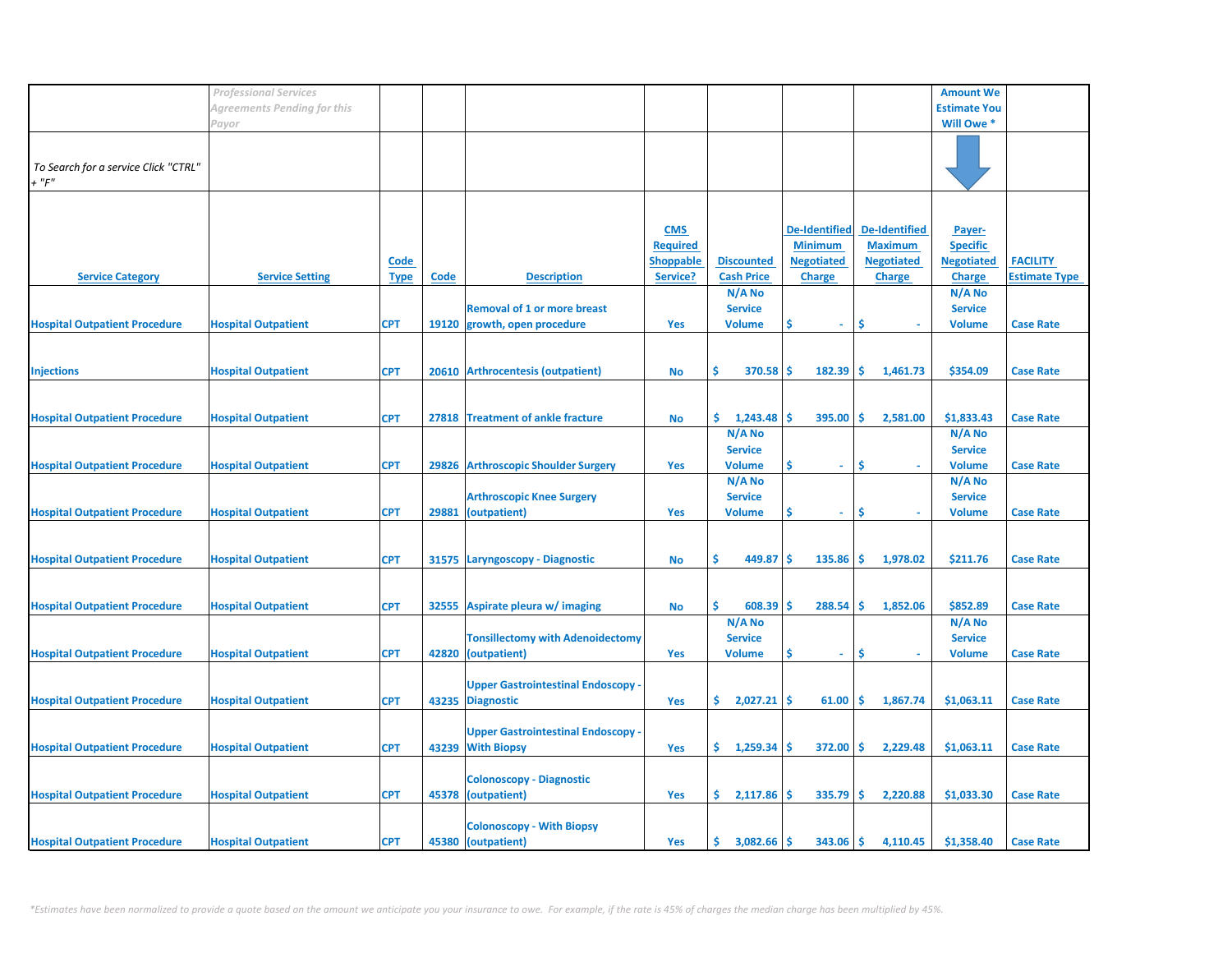|                                      | <b>Professional Services</b> |             |             |                                         |                  |                   |                      |                      | <b>Amount We</b>    |                      |
|--------------------------------------|------------------------------|-------------|-------------|-----------------------------------------|------------------|-------------------|----------------------|----------------------|---------------------|----------------------|
|                                      | Agreements Pending for this  |             |             |                                         |                  |                   |                      |                      | <b>Estimate You</b> |                      |
|                                      | Payor                        |             |             |                                         |                  |                   |                      |                      | Will Owe *          |                      |
|                                      |                              |             |             |                                         |                  |                   |                      |                      |                     |                      |
| To Search for a service Click "CTRL" |                              |             |             |                                         |                  |                   |                      |                      |                     |                      |
| $+$ " $F$ "                          |                              |             |             |                                         |                  |                   |                      |                      |                     |                      |
|                                      |                              |             |             |                                         |                  |                   |                      |                      |                     |                      |
|                                      |                              |             |             |                                         |                  |                   |                      |                      |                     |                      |
|                                      |                              |             |             |                                         | <b>CMS</b>       |                   | <b>De-Identified</b> | <b>De-Identified</b> | Payer-              |                      |
|                                      |                              |             |             |                                         | <b>Required</b>  |                   | <b>Minimum</b>       | <b>Maximum</b>       | <b>Specific</b>     |                      |
|                                      |                              | <b>Code</b> |             |                                         | <b>Shoppable</b> | <b>Discounted</b> | <b>Negotiated</b>    | <b>Negotiated</b>    | <b>Negotiated</b>   | <b>FACILITY</b>      |
| <b>Service Category</b>              | <b>Service Setting</b>       | <b>Type</b> | <b>Code</b> | <b>Description</b>                      | Service?         | <b>Cash Price</b> | <b>Charge</b>        | <b>Charge</b>        | <b>Charge</b>       | <b>Estimate Type</b> |
|                                      |                              |             |             |                                         |                  |                   |                      |                      |                     |                      |
|                                      |                              |             |             | <b>Colonoscopy - With Polyp Removal</b> |                  |                   |                      |                      |                     |                      |
| <b>Hospital Outpatient Procedure</b> | <b>Hospital Outpatient</b>   | <b>CPT</b>  |             | 45385 (outpatient)                      | Yes              | \$.<br>3,317.89   | \$.<br>354.50        | Ŝ.<br>4,434.15       | \$1,358.40          | <b>Case Rate</b>     |
|                                      |                              |             |             |                                         |                  | N/A No            |                      |                      | N/A No              |                      |
|                                      |                              |             |             | <b>Ultrasound examination of lower</b>  |                  | <b>Service</b>    |                      |                      | <b>Service</b>      |                      |
| <b>Hospital Outpatient Procedure</b> | <b>Hospital Outpatient</b>   | <b>CPT</b>  | 45391       | large bowel using an endoscope          | Yes              | <b>Volume</b>     | \$<br>$\blacksquare$ | \$                   | <b>Volume</b>       | <b>Case Rate</b>     |
|                                      |                              |             |             |                                         |                  |                   |                      |                      |                     |                      |
| <b>Hospital Outpatient Procedure</b> | <b>Hospital Outpatient</b>   | <b>CPT</b>  |             | 47562 Gall Bladder Surgery (outpatient) | Yes              | \$12,062.52       | 504.75<br>-S         | \$<br>18,374.88      | \$6,538.53          | <b>Case Rate</b>     |
|                                      |                              |             |             |                                         |                  |                   |                      |                      |                     |                      |
|                                      |                              |             |             |                                         |                  |                   |                      |                      |                     |                      |
| <b>Hospital Outpatient Procedure</b> | <b>Hospital Outpatient</b>   | <b>CPT</b>  |             | 49440 Place gastrostomy tube perc       | No               | \$.<br>3,111.60   | '\$<br>445.12        | -\$<br>3,166.61      | \$2,106.69          | <b>Case Rate</b>     |
|                                      |                              |             |             |                                         |                  |                   |                      |                      |                     |                      |
|                                      |                              |             |             | Repair of groin hernia patient age 5    |                  |                   |                      |                      |                     |                      |
| <b>Hospital Outpatient Procedure</b> | <b>Hospital Outpatient</b>   | <b>CPT</b>  |             | 49505 years or older                    | Yes              | \$<br>9,867.85    | $470.98$ \$<br>\$.   | 15,040.03            | \$4,205.99          | <b>Case Rate</b>     |
|                                      |                              |             |             |                                         |                  |                   |                      |                      |                     |                      |
|                                      |                              |             |             |                                         |                  |                   |                      |                      |                     |                      |
| <b>Hospital Outpatient Procedure</b> | <b>Hospital Outpatient</b>   | <b>CPT</b>  |             | 51798 Urine Capacity Measurement        | No               | \$<br>97.04       | -S<br>$\omega$       | \$<br>1,579.20       | \$74.41             | <b>Case Rate</b>     |
|                                      |                              |             |             |                                         |                  |                   |                      |                      |                     |                      |
|                                      |                              |             |             |                                         |                  |                   |                      |                      |                     |                      |
| <b>Hospital Outpatient Procedure</b> | <b>Hospital Outpatient</b>   | <b>CPT</b>  |             | 52000 Cystoscopy                        | No               | \$.<br>1,173.22   | 282.78<br>s          | -\$<br>1,596.52      | \$752.81            | <b>Case Rate</b>     |
|                                      |                              |             |             |                                         |                  |                   |                      |                      |                     |                      |
| <b>Hospital Outpatient Procedure</b> | <b>Hospital Outpatient</b>   | <b>CPT</b>  |             | 55700 Biopsy of prostate gland          | Yes              | \$.<br>1,165.04   | \$<br>284.76         | -\$<br>2,631.84      | \$2,396.37          | <b>Case Rate</b>     |
|                                      |                              |             |             | Surgical removal of prostate and        |                  | N/A No            | $N/A$ No             | N/A No               | N/A No              |                      |
|                                      |                              |             |             | surrounding lymph nodes using an        |                  | <b>Service</b>    | <b>Service</b>       | <b>Service</b>       | <b>Service</b>      |                      |
| <b>Hospital Outpatient Procedure</b> | <b>Hospital Outpatient</b>   | <b>CPT</b>  | 55866       | endoscope                               | Yes              | <b>Volume</b>     | <b>Volume</b>        | <b>Volume</b>        | <b>Volume</b>       | <b>Case Rate</b>     |
|                                      |                              |             |             |                                         |                  |                   |                      |                      |                     |                      |
|                                      |                              |             |             |                                         |                  |                   |                      |                      |                     |                      |
| <b>Hospital Outpatient Procedure</b> | <b>Hospital Outpatient</b>   | <b>CPT</b>  |             | 58100 Biopsy - Endometrial (Uterus)     | No               | \$.<br>375.83     | 144.00<br>-S         | -\$<br>1,697.39      | \$224.61            | <b>Case Rate</b>     |
|                                      |                              |             |             |                                         |                  |                   |                      |                      |                     |                      |
|                                      |                              |             |             |                                         |                  |                   |                      |                      |                     |                      |
| <b>Hospital Outpatient Procedure</b> | <b>Hospital Outpatient</b>   | <b>CPT</b>  |             | 58300 Insert intrauterine device        | <b>No</b>        | 632.24<br>\$.     | 48.93<br>'\$         | -\$<br>1,749.37      | \$0.00              | <b>Case Rate</b>     |
|                                      |                              |             |             |                                         |                  |                   |                      |                      |                     |                      |
|                                      |                              |             |             |                                         |                  |                   |                      |                      |                     |                      |
| <b>Hospital Outpatient Procedure</b> | <b>Hospital Outpatient</b>   | <b>CPT</b>  |             | 58301 Remove intrauterine device        | No               | 273.85            | .S<br>32.34          | ∣\$<br>1,495.58      | \$366.20            | <b>Case Rate</b>     |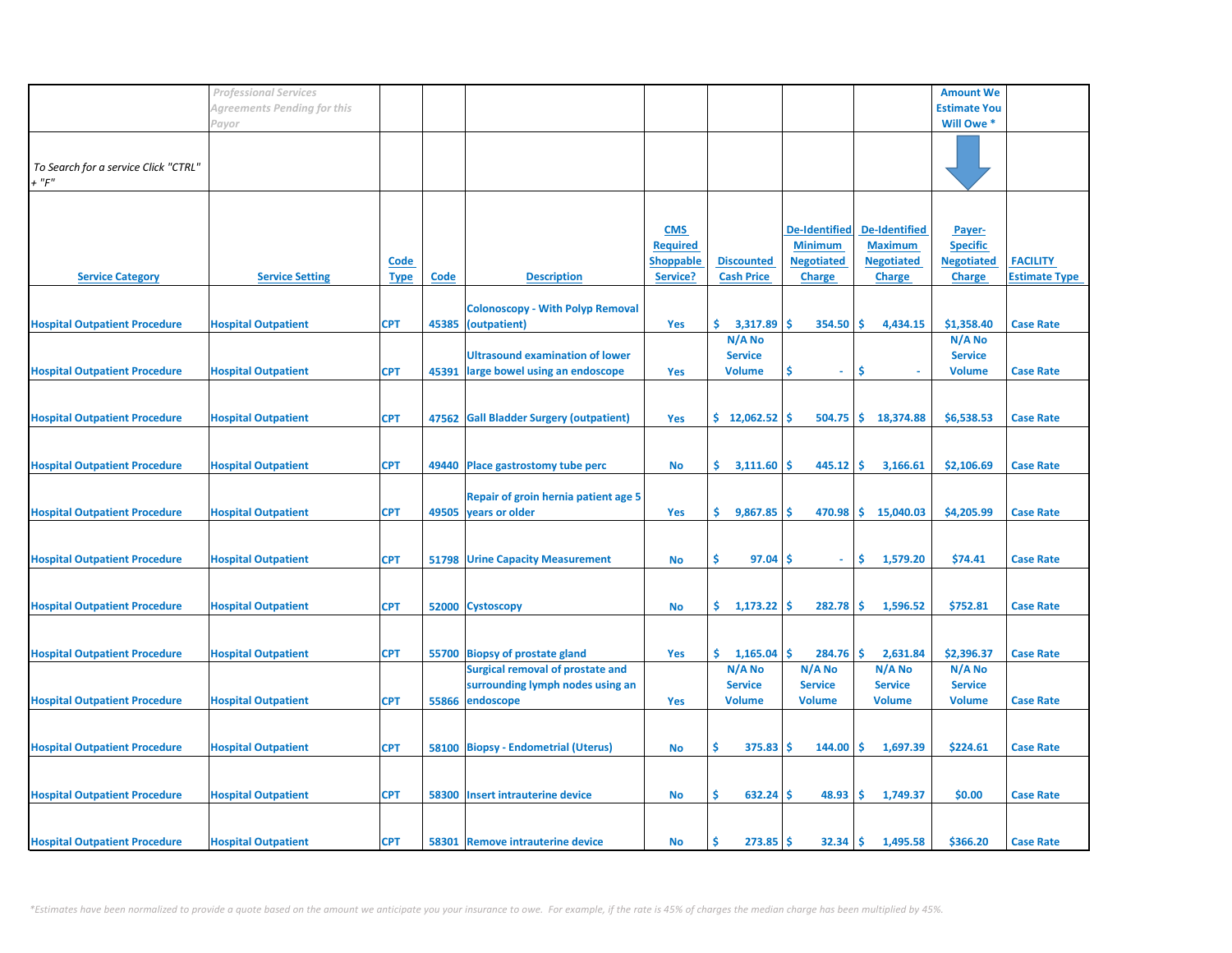|                                         | <b>Professional Services</b> |             |       |                                           |                  |                   |                      |                      | <b>Amount We</b>    |                      |
|-----------------------------------------|------------------------------|-------------|-------|-------------------------------------------|------------------|-------------------|----------------------|----------------------|---------------------|----------------------|
|                                         |                              |             |       |                                           |                  |                   |                      |                      |                     |                      |
|                                         | Agreements Pending for this  |             |       |                                           |                  |                   |                      |                      | <b>Estimate You</b> |                      |
|                                         | Payor                        |             |       |                                           |                  |                   |                      |                      | Will Owe *          |                      |
|                                         |                              |             |       |                                           |                  |                   |                      |                      |                     |                      |
|                                         |                              |             |       |                                           |                  |                   |                      |                      |                     |                      |
| To Search for a service Click "CTRL"    |                              |             |       |                                           |                  |                   |                      |                      |                     |                      |
| + "F"                                   |                              |             |       |                                           |                  |                   |                      |                      |                     |                      |
|                                         |                              |             |       |                                           |                  |                   |                      |                      |                     |                      |
|                                         |                              |             |       |                                           |                  |                   |                      |                      |                     |                      |
|                                         |                              |             |       |                                           | <b>CMS</b>       |                   | <b>De-Identified</b> | <b>De-Identified</b> | Payer-              |                      |
|                                         |                              |             |       |                                           | <b>Required</b>  |                   | <b>Minimum</b>       | <b>Maximum</b>       | <b>Specific</b>     |                      |
|                                         |                              | <b>Code</b> |       |                                           | <b>Shoppable</b> | <b>Discounted</b> | <b>Negotiated</b>    | <b>Negotiated</b>    | <b>Negotiated</b>   | <b>FACILITY</b>      |
| <b>Service Category</b>                 | <b>Service Setting</b>       | <b>Type</b> | Code  | <b>Description</b>                        | Service?         | <b>Cash Price</b> | <b>Charge</b>        | <b>Charge</b>        | <b>Charge</b>       | <b>Estimate Type</b> |
|                                         |                              |             |       |                                           |                  |                   |                      |                      |                     |                      |
|                                         |                              |             |       |                                           |                  |                   |                      |                      |                     |                      |
|                                         |                              |             |       |                                           |                  |                   |                      |                      |                     |                      |
| <b>Hospital Outpatient Procedure</b>    | <b>Hospital Outpatient</b>   | <b>CPT</b>  | 59025 | <b>Fetal Non-Stress Test</b>              | <b>No</b>        | \$<br>260.79      | Ŝ<br>118.53          | l\$<br>1,596.22      | \$224.61            | <b>Case Rate</b>     |
|                                         |                              |             |       | Routine obstetric care for vaginal        |                  |                   |                      |                      |                     |                      |
| <b>Professional Services Associated</b> |                              |             |       | delivery, including pre-and post-         |                  |                   |                      |                      |                     |                      |
| with Inpatient Stay                     | <b>Professional Services</b> | <b>CPT</b>  |       | 59400 delivery care                       | <b>Yes</b>       | \$.<br>4,496.21   | 242.00<br>-S         | -Ś.<br>3,278.48      | \$0.00              | <b>Case Rate</b>     |
|                                         |                              |             |       |                                           |                  |                   |                      |                      |                     |                      |
| <b>Professional Services Associated</b> |                              |             |       |                                           |                  |                   |                      |                      |                     |                      |
| with Inpatient Stay                     | <b>Professional Services</b> | <b>CPT</b>  |       | 59410 Obstetrical care                    | No               | \$.<br>2,230.06   | -S<br>133.91         | -\$<br>1,625.81      | \$0.00              | <b>Case Rate</b>     |
|                                         |                              |             |       | Routine obstetric care for cesarean       |                  |                   |                      |                      |                     |                      |
| <b>Professional Services Associated</b> |                              |             |       | delivery, including pre-and post-         |                  |                   |                      |                      |                     |                      |
|                                         |                              |             |       |                                           |                  |                   | Š.                   |                      |                     |                      |
| with Inpatient Stay                     | <b>Professional Services</b> | <b>CPT</b>  |       | 59510 delivery care                       | Yes              | \$<br>4,966.56    | 246.05               | \$<br>3,619.13       | \$0.00              | <b>Case Rate</b>     |
|                                         |                              |             |       | Routine obstetric care for vaginal        |                  |                   |                      |                      |                     |                      |
|                                         |                              |             |       | delivery after prior cesarean             |                  |                   |                      |                      |                     |                      |
| <b>Professional Services Associated</b> |                              |             |       | delivery including pre-and post-          |                  |                   |                      |                      |                     |                      |
| with Inpatient Stay                     | <b>Professional Services</b> | <b>CPT</b>  |       | 59610 delivery care                       | Yes              | \$.<br>4,706.58   | Ŝ<br>305.08          | Ŝ.<br>3,429.34       | \$0.00              | <b>Case Rate</b>     |
|                                         |                              |             |       | Injection of substance into spinal        |                  |                   |                      |                      |                     |                      |
|                                         |                              |             |       | canal of lower back or sacrum using       |                  |                   |                      |                      |                     |                      |
| <b>Hospital Outpatient Procedure</b>    | <b>Hospital Outpatient</b>   | <b>CPT</b>  |       | 62322 imaging guidance                    | Yes              | \$.<br>1,055.18   | 379.33<br>-Ś         | ۱Ś<br>1,880.39       | \$845.50            | <b>Case Rate</b>     |
|                                         |                              |             |       | Injection of substance into spinal        |                  |                   |                      |                      |                     |                      |
|                                         |                              |             |       |                                           |                  |                   |                      |                      |                     |                      |
|                                         |                              |             |       | canal of lower back or sacrum using       |                  |                   |                      |                      |                     |                      |
| <b>Hospital Outpatient Procedure</b>    | <b>Hospital Outpatient</b>   | <b>CPT</b>  |       | 62323 imaging guidance                    | Yes              | 1,665.98<br>\$.   | 305.01<br>-Ś         | Ŝ.<br>1,988.33       | \$845.50            | <b>Case Rate</b>     |
|                                         |                              |             |       | Injections of anesthetic and/or           |                  |                   |                      |                      |                     |                      |
|                                         |                              |             |       | steroid drug into lower or sacral         |                  |                   |                      |                      |                     |                      |
|                                         |                              |             |       | spine nerve root using imaging            |                  |                   |                      |                      |                     |                      |
| <b>Hospital Outpatient Procedure</b>    | <b>Hospital Outpatient</b>   | <b>CPT</b>  | 64483 | guidance                                  | Yes              | \$.<br>1,776.21   | $358.46$ \$<br>-\$   | 1,980.49             | \$1,098.46          | <b>Case Rate</b>     |
|                                         |                              |             |       |                                           |                  | N/A No            |                      |                      | $N/A$ No            |                      |
|                                         |                              |             |       | <b>Removal of recurring cataract in</b>   |                  | <b>Service</b>    |                      |                      | <b>Service</b>      |                      |
| <b>Hospital Outpatient Procedure</b>    | <b>Hospital Outpatient</b>   | <b>CPT</b>  | 66821 | lens capsule using laser                  | Yes              | <b>Volume</b>     | \$<br>$\omega$       | Ŝ                    | <b>Volume</b>       | <b>Case Rate</b>     |
|                                         |                              |             |       |                                           |                  | N/A No            |                      |                      | $N/A$ No            |                      |
|                                         |                              |             |       | <b>Removal of cataract with insertion</b> |                  | <b>Service</b>    |                      |                      | <b>Service</b>      |                      |
|                                         |                              |             |       |                                           |                  |                   |                      |                      |                     |                      |
| <b>Hospital Outpatient Procedure</b>    | <b>Hospital Outpatient</b>   | <b>CPT</b>  |       | 66984 of lens                             | Yes              | <b>Volume</b>     | Ś<br>$\blacksquare$  | \$                   | <b>Volume</b>       | <b>Case Rate</b>     |
|                                         |                              |             |       |                                           |                  |                   |                      |                      |                     |                      |
|                                         |                              |             |       |                                           |                  |                   |                      |                      |                     |                      |
| <b>Hospital Outpatient Procedure</b>    | <b>Hospital Outpatient</b>   | <b>CPT</b>  |       | 69210 Remove impacted ear wax             | <b>No</b>        | Ś<br>168.99       | Ŝ<br>48.93           | Ŝ.<br>1,604.78       | \$74.41             | <b>Case Rate</b>     |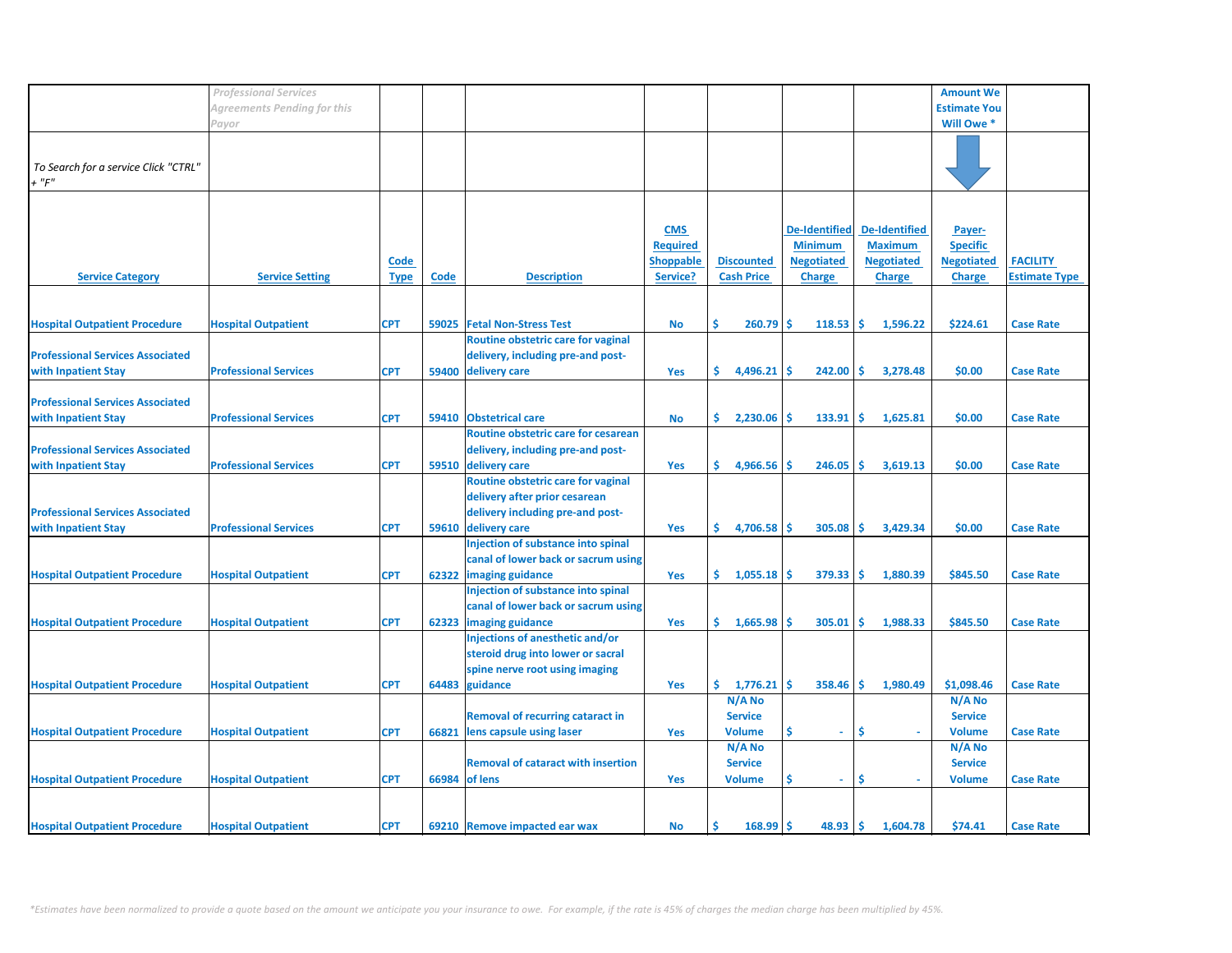|                                      | <b>Professional Services</b> |             |             |                                      |                  |                           |                    |                                 | <b>Amount We</b>    |                      |
|--------------------------------------|------------------------------|-------------|-------------|--------------------------------------|------------------|---------------------------|--------------------|---------------------------------|---------------------|----------------------|
|                                      | Agreements Pending for this  |             |             |                                      |                  |                           |                    |                                 | <b>Estimate You</b> |                      |
|                                      | Payor                        |             |             |                                      |                  |                           |                    |                                 | Will Owe *          |                      |
|                                      |                              |             |             |                                      |                  |                           |                    |                                 |                     |                      |
|                                      |                              |             |             |                                      |                  |                           |                    |                                 |                     |                      |
| To Search for a service Click "CTRL" |                              |             |             |                                      |                  |                           |                    |                                 |                     |                      |
| $+$ " $F$ "                          |                              |             |             |                                      |                  |                           |                    |                                 |                     |                      |
|                                      |                              |             |             |                                      |                  |                           |                    |                                 |                     |                      |
|                                      |                              |             |             |                                      |                  |                           |                    |                                 |                     |                      |
|                                      |                              |             |             |                                      | <b>CMS</b>       |                           | De-Identified      | <b>De-Identified</b>            | Payer-              |                      |
|                                      |                              |             |             |                                      | <b>Required</b>  |                           | <b>Minimum</b>     | <b>Maximum</b>                  | <b>Specific</b>     |                      |
|                                      |                              | <b>Code</b> |             |                                      | <b>Shoppable</b> | <b>Discounted</b>         | <b>Negotiated</b>  | <b>Negotiated</b>               | <b>Negotiated</b>   | <b>FACILITY</b>      |
| <b>Service Category</b>              | <b>Service Setting</b>       | <b>Type</b> | <b>Code</b> | <b>Description</b>                   | Service?         | <b>Cash Price</b>         | <b>Charge</b>      | <b>Charge</b>                   | <b>Charge</b>       | <b>Estimate Type</b> |
|                                      |                              |             |             |                                      |                  |                           |                    |                                 |                     |                      |
|                                      |                              |             |             | <b>CT Scan - Head/Brain, without</b> |                  |                           |                    |                                 |                     |                      |
| <b>Radiology Services</b>            | <b>Hospital Outpatient</b>   | <b>CPT</b>  | 70450       | <b>Contrast</b>                      | No               | \$<br>901.06              | 127.22<br>-\$      | -\$<br>1,318.18                 | \$151.61            | <b>Per Unit</b>      |
|                                      |                              |             |             |                                      |                  |                           |                    |                                 |                     |                      |
|                                      |                              |             |             | <b>CT Scan - Head/Brain, without</b> |                  |                           |                    |                                 |                     |                      |
| <b>Radiology Services</b>            | <b>Hospital Outpatient</b>   | <b>CPT</b>  |             | 70450 Contrast                       | Yes              | \$<br>901.06              | -Ś<br>127.22       | $\ddot{\mathsf{s}}$<br>1,318.18 | \$151.61            | <b>Per Unit</b>      |
|                                      |                              |             |             |                                      |                  |                           |                    |                                 |                     |                      |
|                                      |                              |             |             |                                      |                  |                           |                    |                                 |                     |                      |
| <b>Radiology Services</b>            | <b>Hospital Outpatient</b>   | <b>CPT</b>  |             | 70482 Ct orbit/ear/fossa w/o&w/dye   | No               | \$.<br>2,339.66           | 207.79<br>۱\$      | -\$<br>2,657.02                 | \$246.49            | <b>Per Unit</b>      |
|                                      |                              |             |             |                                      |                  |                           |                    |                                 |                     |                      |
|                                      |                              |             |             |                                      |                  |                           |                    |                                 |                     |                      |
| <b>Radiology Services</b>            | <b>Hospital Outpatient</b>   | <b>CPT</b>  | 70486       | Ct maxillofacial w/o dye             | <b>No</b>        | \$.<br>1,668.57           | -\$<br>127.52      | -\$<br>2,259.85                 | \$151.61            | <b>Per Unit</b>      |
|                                      |                              |             |             |                                      |                  |                           |                    |                                 |                     |                      |
|                                      |                              |             |             |                                      |                  |                           |                    |                                 |                     |                      |
| <b>Radiology Services</b>            | <b>Hospital Outpatient</b>   | <b>CPT</b>  | 70496       | <b>Ct angiography head</b>           | No               | \$.<br>1,871.05           | 223.05<br>-\$      | -\$<br>1,996.31                 | \$246.49            | <b>Per Unit</b>      |
|                                      |                              |             |             |                                      |                  |                           |                    |                                 |                     |                      |
|                                      |                              |             |             |                                      |                  |                           |                    |                                 |                     |                      |
| <b>Radiology Services</b>            | <b>Hospital Outpatient</b>   | <b>CPT</b>  |             | 70498 Ct angiography neck            | No               | $\frac{1}{6}$ 1,632.72 \$ | 223.05             | -\$<br>1,677.63                 | \$246.49            | <b>Per Unit</b>      |
|                                      |                              |             |             |                                      |                  |                           |                    |                                 |                     |                      |
|                                      |                              |             |             |                                      |                  |                           |                    |                                 |                     |                      |
| <b>Radiology Services</b>            | <b>Hospital Outpatient</b>   | <b>CPT</b>  | 70551       | <b>MRI BRAIN STEM W/O DYE</b>        | No               | \$.<br>$1,518.19$ \$      | 252.20             | 2,270.30<br>-\$                 | \$315.23            | <b>Per Unit</b>      |
|                                      |                              |             |             |                                      |                  |                           |                    |                                 |                     |                      |
|                                      |                              |             |             |                                      |                  |                           |                    |                                 |                     |                      |
|                                      |                              |             |             |                                      |                  |                           |                    |                                 |                     |                      |
| <b>Radiology Services</b>            | <b>Hospital Outpatient</b>   | <b>CPT</b>  |             | 70553 MRI - Brain (outpatient)       | Yes              | \$<br>$2,314.59$ \$       | 406.50             | 3,409.54<br>ا\$                 | \$516.53            | <b>Per Unit</b>      |
|                                      |                              |             |             |                                      |                  |                           |                    |                                 |                     |                      |
|                                      |                              |             |             |                                      |                  |                           |                    |                                 |                     |                      |
| <b>Radiology Services</b>            | <b>Hospital Outpatient</b>   | <b>CPT</b>  |             | 71045 X-ray exam chest 1 view        | No               | \$<br>138.11              | ۱\$<br>19.91       | -\$<br>181.37                   | \$107.96            | <b>Per Unit</b>      |
|                                      |                              |             |             |                                      |                  |                           |                    |                                 |                     |                      |
|                                      |                              |             |             |                                      |                  |                           |                    |                                 |                     |                      |
| <b>Radiology Services</b>            | <b>Hospital Outpatient</b>   | <b>CPT</b>  |             | 71046   X-Ray - Chest (outpatient)   | No               | \$<br>$148.99$ \$         | 31.50              | -\$<br>193.55                   | \$107.96            | <b>Per Unit</b>      |
|                                      |                              |             |             |                                      |                  |                           |                    |                                 |                     |                      |
|                                      |                              |             |             |                                      |                  |                           |                    |                                 |                     |                      |
| <b>Radiology Services</b>            | <b>Hospital Outpatient</b>   | <b>CPT</b>  |             | 71110 X-ray exam ribs bil 3 views    | No               | \$<br>$205.20$ \$         | 38.07              | -\$<br>271.73                   | \$151.61            | <b>Per Unit</b>      |
|                                      |                              |             |             |                                      |                  |                           |                    |                                 |                     |                      |
|                                      |                              |             |             |                                      |                  |                           |                    |                                 |                     |                      |
| <b>Radiology Services</b>            | <b>Hospital Outpatient</b>   | <b>CPT</b>  |             | 71250 CT THORAX W/O DYE              | No               | 1,024.52<br>\$.           | -\$<br>$141.11$ \$ | 1,468.48                        | \$151.61            | <b>Per Unit</b>      |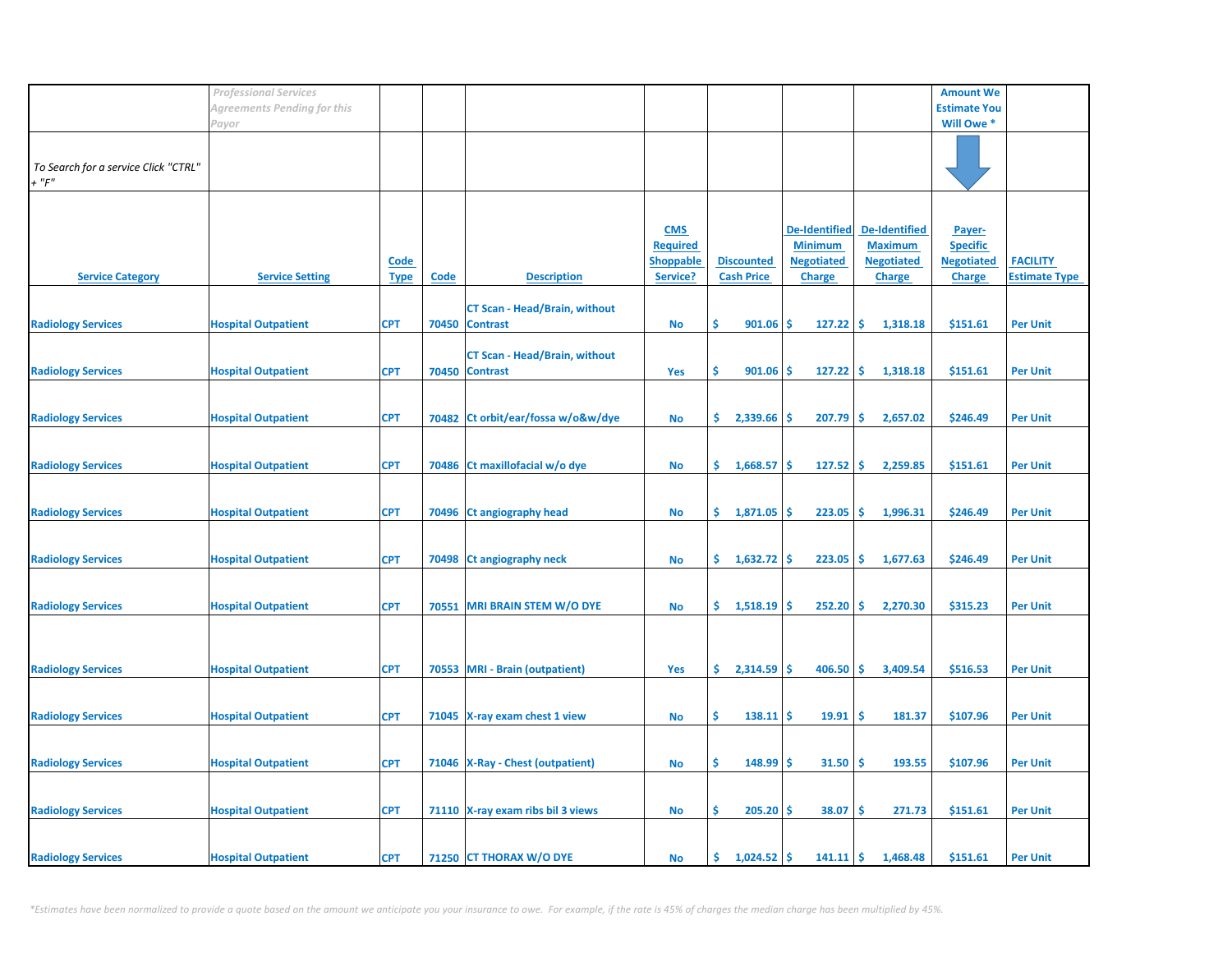|                                                     | <b>Professional Services</b> |                            |                    |                                                       |                                                               |                                        |                                                                              |                                                                              | <b>Amount We</b>                                                |                                         |
|-----------------------------------------------------|------------------------------|----------------------------|--------------------|-------------------------------------------------------|---------------------------------------------------------------|----------------------------------------|------------------------------------------------------------------------------|------------------------------------------------------------------------------|-----------------------------------------------------------------|-----------------------------------------|
|                                                     | Agreements Pending for this  |                            |                    |                                                       |                                                               |                                        |                                                                              |                                                                              | <b>Estimate You</b>                                             |                                         |
|                                                     | Payor                        |                            |                    |                                                       |                                                               |                                        |                                                                              |                                                                              | Will Owe *                                                      |                                         |
| To Search for a service Click "CTRL"<br>$+$ " $F$ " |                              |                            |                    |                                                       |                                                               |                                        |                                                                              |                                                                              |                                                                 |                                         |
| <b>Service Category</b>                             | <b>Service Setting</b>       | <b>Code</b><br><b>Type</b> | <b>Code</b>        | <b>Description</b>                                    | <b>CMS</b><br><b>Required</b><br><b>Shoppable</b><br>Service? | <b>Discounted</b><br><b>Cash Price</b> | <b>De-Identified</b><br><b>Minimum</b><br><b>Negotiated</b><br><b>Charge</b> | <b>De-Identified</b><br><b>Maximum</b><br><b>Negotiated</b><br><b>Charge</b> | Payer-<br><b>Specific</b><br><b>Negotiated</b><br><b>Charge</b> | <b>FACILITY</b><br><b>Estimate Type</b> |
| <b>Radiology Services</b>                           | <b>Hospital Outpatient</b>   | <b>CPT</b>                 | 71260              | <b>CT Scan - Chest, with Contrast</b><br>(outpatient) | No                                                            | \$.<br>1,448.52                        | <b>S</b><br>200.76                                                           | -\$<br>2,034.88                                                              | \$246.49                                                        | <b>Per Unit</b>                         |
| <b>Radiology Services</b>                           | <b>Hospital Outpatient</b>   | <b>CPT</b>                 |                    | 71275 Ct angiography chest                            | <b>No</b>                                                     | \$.<br>1,935.65                        | 226.19<br>Ŝ                                                                  | -\$<br>2,092.27                                                              | \$246.49                                                        | <b>Per Unit</b>                         |
| <b>Radiology Services</b>                           | <b>Hospital Outpatient</b>   | <b>CPT</b>                 |                    | 72040 X-Ray - Neck, Cervical Spine                    | <b>No</b>                                                     | \$<br>154.65                           | 37.93<br>-S                                                                  | -\$<br>204.42                                                                | \$107.96                                                        | <b>Per Unit</b>                         |
| <b>Radiology Services</b>                           | <b>Hospital Outpatient</b>   | <b>CPT</b>                 |                    | 72070   X-Ray - Middle Back, Thoracic Spine           | No                                                            | \$<br>251.61                           | 33.93<br>S                                                                   | -Ś<br>338.99                                                                 | \$151.61                                                        | <b>Per Unit</b>                         |
| <b>Radiology Services</b>                           | <b>Hospital Outpatient</b>   | <b>CPT</b>                 |                    | 72100 X-Ray - Spine (outpatient)                      | <b>No</b>                                                     | \$<br>$199.60$ \$                      | 37.93                                                                        | \$ ا<br>265.13                                                               | \$151.61                                                        | <b>Per Unit</b>                         |
| <b>Radiology Services</b>                           | <b>Hospital Outpatient</b>   | <b>CPT</b>                 | <b>72110 views</b> | X-Ray, lower back, minimum four                       | Yes                                                           | \$<br>213.64                           | 52.80<br>-S                                                                  | -\$<br>284.93                                                                | \$151.61                                                        | <b>Per Unit</b>                         |
| <b>Radiology Services</b>                           | <b>Hospital Outpatient</b>   | <b>CPT</b>                 | 72125              | Ct neck spine w/o dye                                 | No                                                            | \$.<br>1,459.37                        | <b>S</b><br>136.86                                                           | -\$<br>1,750.92                                                              | \$151.61                                                        | <b>Per Unit</b>                         |
| <b>Radiology Services</b>                           | <b>Hospital Outpatient</b>   | <b>CPT</b>                 |                    | 72126 Ct neck spine w/dye                             | <b>No</b>                                                     | \$.<br>1,293.16                        | 260.86<br>\$.                                                                | -\$<br>1,821.59                                                              | \$516.53                                                        | <b>Per Unit</b>                         |
| <b>Radiology Services</b>                           | <b>Hospital Outpatient</b>   | <b>CPT</b>                 | 72127              | Ct neck spine w/o & w/dye                             | No                                                            | \$<br>1,815.93                         | 201.73<br>S                                                                  | \$<br>2,118.48                                                               | \$246.49                                                        | <b>Per Unit</b>                         |
| <b>Radiology Services</b>                           | <b>Hospital Outpatient</b>   | <b>CPT</b>                 |                    | 72129 Ct chest spine w/dye                            | No                                                            | \$.<br>1,520.66                        | 199.82<br>-S                                                                 | -\$<br>1,805.90                                                              | \$246.49                                                        | <b>Per Unit</b>                         |
| <b>Radiology Services</b>                           | <b>Hospital Outpatient</b>   | <b>CPT</b>                 |                    | 72132 Ct lumbar spine w/dye                           | No                                                            | \$.<br>1,518.43                        | $260.86$ \$<br><b>S</b>                                                      | 1,805.90                                                                     | \$516.53                                                        | <b>Per Unit</b>                         |
| <b>Radiology Services</b>                           | <b>Hospital Outpatient</b>   | <b>CPT</b>                 |                    | 72133 Ct lumbar spine w/o & w/dye                     | No                                                            | \$.<br>1,904.42                        | 201.90<br><b>S</b>                                                           | ∣\$<br>2,238.70                                                              | \$246.49                                                        | <b>Per Unit</b>                         |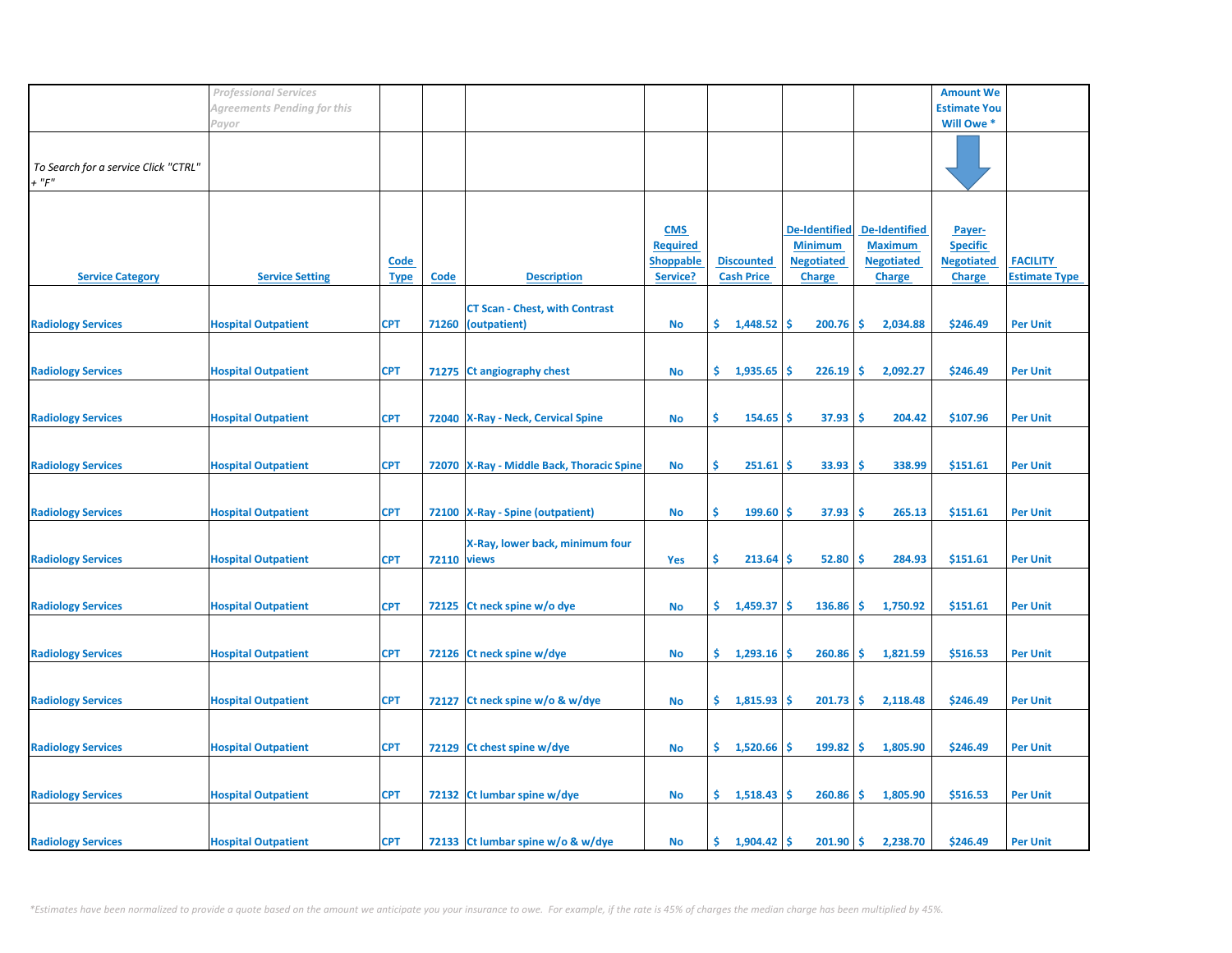|                                      | <b>Professional Services</b> |             |       |                                       |                  |                   |                      |                      | <b>Amount We</b>          |                      |
|--------------------------------------|------------------------------|-------------|-------|---------------------------------------|------------------|-------------------|----------------------|----------------------|---------------------------|----------------------|
|                                      | Agreements Pending for this  |             |       |                                       |                  |                   |                      |                      | <b>Estimate You</b>       |                      |
|                                      | Payor                        |             |       |                                       |                  |                   |                      |                      | Will Owe *                |                      |
|                                      |                              |             |       |                                       |                  |                   |                      |                      |                           |                      |
| To Search for a service Click "CTRL" |                              |             |       |                                       |                  |                   |                      |                      |                           |                      |
| $+$ " $F"$                           |                              |             |       |                                       |                  |                   |                      |                      |                           |                      |
|                                      |                              |             |       |                                       |                  |                   |                      |                      |                           |                      |
|                                      |                              |             |       |                                       | <b>CMS</b>       |                   | <b>De-Identified</b> | <b>De-Identified</b> |                           |                      |
|                                      |                              |             |       |                                       | <b>Required</b>  |                   | <b>Minimum</b>       | <b>Maximum</b>       | Payer-<br><b>Specific</b> |                      |
|                                      |                              | <b>Code</b> |       |                                       | <b>Shoppable</b> | <b>Discounted</b> | <b>Negotiated</b>    | <b>Negotiated</b>    | <b>Negotiated</b>         | <b>FACILITY</b>      |
| <b>Service Category</b>              | <b>Service Setting</b>       | <b>Type</b> | Code  | <b>Description</b>                    | Service?         | <b>Cash Price</b> | <b>Charge</b>        | <b>Charge</b>        | <b>Charge</b>             | <b>Estimate Type</b> |
|                                      |                              |             |       |                                       |                  |                   |                      |                      |                           |                      |
|                                      |                              |             |       |                                       |                  |                   |                      |                      |                           |                      |
| <b>Radiology Services</b>            | <b>Hospital Outpatient</b>   | <b>CPT</b>  | 72141 | MRI NECK SPINE W/O DYE                | <b>No</b>        | \$1,441.84        | 252.20<br>Ŝ.         | ∣\$<br>2,177.11      | \$315.23                  | <b>Per Unit</b>      |
|                                      |                              |             |       |                                       |                  |                   |                      |                      |                           |                      |
| <b>Radiology Services</b>            | <b>Hospital Outpatient</b>   | <b>CPT</b>  | 72148 | <b>MRI</b> - Back (outpatient)        | Yes              | \$.<br>1,381.13   | <b>S</b><br>252.20   | \$<br>2,137.12       | \$315.23                  | <b>Per Unit</b>      |
|                                      |                              |             |       |                                       |                  |                   |                      |                      |                           |                      |
|                                      |                              |             |       |                                       |                  |                   |                      |                      |                           |                      |
| <b>Radiology Services</b>            | <b>Hospital Outpatient</b>   | <b>CPT</b>  |       | 72170 X-Ray - Pelvis                  | <b>No</b>        | \$<br>249.04      | 28.72<br><b>S</b>    | -\$<br>327.10        | \$151.61                  | <b>Per Unit</b>      |
|                                      |                              |             |       |                                       |                  |                   |                      |                      |                           |                      |
| <b>Radiology Services</b>            | <b>Hospital Outpatient</b>   | <b>CPT</b>  |       | 72190 X-RAY EXAM OF PELVIS            | No               | \$<br>208.53      | 39.60<br>'\$         | \$,<br>264.73        | \$151.61                  | <b>Per Unit</b>      |
|                                      |                              |             |       |                                       |                  |                   |                      |                      |                           |                      |
|                                      |                              |             |       |                                       |                  |                   |                      |                      |                           |                      |
| <b>Radiology Services</b>            | <b>Hospital Outpatient</b>   | <b>CPT</b>  |       | 72193 CT scan, pelvis, with contrast  | Yes              | \$.<br>1,536.96   | $197.29$ \$<br>-S    | 2,142.05             | \$246.49                  | <b>Per Unit</b>      |
|                                      |                              |             |       |                                       |                  |                   |                      |                      |                           |                      |
| <b>Radiology Services</b>            | <b>Hospital Outpatient</b>   | <b>CPT</b>  | 72197 | <b>MRI</b> - Pelvis (outpatient)      | No               | \$.<br>2,448.72   | 402.71<br><b>S</b>   | I\$.<br>3,522.33     | \$516.53                  | <b>Per Unit</b>      |
|                                      |                              |             |       |                                       |                  |                   |                      |                      |                           |                      |
|                                      |                              |             |       |                                       |                  |                   |                      |                      |                           |                      |
| <b>Radiology Services</b>            | <b>Hospital Outpatient</b>   | <b>CPT</b>  |       | 73000 X-ray exam of collar bone       | <b>No</b>        | \$.<br>147.59     | \$.<br>22.40         | -\$<br>185.92        | \$107.96                  | <b>Per Unit</b>      |
|                                      |                              |             |       |                                       |                  |                   |                      |                      |                           |                      |
| <b>Radiology Services</b>            | <b>Hospital Outpatient</b>   | <b>CPT</b>  |       | 73010 X-ray exam of shoulder blade    | <b>No</b>        | \$<br>196.93      | 26.01<br>\$.         | \$<br>251.93         | \$151.61                  | <b>Per Unit</b>      |
|                                      |                              |             |       |                                       |                  |                   |                      |                      |                           |                      |
|                                      |                              |             |       |                                       |                  |                   |                      |                      |                           |                      |
| <b>Radiology Services</b>            | <b>Hospital Outpatient</b>   | <b>CPT</b>  |       | 73030   X-Ray - Shoulder (outpatient) | No               | \$<br>149.50      | 28.33<br>.S          | \$,<br>196.92        | \$107.96                  | <b>Per Unit</b>      |
|                                      |                              |             |       |                                       |                  |                   |                      |                      |                           |                      |
| <b>Radiology Services</b>            | <b>Hospital Outpatient</b>   | <b>CPT</b>  |       | 73060 X-RAY EXAM OF HUMERUS           | <b>No</b>        | \$<br>147.62      | 29.40<br>-S          | -\$<br>195.82        | \$107.96                  | <b>Per Unit</b>      |
|                                      |                              |             |       |                                       |                  |                   |                      |                      |                           |                      |
|                                      |                              |             |       |                                       |                  |                   |                      |                      |                           |                      |
| <b>Radiology Services</b>            | <b>Hospital Outpatient</b>   | <b>CPT</b>  |       | 73070 X-ray exam of elbow             | <b>No</b>        | \$<br>146.83      | 25.07<br><b>S</b>    | -\$<br>191.42        | \$107.96                  | <b>Per Unit</b>      |
|                                      |                              |             |       |                                       |                  |                   |                      |                      |                           |                      |
| <b>Radiology Services</b>            | <b>Hospital Outpatient</b>   | <b>CPT</b>  |       | 73080 X-RAY EXAM OF ELBOW             | No               | 122.83<br>Ś       | $26.72$ \$<br>.S     | 154.02               | \$107.96                  | <b>Per Unit</b>      |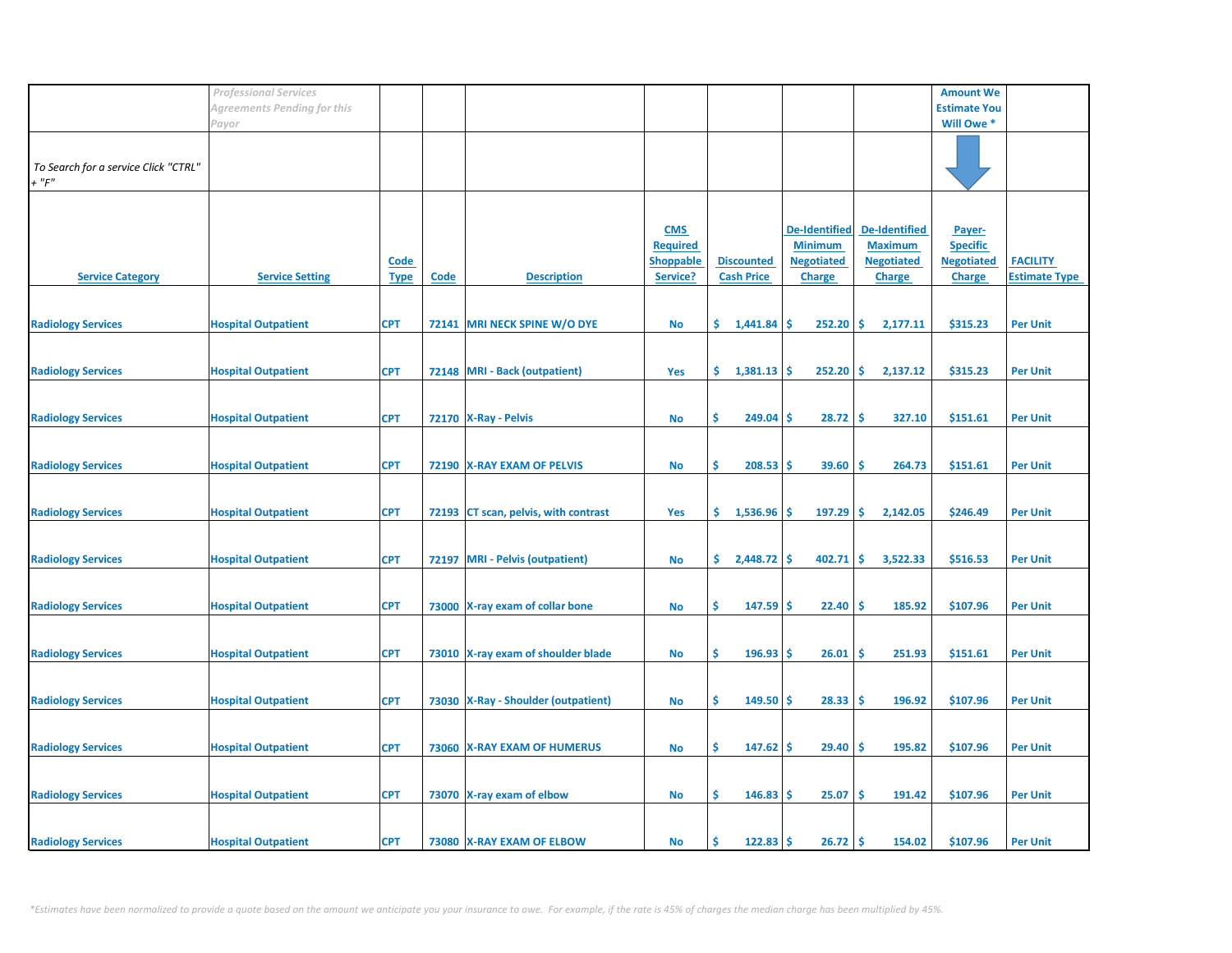|                                                     | <b>Professional Services</b> |                            |             |                                    |                                                               |                                        |                                                                              |                                                                              | <b>Amount We</b>                                                |                                         |
|-----------------------------------------------------|------------------------------|----------------------------|-------------|------------------------------------|---------------------------------------------------------------|----------------------------------------|------------------------------------------------------------------------------|------------------------------------------------------------------------------|-----------------------------------------------------------------|-----------------------------------------|
|                                                     | Agreements Pending for this  |                            |             |                                    |                                                               |                                        |                                                                              |                                                                              | <b>Estimate You</b>                                             |                                         |
|                                                     | Payor                        |                            |             |                                    |                                                               |                                        |                                                                              |                                                                              | Will Owe *                                                      |                                         |
| To Search for a service Click "CTRL"<br>$+$ " $F$ " |                              |                            |             |                                    |                                                               |                                        |                                                                              |                                                                              |                                                                 |                                         |
| <b>Service Category</b>                             | <b>Service Setting</b>       | <b>Code</b><br><b>Type</b> | <b>Code</b> | <b>Description</b>                 | <b>CMS</b><br><b>Required</b><br><b>Shoppable</b><br>Service? | <b>Discounted</b><br><b>Cash Price</b> | <b>De-Identified</b><br><b>Minimum</b><br><b>Negotiated</b><br><b>Charge</b> | <b>De-Identified</b><br><b>Maximum</b><br><b>Negotiated</b><br><b>Charge</b> | Payer-<br><b>Specific</b><br><b>Negotiated</b><br><b>Charge</b> | <b>FACILITY</b><br><b>Estimate Type</b> |
| <b>Radiology Services</b>                           | <b>Hospital Outpatient</b>   | <b>CPT</b>                 |             | 73090 X-RAY EXAM OF FOREARM        | No                                                            | \$.<br>117.10                          | <b>S</b><br>26.40                                                            | -\$<br>151.82                                                                | \$107.96                                                        | <b>Per Unit</b>                         |
| <b>Radiology Services</b>                           | <b>Hospital Outpatient</b>   | <b>CPT</b>                 |             | 73110   X-Ray - Wrist (outpatient) | <b>No</b>                                                     | \$<br>156.52                           | 30.72<br>\$.                                                                 | -\$<br>196.19                                                                | \$107.96                                                        | <b>Per Unit</b>                         |
| <b>Radiology Services</b>                           | <b>Hospital Outpatient</b>   | <b>CPT</b>                 |             | 73120 X-RAY EXAM OF HAND           | <b>No</b>                                                     | \$<br>192.03                           | 24.40<br>-S                                                                  | \$,<br>249.73                                                                | \$151.61                                                        | <b>Per Unit</b>                         |
| <b>Radiology Services</b>                           | <b>Hospital Outpatient</b>   | <b>CPT</b>                 |             | 73130   X-Ray - Hand               | No                                                            | \$<br>151.54                           | 32.72<br>.S                                                                  | \$,<br>198.42                                                                | \$107.96                                                        | <b>Per Unit</b>                         |
| <b>Radiology Services</b>                           | <b>Hospital Outpatient</b>   | <b>CPT</b>                 | 73221       | MRI - Shoulder, Elbow, or Wrist    | No                                                            | \$.<br>$1,211.82$ \$                   | $246.65$ \$                                                                  | 1,702.46                                                                     | \$315.23                                                        | <b>Per Unit</b>                         |
| <b>Radiology Services</b>                           | <b>Hospital Outpatient</b>   | <b>CPT</b>                 |             | 73502 X-Ray - Hip                  | <b>No</b>                                                     | \$<br>129.58                           | Ŝ.<br>37.77                                                                  | -\$<br>197.91                                                                | \$107.96                                                        | <b>Per Unit</b>                         |
| <b>Radiology Services</b>                           | <b>Hospital Outpatient</b>   | <b>CPT</b>                 |             | 73552 X-RAY EXAM OF FEMUR 2/>      | No                                                            | Ŝ.<br>150.51                           | 29.51<br><b>S</b>                                                            | -\$<br>189.38                                                                | \$107.96                                                        | <b>Per Unit</b>                         |
| <b>Radiology Services</b>                           | <b>Hospital Outpatient</b>   | <b>CPT</b>                 |             | 73560 X-RAY EXAM OF KNEE 1 OR 2    | <b>No</b>                                                     | \$<br>201.92                           | 32.40<br>\$.                                                                 | \$<br>266.82                                                                 | \$107.96                                                        | <b>Per Unit</b>                         |
| <b>Radiology Services</b>                           | <b>Hospital Outpatient</b>   | <b>CPT</b>                 |             | 73562 X-Ray - Knee (outpatient)    | No                                                            | \$<br>263.50                           | 36.52<br>-S                                                                  | \$,<br>351.25                                                                | \$107.96                                                        | <b>Per Unit</b>                         |
| <b>Radiology Services</b>                           | <b>Hospital Outpatient</b>   | <b>CPT</b>                 |             | 73590 X-ray exam of lower leg      | No                                                            | \$<br>239.62                           | 32.40<br>-S                                                                  | -\$<br>321.48                                                                | \$107.96                                                        | <b>Per Unit</b>                         |
| <b>Radiology Services</b>                           | <b>Hospital Outpatient</b>   | <b>CPT</b>                 |             | 73600 X-RAY EXAM OF ANKLE          | <b>No</b>                                                     | \$<br>191.55                           | 31.98<br>-\$                                                                 | -\$<br>278.60                                                                | \$107.96                                                        | <b>Per Unit</b>                         |
| <b>Radiology Services</b>                           | <b>Hospital Outpatient</b>   | <b>CPT</b>                 |             | 73610 X-Ray - Ankle (outpatient)   | No                                                            | 239.05<br>Ś                            | $25.72$ \$<br>'\$                                                            | 311.14                                                                       | \$107.96                                                        | <b>Per Unit</b>                         |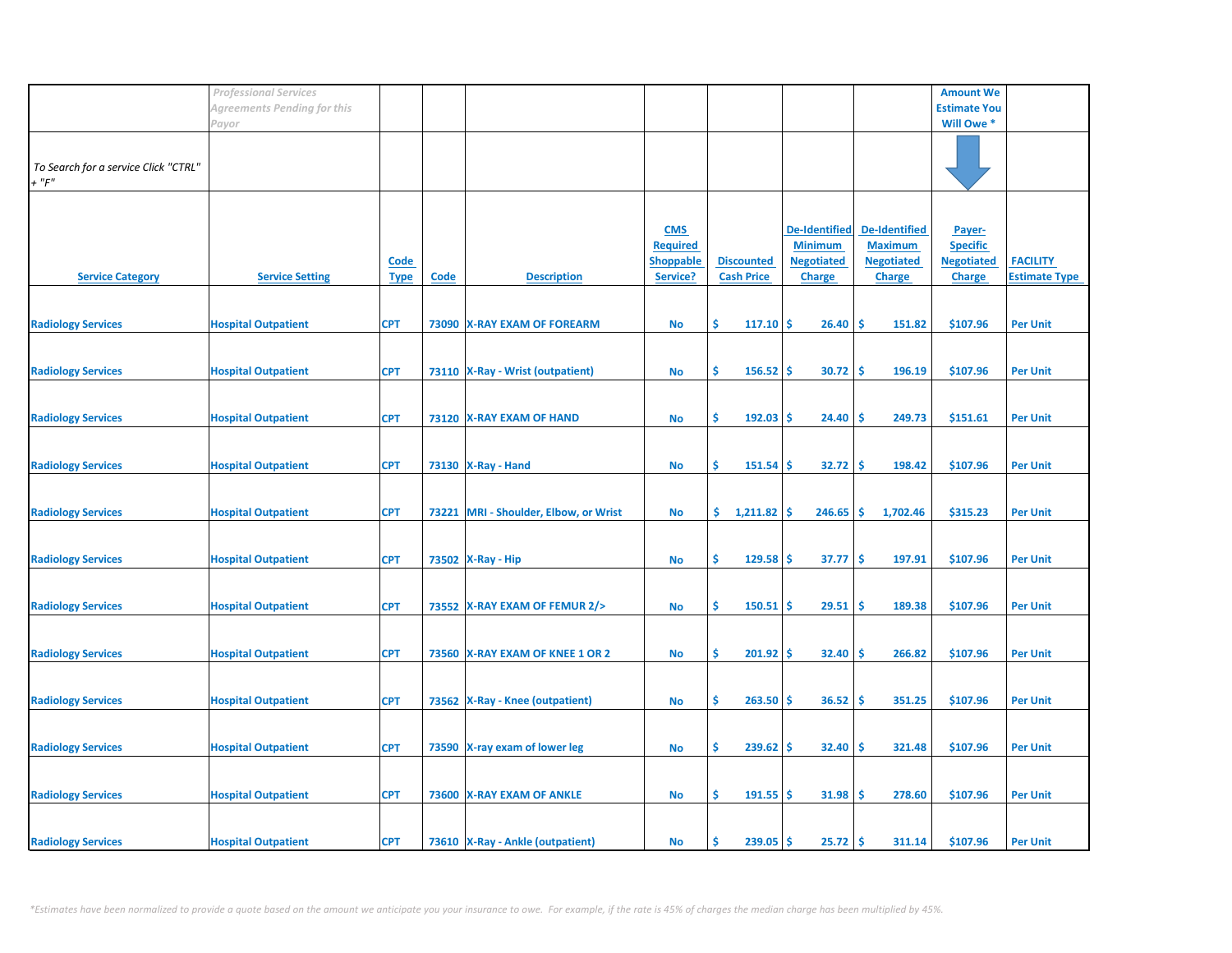|                                                     | <b>Professional Services</b> |                            |             |                                                              |                                                               |                                        |                                                                              |                                                                              | <b>Amount We</b>                                                |                                         |
|-----------------------------------------------------|------------------------------|----------------------------|-------------|--------------------------------------------------------------|---------------------------------------------------------------|----------------------------------------|------------------------------------------------------------------------------|------------------------------------------------------------------------------|-----------------------------------------------------------------|-----------------------------------------|
|                                                     | Agreements Pending for this  |                            |             |                                                              |                                                               |                                        |                                                                              |                                                                              | <b>Estimate You</b>                                             |                                         |
|                                                     | Payor                        |                            |             |                                                              |                                                               |                                        |                                                                              |                                                                              | Will Owe *                                                      |                                         |
| To Search for a service Click "CTRL"<br>$+$ " $F$ " |                              |                            |             |                                                              |                                                               |                                        |                                                                              |                                                                              |                                                                 |                                         |
| <b>Service Category</b>                             | <b>Service Setting</b>       | <b>Code</b><br><b>Type</b> | <b>Code</b> | <b>Description</b>                                           | <b>CMS</b><br><b>Required</b><br><b>Shoppable</b><br>Service? | <b>Discounted</b><br><b>Cash Price</b> | <b>De-Identified</b><br><b>Minimum</b><br><b>Negotiated</b><br><b>Charge</b> | <b>De-Identified</b><br><b>Maximum</b><br><b>Negotiated</b><br><b>Charge</b> | Payer-<br><b>Specific</b><br><b>Negotiated</b><br><b>Charge</b> | <b>FACILITY</b><br><b>Estimate Type</b> |
| <b>Radiology Services</b>                           | <b>Hospital Outpatient</b>   | <b>CPT</b>                 |             | 73620 X-RAY EXAM OF FOOT                                     | No                                                            | \$.<br>196.24                          | 29.81<br>.S                                                                  | -\$<br>262.21                                                                | \$107.96                                                        | <b>Per Unit</b>                         |
| <b>Radiology Services</b>                           | <b>Hospital Outpatient</b>   | <b>CPT</b>                 | 73630       | <b>X-Ray - Foot (outpatient)</b>                             | <b>No</b>                                                     | \$<br>216.05                           | 33.95<br>'\$                                                                 | \$,<br>289.60                                                                | \$107.96                                                        | <b>Per Unit</b>                         |
| <b>Radiology Services</b>                           | <b>Hospital Outpatient</b>   | <b>CPT</b>                 |             | 73700 CT LOWER EXTREMITY W/O DYE                             | No                                                            | \$.<br>1,231.00                        | 134.01<br>-S                                                                 | -\$<br>1,400.92                                                              | \$151.61                                                        | <b>Per Unit</b>                         |
| <b>Radiology Services</b>                           | <b>Hospital Outpatient</b>   | <b>CPT</b>                 |             | 73721 MRI - Knee (outpatient)                                | Yes                                                           | \$.<br>1,224.32                        | 246.65<br>S                                                                  | \$<br>1,828.36                                                               | \$315.23                                                        | <b>Per Unit</b>                         |
| <b>Radiology Services</b>                           | <b>Hospital Outpatient</b>   | <b>CPT</b>                 |             | 74018   X-Ray - Abdomen                                      | No                                                            | \$<br>145.61                           | 28.31<br>\$.                                                                 | -\$<br>189.76                                                                | \$107.96                                                        | <b>Per Unit</b>                         |
| <b>Radiology Services</b>                           | <b>Hospital Outpatient</b>   | <b>CPT</b>                 |             | 74150 Ct abdomen w/o dye                                     | <b>No</b>                                                     | \$<br>977.64                           | Ś<br>142.38                                                                  | l\$<br>1,446.99                                                              | \$151.61                                                        | <b>Per Unit</b>                         |
| <b>Radiology Services</b>                           | <b>Hospital Outpatient</b>   | <b>CPT</b>                 |             | 74170 Ct abdomen w/o & w/dye                                 | No                                                            | \$.<br>1,824.18                        | <b>S</b><br>207.86                                                           | -\$<br>2,144.29                                                              | \$246.49                                                        | <b>Per Unit</b>                         |
| <b>Radiology Services</b>                           | <b>Hospital Outpatient</b>   | <b>CPT</b>                 | 74177       | <b>CT Scan - Abdomen and Pelvis, with</b><br><b>Contrast</b> | No                                                            | \$.<br>2,748.11                        | 286.79<br>\$.                                                                | -\$<br>3,568.86                                                              | \$516.53                                                        | <b>Per Unit</b>                         |
| <b>Radiology Services</b>                           | <b>Hospital Outpatient</b>   | <b>CPT</b>                 | 74177       | <b>CT Scan - Abdomen and Pelvis, with</b><br><b>Contrast</b> | Yes                                                           | \$<br>2,748.11                         | 286.79<br>.S                                                                 | -\$<br>3,568.86                                                              | \$516.53                                                        | <b>Per Unit</b>                         |
| <b>Radiology Services</b>                           | <b>Hospital Outpatient</b>   | <b>CPT</b>                 |             | 74220 X-ray xm esophagus 1 cntrst                            | No                                                            | \$<br>394.10                           | 56.38<br>-S                                                                  | -\$<br>563.71                                                                | \$246.49                                                        | <b>Per Unit</b>                         |
|                                                     |                              |                            |             |                                                              |                                                               |                                        |                                                                              |                                                                              |                                                                 |                                         |
| <b>Radiology Services</b>                           | <b>Hospital Outpatient</b>   | <b>CPT</b>                 |             | 74270 X-ray xm colon 1 cntrst std                            | <b>No</b>                                                     | \$<br>521.72                           | 79.34<br>\$.                                                                 | -\$<br>578.01                                                                | \$246.49                                                        | <b>Per Unit</b>                         |
| <b>Radiology Services</b>                           | <b>Hospital Outpatient</b>   | <b>CPT</b>                 |             | 75571 Ct hrt w/o dye w/ca test                               | No                                                            | 306.04<br>Ś                            | 59.00<br>.S                                                                  | -Ś<br>323.39                                                                 | \$107.96                                                        | <b>Per Unit</b>                         |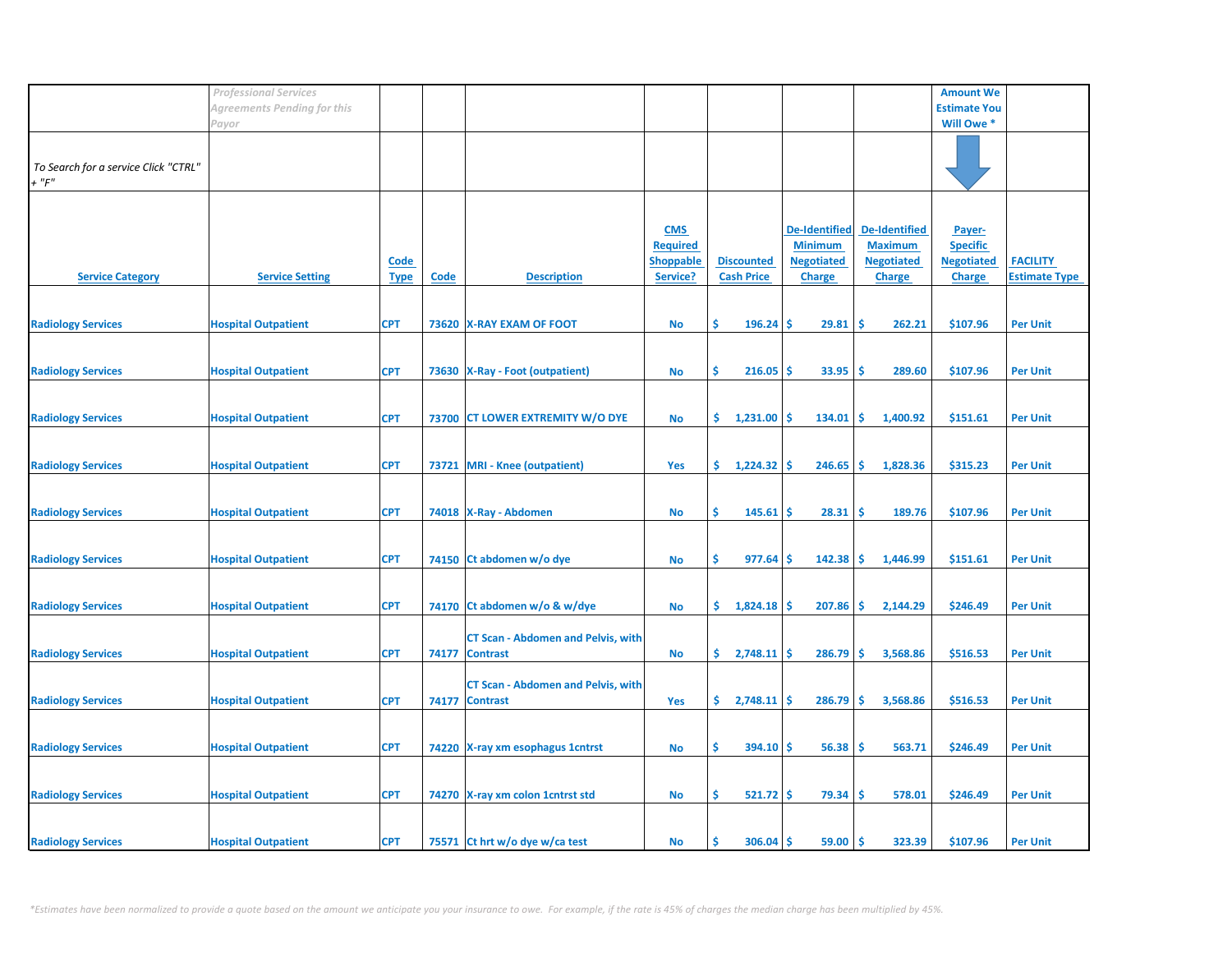|                                                     | <b>Professional Services</b> |                            |             |                                               |                                                               |                                        |                                                                              |                                                                              | <b>Amount We</b>                                                |                                         |
|-----------------------------------------------------|------------------------------|----------------------------|-------------|-----------------------------------------------|---------------------------------------------------------------|----------------------------------------|------------------------------------------------------------------------------|------------------------------------------------------------------------------|-----------------------------------------------------------------|-----------------------------------------|
|                                                     | Agreements Pending for this  |                            |             |                                               |                                                               |                                        |                                                                              |                                                                              | <b>Estimate You</b>                                             |                                         |
|                                                     | Payor                        |                            |             |                                               |                                                               |                                        |                                                                              |                                                                              | Will Owe *                                                      |                                         |
| To Search for a service Click "CTRL"<br>$+$ " $F$ " |                              |                            |             |                                               |                                                               |                                        |                                                                              |                                                                              |                                                                 |                                         |
| <b>Service Category</b>                             | <b>Service Setting</b>       | <b>Code</b><br><b>Type</b> | <b>Code</b> | <b>Description</b>                            | <b>CMS</b><br><b>Required</b><br><b>Shoppable</b><br>Service? | <b>Discounted</b><br><b>Cash Price</b> | <b>De-Identified</b><br><b>Minimum</b><br><b>Negotiated</b><br><b>Charge</b> | <b>De-Identified</b><br><b>Maximum</b><br><b>Negotiated</b><br><b>Charge</b> | Payer-<br><b>Specific</b><br><b>Negotiated</b><br><b>Charge</b> | <b>FACILITY</b><br><b>Estimate Type</b> |
| <b>Radiology Services</b>                           | <b>Hospital Outpatient</b>   | <b>CPT</b>                 |             | 76536 Ultrasound - Head and Neck              | No                                                            | \$.<br>460.62                          | 78.79<br><b>S</b>                                                            | -\$<br>386.50                                                                | \$151.61                                                        | <b>Per Unit</b>                         |
| <b>Radiology Services</b>                           | <b>Hospital Outpatient</b>   | <b>CPT</b>                 |             | 76642 Ultrasound - Breast (outpatient)        | <b>No</b>                                                     | \$<br>152.68                           | 78.52<br>Ŝ                                                                   | -\$<br>249.30                                                                | \$107.96                                                        | <b>Per Unit</b>                         |
| <b>Radiology Services</b>                           | <b>Hospital Outpatient</b>   | <b>CPT</b>                 |             | 76700 Ultrasound - Abdominal, Complete        | Yes                                                           | \$<br>361.43                           | 91.69<br>-S                                                                  | -\$<br>433.80                                                                | \$151.61                                                        | <b>Per Unit</b>                         |
| <b>Radiology Services</b>                           | <b>Hospital Outpatient</b>   | <b>CPT</b>                 |             | 76705 Ultrasound - Abdominal, Limited         | <b>No</b>                                                     | \$<br>327.93                           | '\$<br>46.05                                                                 | -\$<br>372.20                                                                | \$151.61                                                        | <b>Per Unit</b>                         |
| <b>Maternity/Delivery</b>                           | <b>Hospital Outpatient</b>   | <b>CPT</b>                 |             | 76770 US EXAM ABDO BACK WALL COMP             | No                                                            | \$<br>456.58                           | 76.54<br>\$.                                                                 | -\$<br>400.80                                                                | \$151.61                                                        | <b>Per Unit</b>                         |
| <b>Maternity/Delivery</b>                           | <b>Hospital Outpatient</b>   | <b>CPT</b>                 | 76801       | <b>OB US &lt; 14 WKS SINGLE FETUS</b>         | <b>No</b>                                                     | \$<br>391.57                           | Ŝ.<br>86.65                                                                  | -\$<br>396.27                                                                | \$151.61                                                        | <b>Per Unit</b>                         |
| <b>Radiology Services</b>                           | <b>Hospital Outpatient</b>   | <b>CPT</b>                 | 76805       | <b>Ultrasound - Pregnancy</b><br>(outpatient) | Yes                                                           | \$<br>367.73                           | <b>S</b><br>100.36                                                           | -Ś<br>437.10                                                                 | \$151.61                                                        | <b>Per Unit</b>                         |
| <b>Maternity/Delivery</b>                           | <b>Hospital Outpatient</b>   | <b>CPT</b>                 |             | 76811 OB US DETAILED SNGL FETUS               | <b>No</b>                                                     | \$<br>522.04                           | 198.65<br>\$.                                                                | -\$<br>587.50                                                                | \$315.23                                                        | <b>Per Unit</b>                         |
| <b>Maternity/Delivery</b>                           | <b>Hospital Outpatient</b>   | <b>CPT</b>                 |             | 76815 OB US LIMITED FETUS(S)                  | No                                                            | \$<br>309.95                           | Ŝ<br>54.75                                                                   | \$,<br>384.30                                                                | \$151.61                                                        | <b>Per Unit</b>                         |
| <b>Radiology Services</b>                           | <b>Hospital Outpatient</b>   | <b>CPT</b>                 |             | 76816 Ultrasound - Pregnancy Follow-Up        | No                                                            | \$<br>406.54                           | 64.37<br>S                                                                   | \$,<br>384.30                                                                | \$151.61                                                        | <b>Per Unit</b>                         |
| <b>Maternity/Delivery</b>                           | <b>Hospital Outpatient</b>   | <b>CPT</b>                 |             | <b>76818 FETAL BIOPHYS PROFILE W/NST</b>      | <b>No</b>                                                     | \$<br>476.50                           | 82.20<br>'\$                                                                 | -\$<br>387.27                                                                | \$151.61                                                        | <b>Per Unit</b>                         |
| <b>Maternity/Delivery</b>                           | <b>Hospital Outpatient</b>   | <b>CPT</b>                 |             | 76819 FETAL BIOPHYS PROFIL W/O NST            | No                                                            | 407.39<br>Ś                            | $97.44$ \$<br>.S                                                             | 398.34                                                                       | \$151.61                                                        | <b>Per Unit</b>                         |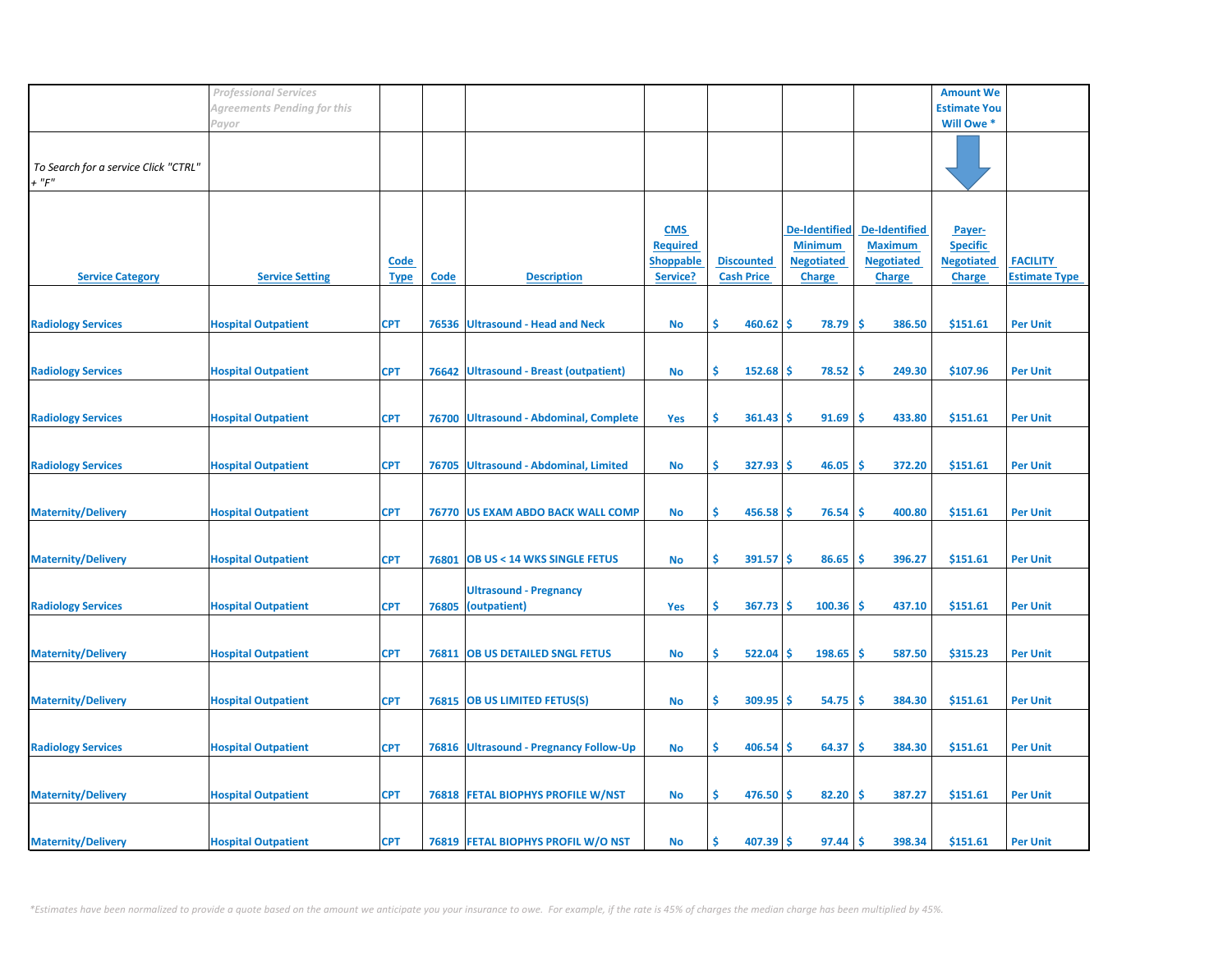|                                            | <b>Professional Services</b> |             |       |                                          |                  |     |                   |                      |                      | <b>Amount We</b>    |                      |
|--------------------------------------------|------------------------------|-------------|-------|------------------------------------------|------------------|-----|-------------------|----------------------|----------------------|---------------------|----------------------|
|                                            | Agreements Pending for this  |             |       |                                          |                  |     |                   |                      |                      | <b>Estimate You</b> |                      |
|                                            | Payor                        |             |       |                                          |                  |     |                   |                      |                      | Will Owe *          |                      |
|                                            |                              |             |       |                                          |                  |     |                   |                      |                      |                     |                      |
|                                            |                              |             |       |                                          |                  |     |                   |                      |                      |                     |                      |
| To Search for a service Click "CTRL"       |                              |             |       |                                          |                  |     |                   |                      |                      |                     |                      |
| $+$ " $F$ "                                |                              |             |       |                                          |                  |     |                   |                      |                      |                     |                      |
|                                            |                              |             |       |                                          |                  |     |                   |                      |                      |                     |                      |
|                                            |                              |             |       |                                          |                  |     |                   |                      |                      |                     |                      |
|                                            |                              |             |       |                                          |                  |     |                   | <b>De-Identified</b> | <b>De-Identified</b> |                     |                      |
|                                            |                              |             |       |                                          | <b>CMS</b>       |     |                   |                      |                      | Payer-              |                      |
|                                            |                              |             |       |                                          | <b>Required</b>  |     |                   | <b>Minimum</b>       | <b>Maximum</b>       | <b>Specific</b>     |                      |
|                                            |                              | <b>Code</b> |       |                                          | <b>Shoppable</b> |     | <b>Discounted</b> | <b>Negotiated</b>    | <b>Negotiated</b>    | <b>Negotiated</b>   | <b>FACILITY</b>      |
| <b>Service Category</b>                    | <b>Service Setting</b>       | <b>Type</b> | Code  | <b>Description</b>                       | Service?         |     | <b>Cash Price</b> | <b>Charge</b>        | <b>Charge</b>        | <b>Charge</b>       | <b>Estimate Type</b> |
|                                            |                              |             |       |                                          |                  |     |                   |                      |                      |                     |                      |
|                                            |                              |             |       |                                          |                  |     |                   |                      |                      |                     |                      |
| <b>Radiology Services</b>                  | <b>Hospital Outpatient</b>   | <b>CPT</b>  | 76821 | <b>MIDDLE CEREBRAL ARTERY ECHO</b>       | <b>No</b>        | Ŝ.  | 370.14            | 88.69<br>\$          | Ŝ<br>391.69          | \$151.61            | <b>Per Unit</b>      |
|                                            |                              |             |       |                                          |                  |     |                   |                      |                      |                     |                      |
|                                            |                              |             |       | <b>Ultrasound - Transvaginal (non-</b>   |                  |     |                   |                      |                      |                     |                      |
| <b>Radiology Services</b>                  | <b>Hospital Outpatient</b>   | <b>CPT</b>  | 76830 | maternity)                               | Yes              | \$  | 475.43            | \$<br>98.63          | \$.<br>463.90        | \$151.61            | <b>Per Unit</b>      |
|                                            |                              |             |       |                                          |                  |     |                   |                      |                      |                     |                      |
|                                            |                              |             |       |                                          |                  |     |                   |                      |                      |                     |                      |
| <b>Radiology Services</b>                  | <b>Hospital Outpatient</b>   | <b>CPT</b>  |       | 76856 Ultrasound - Pelvic (outpatient)   | <b>No</b>        | \$  | 344.00            | 70.34<br>\$.         | \$.<br>408.50        | \$151.61            | <b>Per Unit</b>      |
|                                            |                              |             |       |                                          |                  |     |                   |                      |                      |                     |                      |
|                                            |                              |             |       |                                          |                  |     |                   |                      |                      |                     |                      |
|                                            |                              |             |       |                                          |                  | Ŝ.  |                   | 107.57<br>\$         | \$.                  | \$127.02            |                      |
| <b>Radiology Services</b>                  | <b>Hospital Outpatient</b>   | <b>CPT</b>  |       | 77065 Mammography of one breast          | Yes              |     | 546.40            |                      | 501.03               |                     | <b>Per Unit</b>      |
|                                            |                              |             |       |                                          |                  |     |                   |                      |                      |                     |                      |
|                                            |                              |             |       |                                          |                  |     |                   |                      |                      |                     |                      |
| <b>Radiology Services</b>                  | <b>Hospital Outpatient</b>   | <b>CPT</b>  |       | 77066 Mammography of both breasts        | Yes              | \$  | 383.79            | \$.<br>135.81        | <b>S</b><br>629.70   | \$161.97            | <b>Per Unit</b>      |
|                                            |                              |             |       |                                          |                  |     |                   |                      |                      |                     |                      |
|                                            |                              |             |       |                                          |                  |     |                   |                      |                      |                     |                      |
|                                            |                              |             |       |                                          |                  |     |                   |                      |                      |                     |                      |
|                                            |                              |             |       |                                          |                  |     |                   |                      |                      |                     |                      |
|                                            |                              |             |       |                                          |                  |     |                   |                      |                      |                     |                      |
| <b>Radiology Services</b>                  | <b>Hospital Outpatient</b>   | <b>CPT</b>  | 77067 | <b>Mammogram (outpatient)</b>            | Yes              | Ŝ.  | 406.73            | -\$<br>109.22        | <b>S</b><br>504.02   | \$134.30            | <b>Per Unit</b>      |
|                                            |                              |             |       |                                          |                  |     |                   |                      |                      |                     |                      |
|                                            |                              |             |       |                                          |                  |     |                   |                      |                      |                     |                      |
| <b>Radiology Services</b>                  | <b>Hospital Outpatient</b>   | <b>CPT</b>  |       | 77080 Bone Density Scan (outpatient)     | <b>No</b>        | \$. | 247.25            | \$.<br>56.29         | <b>S</b><br>393.45   | \$151.61            | <b>Per Unit</b>      |
|                                            |                              |             |       |                                          |                  |     |                   |                      |                      |                     |                      |
|                                            |                              |             |       |                                          |                  |     |                   |                      |                      |                     |                      |
| <b>Radiology Services</b>                  | <b>Hospital Outpatient</b>   | <b>CPT</b>  | 77081 | Dxa bone density/peripheral              | <b>No</b>        | \$  | 116.84            | 33.80<br>\$          | \$<br>171.64         | \$107.96            | <b>Per Unit</b>      |
|                                            |                              |             |       |                                          |                  |     |                   |                      |                      |                     |                      |
|                                            |                              |             |       |                                          |                  |     |                   |                      |                      |                     |                      |
| <b>Radiology Services</b>                  | <b>Hospital Outpatient</b>   | <b>CPT</b>  |       | 78452 Myocardial Imaging (outpatient)    | <b>No</b>        | \$. | 1,010.04          | 336.74<br>S          | \$.<br>2,091.45      | \$1,720.88          | <b>Per Unit</b>      |
|                                            |                              |             |       |                                          |                  |     |                   |                      |                      |                     |                      |
|                                            |                              |             |       |                                          |                  |     |                   |                      |                      |                     |                      |
|                                            |                              |             |       |                                          |                  |     |                   |                      |                      |                     |                      |
| <b>Laboratory &amp; Pathology Services</b> | <b>Hospital Outpatient</b>   | <b>CPT</b>  |       | 80048 Blood Test - Basic Metabolic Panel | Yes              | Ŝ.  | 158.03            | \$.<br>11.84         | Ŝ<br>221.33          | \$12.69             | <b>Per Unit</b>      |
|                                            |                              |             |       |                                          |                  |     |                   |                      |                      |                     |                      |
|                                            |                              |             |       | <b>Blood Test - Comprehensive</b>        |                  |     |                   |                      |                      |                     |                      |
| <b>Laboratory &amp; Pathology Services</b> | <b>Hospital Outpatient</b>   | <b>CPT</b>  |       | 80053 Metabolic Panel                    | Yes              | Ŝ.  | 93.73             | $14.78$ \$<br>-\$    | 136.89               | \$15.84             | <b>Per Unit</b>      |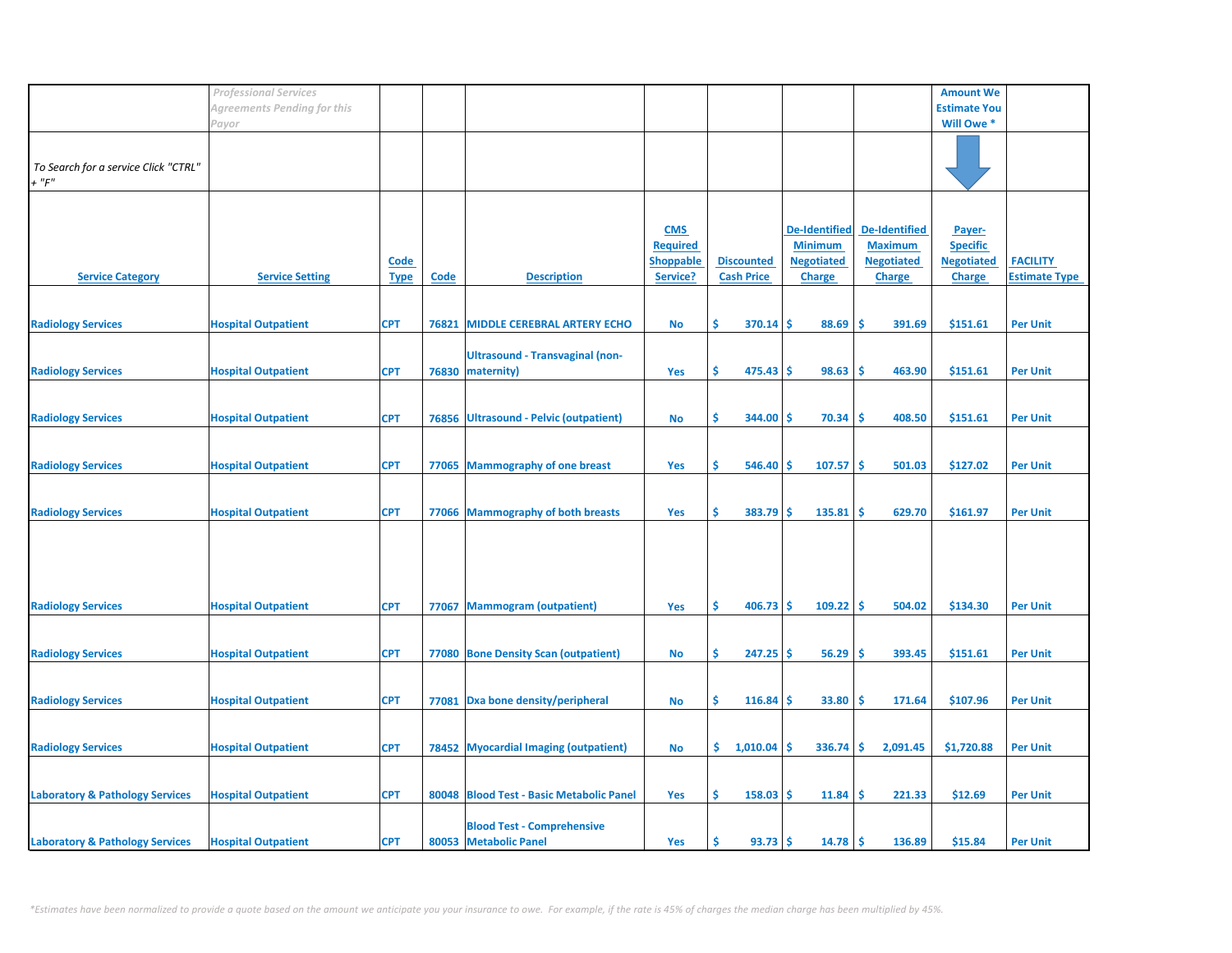|                                                 | <b>Professional Services</b> |                            |                    |                                                                     |                                                               |                                        |                                                                              |                                                                              | <b>Amount We</b>                                                |                                         |
|-------------------------------------------------|------------------------------|----------------------------|--------------------|---------------------------------------------------------------------|---------------------------------------------------------------|----------------------------------------|------------------------------------------------------------------------------|------------------------------------------------------------------------------|-----------------------------------------------------------------|-----------------------------------------|
|                                                 | Agreements Pending for this  |                            |                    |                                                                     |                                                               |                                        |                                                                              |                                                                              | <b>Estimate You</b>                                             |                                         |
|                                                 | Payor                        |                            |                    |                                                                     |                                                               |                                        |                                                                              |                                                                              | Will Owe *                                                      |                                         |
| To Search for a service Click "CTRL"<br>$+$ "F" |                              |                            |                    |                                                                     |                                                               |                                        |                                                                              |                                                                              |                                                                 |                                         |
| <b>Service Category</b>                         | <b>Service Setting</b>       | <b>Code</b><br><b>Type</b> | Code               | <b>Description</b>                                                  | <b>CMS</b><br><b>Required</b><br><b>Shoppable</b><br>Service? | <b>Discounted</b><br><b>Cash Price</b> | <b>De-Identified</b><br><b>Minimum</b><br><b>Negotiated</b><br><b>Charge</b> | <b>De-Identified</b><br><b>Maximum</b><br><b>Negotiated</b><br><b>Charge</b> | Payer-<br><b>Specific</b><br><b>Negotiated</b><br><b>Charge</b> | <b>FACILITY</b><br><b>Estimate Type</b> |
|                                                 |                              |                            |                    |                                                                     |                                                               | N/A No                                 | N/A No                                                                       | $N/A$ No                                                                     | N/A No                                                          |                                         |
| <b>Laboratory &amp; Pathology Services</b>      | <b>Hospital Outpatient</b>   | <b>CPT</b>                 | 80055 Panel        | <b>Blood Test - Pregnancy (Obstetric)</b>                           | Yes                                                           | <b>Service</b><br><b>Volume</b>        | <b>Service</b><br><b>Volume</b>                                              | <b>Service</b><br><b>Volume</b>                                              | <b>Service</b><br><b>Volume</b>                                 | <b>Per Unit</b>                         |
| <b>Laboratory &amp; Pathology Services</b>      | <b>Hospital Outpatient</b>   | <b>CPT</b>                 | <b>80061 Panel</b> | <b>Blood Test - Cholesterol Test, Lipid</b>                         | Yes                                                           | \$<br>46.48                            | ۱Ś<br>12.05                                                                  | 1\$<br>101.77                                                                | \$20.09                                                         | <b>Per Unit</b>                         |
| <b>Laboratory &amp; Pathology Services</b>      | <b>Hospital Outpatient</b>   | <b>CPT</b>                 | 80069              | <b>Blood Test - Renal (Kidney)</b><br><b>Function Panel</b>         | Yes                                                           | \$<br>$17.24$   \$                     | 8.68                                                                         | -Ś<br>34.59                                                                  | \$13.02                                                         | <b>Per Unit</b>                         |
| <b>Laboratory &amp; Pathology Services</b>      | <b>Hospital Outpatient</b>   | <b>CPT</b>                 | 80076              | <b>Blood Test - Hepatic (Liver)</b><br><b>Function Panel</b>        | Yes                                                           | \$<br>$146.77$ \$                      | 11.44                                                                        | ١\$<br>205.84                                                                | \$12.26                                                         | <b>Per Unit</b>                         |
| <b>Laboratory &amp; Pathology Services</b>      | <b>Hospital Outpatient</b>   | <b>CPT</b>                 |                    | 80307 Drug test prsmv chem anlyzr                                   | No                                                            | \$<br>128.65<br>N/A No                 | ۱\$<br>55.93<br>N/A No                                                       | ١\$<br>199.53<br>N/A No                                                      | \$93.21<br>N/A No                                               | <b>Per Unit</b>                         |
| <b>Laboratory &amp; Pathology Services</b>      | <b>Hospital Outpatient</b>   | <b>CPT</b>                 |                    | 81000 Urinalysis nonauto w/scope                                    | <b>Yes</b>                                                    | <b>Service</b><br><b>Volume</b>        | <b>Service</b><br><b>Volume</b>                                              | <b>Service</b><br><b>Volume</b>                                              | <b>Service</b><br><b>Volume</b>                                 | <b>Per Unit</b>                         |
| <b>Laboratory &amp; Pathology Services</b>      | <b>Hospital Outpatient</b>   | <b>CPT</b>                 | 81001              | <b>Urine Test - Automated with</b><br><b>Microscope Examination</b> | Yes                                                           | \$<br>23.46                            | 4.44<br>-S                                                                   | 34.47<br>s                                                                   | \$4.76                                                          | <b>Per Unit</b>                         |
| <b>Laboratory &amp; Pathology Services</b>      | <b>Hospital Outpatient</b>   | <b>CPT</b>                 |                    | 81002 Urine Test - Urinalysis, Manual Test                          | Yes                                                           | \$<br>7.24                             | 2.67<br>۱S                                                                   | -Ś<br>14.00                                                                  | \$5.22                                                          | <b>Per Unit</b>                         |
| <b>Laboratory &amp; Pathology Services</b>      | <b>Hospital Outpatient</b>   | <b>CPT</b>                 | 81003              | <b>Urine Test - Automated without</b><br><b>Microscope</b>          | Yes                                                           | \$<br>$10.40$ \$                       | 3.16                                                                         | - \$<br>11.25                                                                | \$3.38                                                          | <b>Per Unit</b>                         |
| <b>Laboratory &amp; Pathology Services</b>      | <b>Hospital Outpatient</b>   | <b>CPT</b>                 |                    | 81025 Urine Test - Pregnancy                                        | No                                                            | \$<br>$40.87$ \$                       | $10.45$ \$                                                                   | 58.29                                                                        | \$12.92                                                         | <b>Per Unit</b>                         |
| <b>Laboratory &amp; Pathology Services</b>      | <b>Hospital Outpatient</b>   | <b>CPT</b>                 |                    | 82247 Bilirubin total                                               | No                                                            | \$<br>$41.02$   \$                     | 4.52                                                                         | ۱\$<br>55.22                                                                 | \$7.53                                                          | <b>Per Unit</b>                         |
| <b>Laboratory &amp; Pathology Services</b>      | <b>Hospital Outpatient</b>   | <b>CPT</b>                 |                    | 82306 Blood Test - Vitamin D-3 Level                                | No                                                            | \$.<br>$188.74$ \$                     | 26.64                                                                        | ۱Ś<br>254.08                                                                 | \$44.40                                                         | <b>Per Unit</b>                         |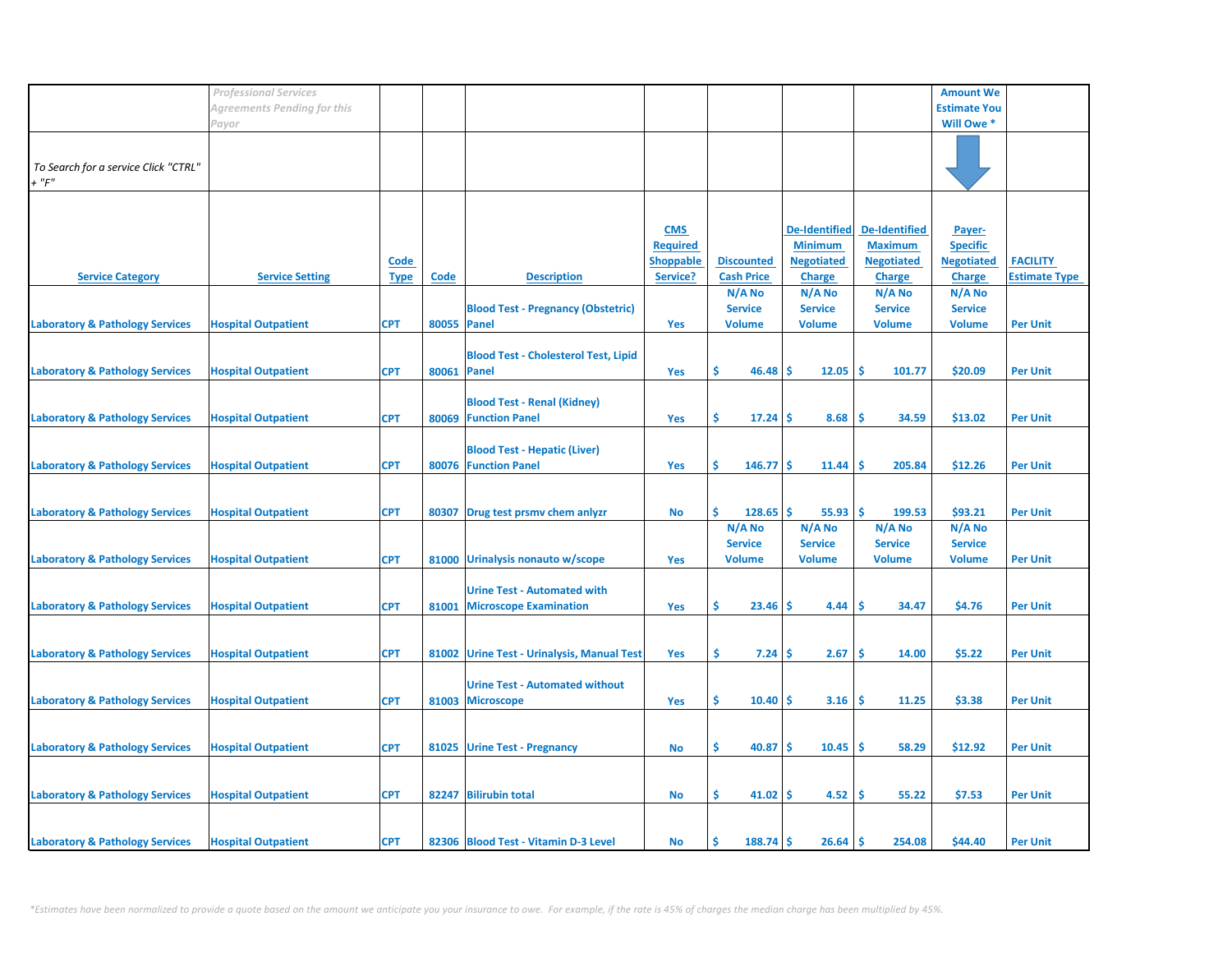|                                            | <b>Professional Services</b> |             |             |                                              |                  |                   |                      |                      | <b>Amount We</b>    |                      |
|--------------------------------------------|------------------------------|-------------|-------------|----------------------------------------------|------------------|-------------------|----------------------|----------------------|---------------------|----------------------|
|                                            | Agreements Pending for this  |             |             |                                              |                  |                   |                      |                      | <b>Estimate You</b> |                      |
|                                            | Payor                        |             |             |                                              |                  |                   |                      |                      | Will Owe *          |                      |
|                                            |                              |             |             |                                              |                  |                   |                      |                      |                     |                      |
|                                            |                              |             |             |                                              |                  |                   |                      |                      |                     |                      |
| To Search for a service Click "CTRL"       |                              |             |             |                                              |                  |                   |                      |                      |                     |                      |
| $+$ " $F$ "                                |                              |             |             |                                              |                  |                   |                      |                      |                     |                      |
|                                            |                              |             |             |                                              |                  |                   |                      |                      |                     |                      |
|                                            |                              |             |             |                                              |                  |                   |                      |                      |                     |                      |
|                                            |                              |             |             |                                              |                  |                   |                      |                      |                     |                      |
|                                            |                              |             |             |                                              | <b>CMS</b>       |                   | <b>De-Identified</b> | <b>De-Identified</b> | Payer-              |                      |
|                                            |                              |             |             |                                              | <b>Required</b>  |                   | <b>Minimum</b>       | <b>Maximum</b>       | <b>Specific</b>     |                      |
|                                            |                              | <u>Code</u> |             |                                              | <b>Shoppable</b> | <b>Discounted</b> | <b>Negotiated</b>    | <b>Negotiated</b>    | <b>Negotiated</b>   | <b>FACILITY</b>      |
| <b>Service Category</b>                    | <b>Service Setting</b>       | <b>Type</b> | <b>Code</b> | <b>Description</b>                           | Service?         | <b>Cash Price</b> | <b>Charge</b>        | <b>Charge</b>        | <b>Charge</b>       | <b>Estimate Type</b> |
|                                            |                              |             |             |                                              |                  |                   |                      |                      |                     |                      |
|                                            |                              |             |             |                                              |                  |                   |                      |                      |                     |                      |
| <b>Laboratory &amp; Pathology Services</b> | <b>Hospital Outpatient</b>   | <b>CPT</b>  |             | 82330 Assay of calcium                       | No               | \$.<br>35.11      | \$.<br>12.31         | -Ś<br>67.00          | \$20.52             | <b>Per Unit</b>      |
|                                            |                              |             |             |                                              |                  |                   |                      |                      |                     |                      |
|                                            |                              |             |             |                                              |                  |                   |                      |                      |                     |                      |
| <b>Laboratory &amp; Pathology Services</b> | <b>Hospital Outpatient</b>   | <b>CPT</b>  |             | 82375 Assay carboxyhb quant                  | <b>No</b>        | \$<br>$114.13$ \$ | 11.09                | \$<br>153.64         | \$18.48             | <b>Per Unit</b>      |
|                                            |                              |             |             |                                              |                  |                   |                      |                      |                     |                      |
|                                            |                              |             |             |                                              |                  |                   |                      |                      |                     |                      |
| <b>Laboratory &amp; Pathology Services</b> | <b>Hospital Outpatient</b>   | <b>CPT</b>  |             | 82465 Assay bld/serum cholesterol            | <b>No</b>        | \$<br>15.28       | 3.92<br>-S           | \$.<br>23.76         | \$6.53              | <b>Per Unit</b>      |
|                                            |                              |             |             |                                              |                  |                   |                      |                      |                     |                      |
|                                            |                              |             |             |                                              |                  |                   |                      |                      |                     |                      |
|                                            |                              |             |             |                                              |                  | \$.<br>12.70      |                      | Ŝ                    | \$9.77              |                      |
| <b>Laboratory &amp; Pathology Services</b> | <b>Hospital Outpatient</b>   | <b>CPT</b>  |             | 82550 Assay of ck (cpk)                      | <b>No</b>        |                   | 5.86<br>-S           | 35.53                |                     | <b>Per Unit</b>      |
|                                            |                              |             |             |                                              |                  |                   |                      |                      |                     |                      |
|                                            |                              |             |             |                                              |                  |                   |                      |                      |                     |                      |
| <b>Laboratory &amp; Pathology Services</b> | <b>Hospital Outpatient</b>   | <b>CPT</b>  |             | 82552 Assay of cpk in blood                  | No               | \$<br>$26.14$ \$  | 12.05                | -\$<br>75.41         | \$75.41             | <b>Per Unit</b>      |
|                                            |                              |             |             |                                              |                  |                   |                      |                      |                     |                      |
|                                            |                              |             |             |                                              |                  |                   |                      |                      |                     |                      |
| <b>Laboratory &amp; Pathology Services</b> | <b>Hospital Outpatient</b>   | <b>CPT</b>  |             | 82565 Assay of creatinine                    | <b>No</b>        | Ŝ.<br>$124.50$ \$ | 7.17                 | -\$<br>70.25         | \$7.68              | <b>Per Unit</b>      |
|                                            |                              |             |             |                                              |                  |                   |                      |                      |                     |                      |
|                                            |                              |             |             | <b>Blood Test - Vitamin B-12</b>             |                  |                   |                      |                      |                     |                      |
| <b>Laboratory &amp; Pathology Services</b> | <b>Hospital Outpatient</b>   | <b>CPT</b>  | 82607       | (Cyanocobalamin) Level                       | <b>No</b>        | Ŝ.<br>29.40       | -S<br>13.57          | -Ś<br>82.73          | \$22.62             | <b>Per Unit</b>      |
|                                            |                              |             |             |                                              |                  |                   |                      |                      |                     |                      |
|                                            |                              |             |             |                                              |                  |                   |                      |                      |                     |                      |
| <b>Laboratory &amp; Pathology Services</b> | <b>Hospital Outpatient</b>   | <b>CPT</b>  |             | 82610 Cystatin c                             | <b>No</b>        | \$<br>140.40      | 14.17<br><b>S</b>    | -\$<br>405.00        | \$405.00            | <b>Per Unit</b>      |
|                                            |                              |             |             |                                              |                  |                   |                      |                      |                     |                      |
|                                            |                              |             |             |                                              |                  |                   |                      |                      |                     |                      |
| <b>Laboratory &amp; Pathology Services</b> | <b>Hospital Outpatient</b>   | <b>CPT</b>  |             | 82668 Assay of erythropoietin                | No               | \$<br>36.68       | 16.91<br>-S          | \$.<br>99.20         | \$28.19             | <b>Per Unit</b>      |
|                                            |                              |             |             |                                              |                  |                   |                      |                      |                     |                      |
|                                            |                              |             |             |                                              |                  |                   |                      |                      |                     |                      |
| <b>Laboratory &amp; Pathology Services</b> | <b>Hospital Outpatient</b>   | <b>CPT</b>  |             | 82670 Assay of estradiol                     | <b>No</b>        | \$.<br>54.51      | 25.15<br>-S          | \$.<br>152.33        | \$41.91             | <b>Per Unit</b>      |
|                                            |                              |             |             |                                              |                  |                   |                      |                      |                     |                      |
|                                            |                              |             |             |                                              |                  |                   |                      |                      |                     |                      |
|                                            |                              |             |             |                                              |                  |                   |                      |                      |                     |                      |
| <b>Laboratory &amp; Pathology Services</b> | <b>Hospital Outpatient</b>   | <b>CPT</b>  |             | 82693 Assay of ethylene glycol               | No               | \$.<br>20.29      | 13.41<br>-\$         | -\$<br>40.08         | \$22.35             | <b>Per Unit</b>      |
|                                            |                              |             |             |                                              |                  |                   |                      |                      |                     |                      |
|                                            |                              |             |             | <b>Blood Test - Ferritin (Blood Protein)</b> |                  |                   |                      |                      |                     |                      |
| <b>Laboratory &amp; Pathology Services</b> | <b>Hospital Outpatient</b>   | <b>CPT</b>  | 82728 Level |                                              | <b>No</b>        | \$<br>33.53       | 19.09<br>-S          | <b>S</b><br>96.63    | \$20.45             | <b>Per Unit</b>      |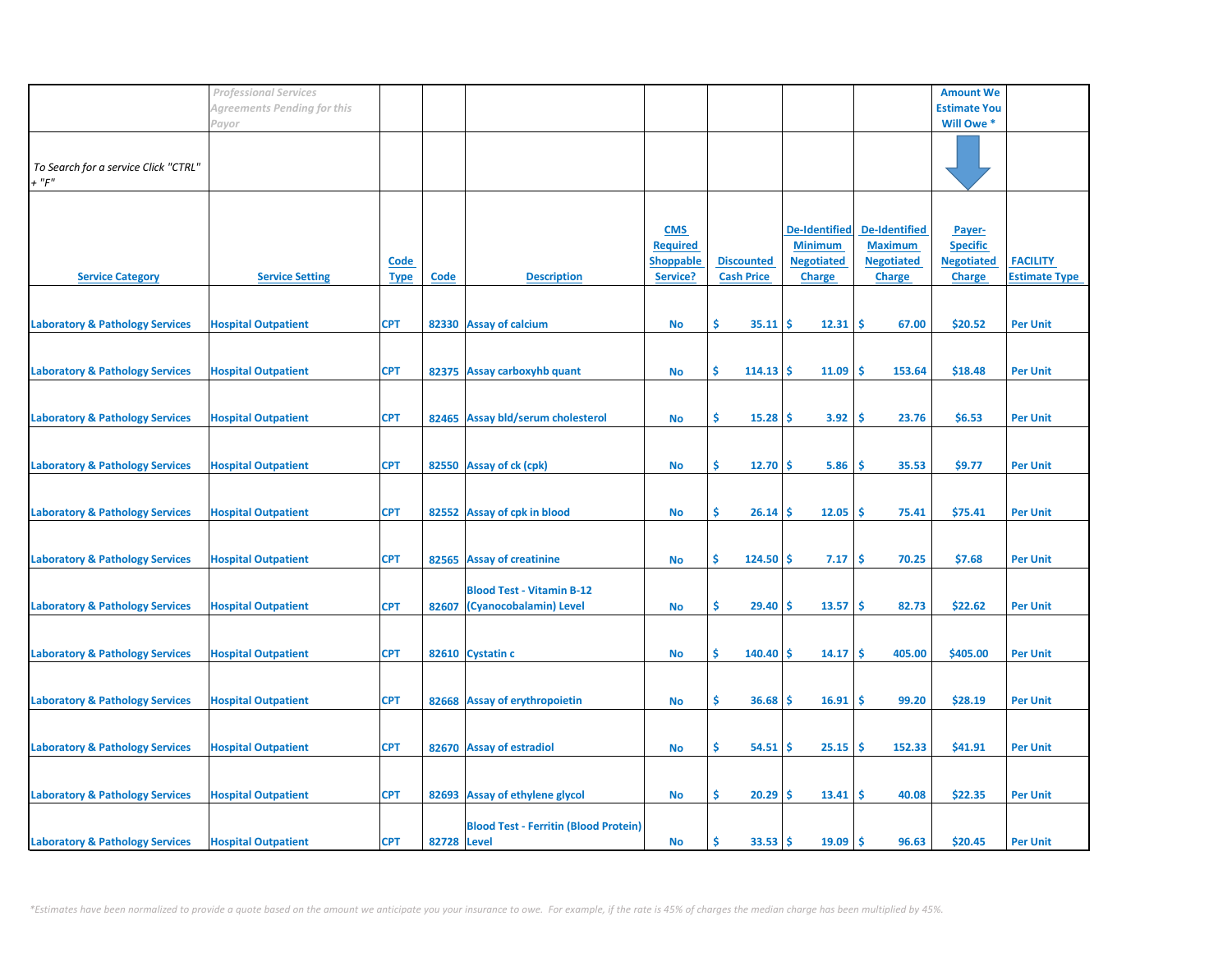|                                            | <b>Professional Services</b> |             |             |                                           |                  |                   |                      |                      | <b>Amount We</b>    |                      |
|--------------------------------------------|------------------------------|-------------|-------------|-------------------------------------------|------------------|-------------------|----------------------|----------------------|---------------------|----------------------|
|                                            | Agreements Pending for this  |             |             |                                           |                  |                   |                      |                      | <b>Estimate You</b> |                      |
|                                            | Payor                        |             |             |                                           |                  |                   |                      |                      | Will Owe *          |                      |
|                                            |                              |             |             |                                           |                  |                   |                      |                      |                     |                      |
|                                            |                              |             |             |                                           |                  |                   |                      |                      |                     |                      |
| To Search for a service Click "CTRL"       |                              |             |             |                                           |                  |                   |                      |                      |                     |                      |
| $+$ " $F$ "                                |                              |             |             |                                           |                  |                   |                      |                      |                     |                      |
|                                            |                              |             |             |                                           |                  |                   |                      |                      |                     |                      |
|                                            |                              |             |             |                                           |                  |                   |                      |                      |                     |                      |
|                                            |                              |             |             |                                           |                  |                   |                      |                      |                     |                      |
|                                            |                              |             |             |                                           | <b>CMS</b>       |                   | <b>De-Identified</b> | <b>De-Identified</b> | Payer-              |                      |
|                                            |                              |             |             |                                           | <b>Required</b>  |                   | <b>Minimum</b>       | <b>Maximum</b>       | <b>Specific</b>     |                      |
|                                            |                              | <u>Code</u> |             |                                           | <b>Shoppable</b> | <b>Discounted</b> | <b>Negotiated</b>    | <b>Negotiated</b>    | <b>Negotiated</b>   | <b>FACILITY</b>      |
| <b>Service Category</b>                    | <b>Service Setting</b>       | <b>Type</b> | Code        | <b>Description</b>                        | Service?         | <b>Cash Price</b> | <b>Charge</b>        | <b>Charge</b>        | <b>Charge</b>       | <b>Estimate Type</b> |
|                                            |                              |             |             |                                           |                  |                   |                      |                      |                     |                      |
|                                            |                              |             |             |                                           |                  |                   |                      |                      |                     |                      |
| <b>Laboratory &amp; Pathology Services</b> | <b>Hospital Outpatient</b>   | <b>CPT</b>  |             | 82746 Blood Test - Folic Acid Level       | No               | \$.<br>37.75      | \$.<br>13.23         | -Ś<br>79.52          | \$22.05             | <b>Per Unit</b>      |
|                                            |                              |             |             |                                           |                  |                   |                      |                      |                     |                      |
|                                            |                              |             |             |                                           |                  |                   |                      |                      |                     |                      |
| <b>Laboratory &amp; Pathology Services</b> | <b>Hospital Outpatient</b>   | <b>CPT</b>  | 82803       | <b>Blood gases any combination</b>        | <b>No</b>        | \$.<br>73.40      | 20.17<br>-\$         | -\$<br>106.16        | \$39.11             | <b>Per Unit</b>      |
|                                            |                              |             |             |                                           |                  |                   |                      |                      |                     |                      |
|                                            |                              |             |             |                                           |                  |                   |                      |                      |                     |                      |
| <b>Laboratory &amp; Pathology Services</b> | <b>Hospital Outpatient</b>   | <b>CPT</b>  |             | 82947 Assay glucose blood quant           | <b>No</b>        | \$<br>34.04       | 5.51<br>-S           | \$<br>49.42          | \$5.90              | <b>Per Unit</b>      |
|                                            |                              |             |             |                                           |                  |                   |                      |                      |                     |                      |
|                                            |                              |             |             |                                           |                  |                   |                      |                      |                     |                      |
|                                            |                              |             |             |                                           |                  |                   |                      |                      |                     |                      |
| <b>Laboratory &amp; Pathology Services</b> | <b>Hospital Outpatient</b>   | <b>CPT</b>  | 82962       | <b>Glucose blood test</b>                 | <b>No</b>        | \$<br>45.55       | 3.89<br>-S           | Ŝ<br>61.82           | \$4.92              | <b>Per Unit</b>      |
|                                            |                              |             |             |                                           |                  |                   |                      |                      |                     |                      |
|                                            |                              |             |             |                                           |                  |                   |                      |                      |                     |                      |
| <b>Laboratory &amp; Pathology Services</b> | <b>Hospital Outpatient</b>   | <b>CPT</b>  |             | 83018 Heavy metal quant each nes          | No               | \$<br>$172.97$ \$ | 19.76                | -\$<br>498.96        | \$498.96            | <b>Per Unit</b>      |
|                                            |                              |             |             |                                           |                  |                   |                      |                      |                     |                      |
|                                            |                              |             |             | <b>Blood Test - Blood Glucose Control</b> |                  |                   |                      |                      |                     |                      |
| <b>Laboratory &amp; Pathology Services</b> | <b>Hospital Outpatient</b>   | <b>CPT</b>  |             | 83036 (Hemoglobin A1C)                    | <b>No</b>        | \$<br>71.27       | -Ś<br>8.74           | -Ś<br>95.94          | \$14.57             | <b>Per Unit</b>      |
|                                            |                              |             |             |                                           |                  |                   |                      |                      |                     |                      |
|                                            |                              |             |             |                                           |                  |                   |                      |                      |                     |                      |
| <b>Laboratory &amp; Pathology Services</b> | <b>Hospital Outpatient</b>   | <b>CPT</b>  |             | 83088 Assay of histamine                  | <b>No</b>        | \$<br>75.84       | -S<br>26.58          | \$.<br>218.76        | \$218.76            | <b>Per Unit</b>      |
|                                            |                              |             |             |                                           |                  |                   |                      |                      |                     |                      |
|                                            |                              |             |             |                                           |                  |                   |                      |                      |                     |                      |
|                                            |                              |             |             |                                           |                  |                   |                      |                      |                     |                      |
| <b>Laboratory &amp; Pathology Services</b> | <b>Hospital Outpatient</b>   | <b>CPT</b>  |             | 83518 Immunoassay dipstick                | <b>No</b>        | \$<br>147.09      | 6.55<br>\$.          | \$<br>424.29         | \$424.29            | <b>Per Unit</b>      |
|                                            |                              |             |             |                                           |                  |                   |                      |                      |                     |                      |
|                                            |                              |             |             |                                           |                  |                   |                      |                      |                     |                      |
| <b>Laboratory &amp; Pathology Services</b> | <b>Hospital Outpatient</b>   | <b>CPT</b>  |             | 83540 Blood Test - Iron Level             | No               | \$<br>51.90       | -\$<br>9.06          | \$.<br>75.77         | \$9.71              | <b>Per Unit</b>      |
|                                            |                              |             |             |                                           |                  |                   |                      |                      |                     |                      |
|                                            |                              |             |             |                                           |                  |                   |                      |                      |                     |                      |
| <b>Laboratory &amp; Pathology Services</b> | <b>Hospital Outpatient</b>   | <b>CPT</b>  |             | 83605 Assay of lactic acid                | <b>No</b>        | \$.<br>27.44      | 10.41<br>-S          | \$.<br>58.05         | \$17.36             | <b>Per Unit</b>      |
|                                            |                              |             |             |                                           |                  |                   |                      |                      |                     |                      |
|                                            |                              |             |             | <b>Blood Test - Lipase (fat enzyme)</b>   |                  |                   |                      |                      |                     |                      |
| <b>Laboratory &amp; Pathology Services</b> | <b>Hospital Outpatient</b>   | <b>CPT</b>  | 83690 Level |                                           | No               | \$.<br>$69.47$ \$ | 6.20                 | -\$<br>93.51         | \$10.34             | <b>Per Unit</b>      |
|                                            |                              |             |             |                                           |                  |                   |                      |                      |                     |                      |
|                                            |                              |             |             |                                           |                  |                   |                      |                      |                     |                      |
| <b>Laboratory &amp; Pathology Services</b> | <b>Hospital Outpatient</b>   | <b>CPT</b>  |             | 83735 Assay of magnesium                  | No               | Ś.<br>53.82       | 9.38<br>-S           | <b>S</b><br>78.56    | \$10.05             | <b>Per Unit</b>      |
|                                            |                              |             |             |                                           |                  |                   |                      |                      |                     |                      |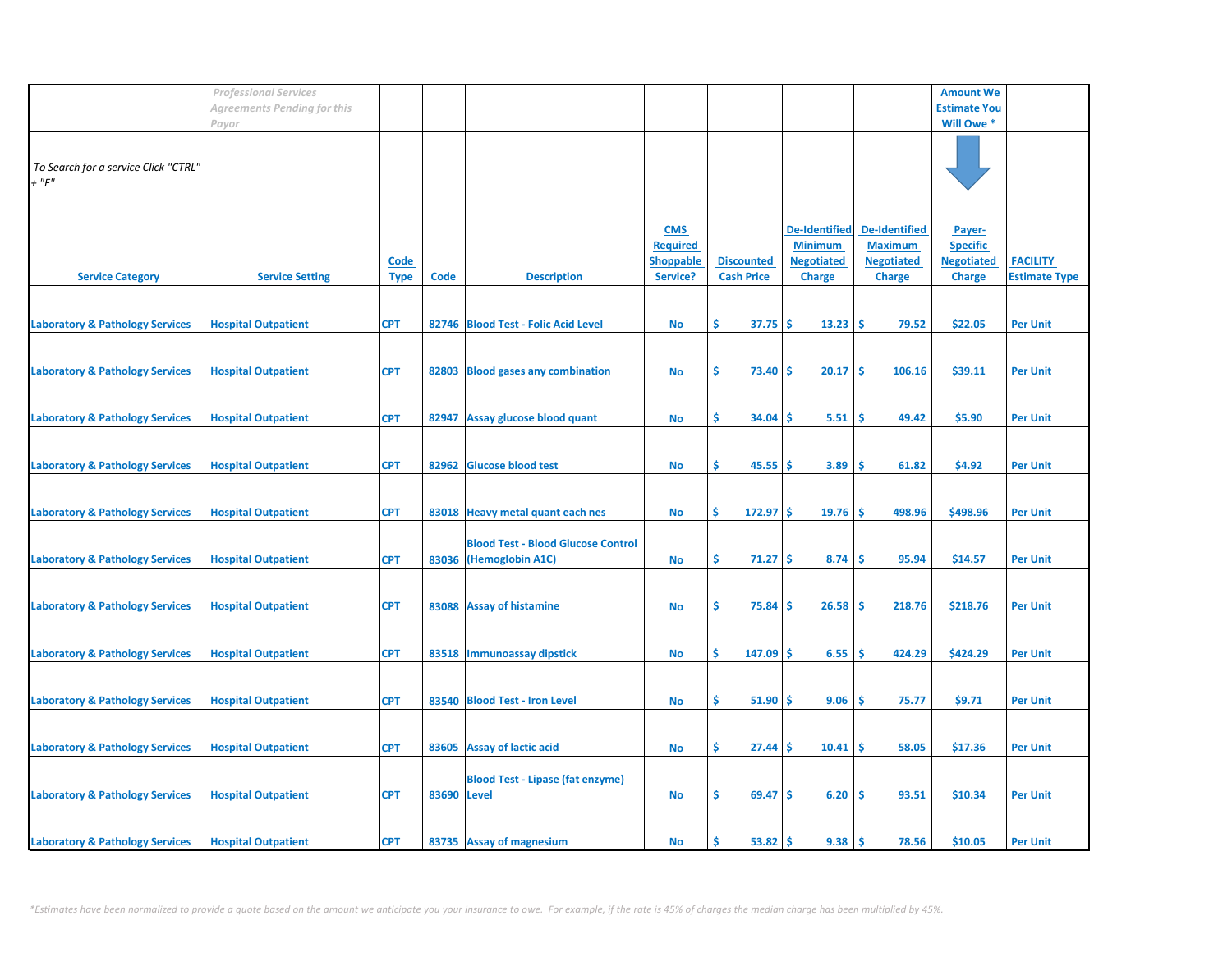|                                                     | <b>Professional Services</b> |                            |       |                                                                       |                                                               |                                        |                                                                              |                                                                              | <b>Amount We</b>                                                |                                         |
|-----------------------------------------------------|------------------------------|----------------------------|-------|-----------------------------------------------------------------------|---------------------------------------------------------------|----------------------------------------|------------------------------------------------------------------------------|------------------------------------------------------------------------------|-----------------------------------------------------------------|-----------------------------------------|
|                                                     | Agreements Pending for this  |                            |       |                                                                       |                                                               |                                        |                                                                              |                                                                              | <b>Estimate You</b>                                             |                                         |
|                                                     | Payor                        |                            |       |                                                                       |                                                               |                                        |                                                                              |                                                                              | Will Owe *                                                      |                                         |
| To Search for a service Click "CTRL"<br>$+$ " $F$ " |                              |                            |       |                                                                       |                                                               |                                        |                                                                              |                                                                              |                                                                 |                                         |
| <b>Service Category</b>                             | <b>Service Setting</b>       | <b>Code</b><br><b>Type</b> | Code  | <b>Description</b>                                                    | <b>CMS</b><br><b>Required</b><br><b>Shoppable</b><br>Service? | <b>Discounted</b><br><b>Cash Price</b> | <b>De-Identified</b><br><b>Minimum</b><br><b>Negotiated</b><br><b>Charge</b> | <b>De-Identified</b><br><b>Maximum</b><br><b>Negotiated</b><br><b>Charge</b> | Payer-<br><b>Specific</b><br><b>Negotiated</b><br><b>Charge</b> | <b>FACILITY</b><br><b>Estimate Type</b> |
| <b>Laboratory &amp; Pathology Services</b>          | <b>Hospital Outpatient</b>   | <b>CPT</b>                 |       | 83880 Assay of natriuretic peptide                                    | No                                                            | \$<br>$172.55$ \$                      | $35.33 \mid 5$                                                               | 232.27                                                                       | \$58.89                                                         | <b>Per Unit</b>                         |
| <b>Laboratory &amp; Pathology Services</b>          | <b>Hospital Outpatient</b>   | <b>CPT</b>                 |       | 84100 Assay of phosphorus                                             | No                                                            | \$<br>$61.73$ \$                       | 6.64                                                                         | ١\$<br>87.67                                                                 | \$7.11                                                          | <b>Per Unit</b>                         |
| <b>Laboratory &amp; Pathology Services</b>          | <b>Hospital Outpatient</b>   | <b>CPT</b>                 |       | 84132 Assay of serum potassium                                        | No                                                            | \$<br>$43.23$ \$                       | 6.66                                                                         | ١\$<br>62.65                                                                 | \$7.14                                                          | <b>Per Unit</b>                         |
| <b>Laboratory &amp; Pathology Services</b>          | <b>Hospital Outpatient</b>   | <b>CPT</b>                 |       | 84132 Assay of serum potassium                                        | <b>No</b>                                                     | \$<br>43.23                            | 6.66<br>۱S                                                                   | -Ś<br>62.65                                                                  | \$7.14                                                          | <b>Per Unit</b>                         |
| <b>Laboratory &amp; Pathology Services</b>          | <b>Hospital Outpatient</b>   | <b>CPT</b>                 |       | 84144 Assay of progesterone                                           | No                                                            | \$<br>52.59                            | 18.77<br>۱\$                                                                 | $\sqrt{5}$<br>96.68                                                          | \$31.29                                                         | <b>Per Unit</b>                         |
| <b>Laboratory &amp; Pathology Services</b>          | <b>Hospital Outpatient</b>   | <b>CPT</b>                 | 84153 | <b>Blood Test - Prostate Specific</b><br><b>Antigen (PSA) Level</b>   | Yes                                                           | \$<br>74.21                            | 25.75<br>l \$                                                                | ١\$<br>116.68                                                                | \$27.59                                                         | <b>Per Unit</b>                         |
| <b>Laboratory &amp; Pathology Services</b>          | <b>Hospital Outpatient</b>   | <b>CPT</b>                 |       | 84154 PSA (prostate specific antigen)                                 | Yes                                                           | \$<br>106.34                           | 16.55<br>۱S                                                                  | 143.15<br>-Ś                                                                 | \$27.59                                                         | <b>Per Unit</b>                         |
| <b>Laboratory &amp; Pathology Services</b>          | <b>Hospital Outpatient</b>   | <b>CPT</b>                 |       | 84182 Protein western blot test                                       | No                                                            | \$<br>$382.72$ \$                      | $18.76$ \$                                                                   | 588.80                                                                       | \$43.82                                                         | <b>Per Unit</b>                         |
| <b>Laboratory &amp; Pathology Services</b>          | <b>Hospital Outpatient</b>   | <b>CPT</b>                 |       | 84295 Assay of serum sodium                                           | No                                                            | \$<br>$42.10$ \$                       | 4.33                                                                         | 56.67<br>۱\$                                                                 | \$7.22                                                          | <b>Per Unit</b>                         |
| <b>Laboratory &amp; Pathology Services</b>          | <b>Hospital Outpatient</b>   | <b>CPT</b>                 |       | <b>Blood Test - Thyroxine (Thyroid</b><br>84439 Chemical) Level, Free | No                                                            | \$<br>$66.21$ \$                       | $8.12$ \$                                                                    | 89.13                                                                        | \$13.53                                                         | <b>Per Unit</b>                         |
| <b>Laboratory &amp; Pathology Services</b>          | <b>Hospital Outpatient</b>   | <b>CPT</b>                 |       | <b>Blood Test - Thyroid Stimulating</b><br>84443 Hormone (TSH) Level  | No                                                            | \$<br>64.07                            | $23.52 \mid S$<br>۱S                                                         | 119.09                                                                       | \$25.20                                                         | <b>Per Unit</b>                         |
| <b>Laboratory &amp; Pathology Services</b>          | <b>Hospital Outpatient</b>   | <b>CPT</b>                 |       | <b>Blood Test - Thyroid Stimulating</b><br>84443 Hormone (TSH) Level  | Yes                                                           | 64.07<br>S                             | ۱Ś<br>23.52                                                                  | ۱Ś<br>119.09                                                                 | \$25.20                                                         | <b>Per Unit</b>                         |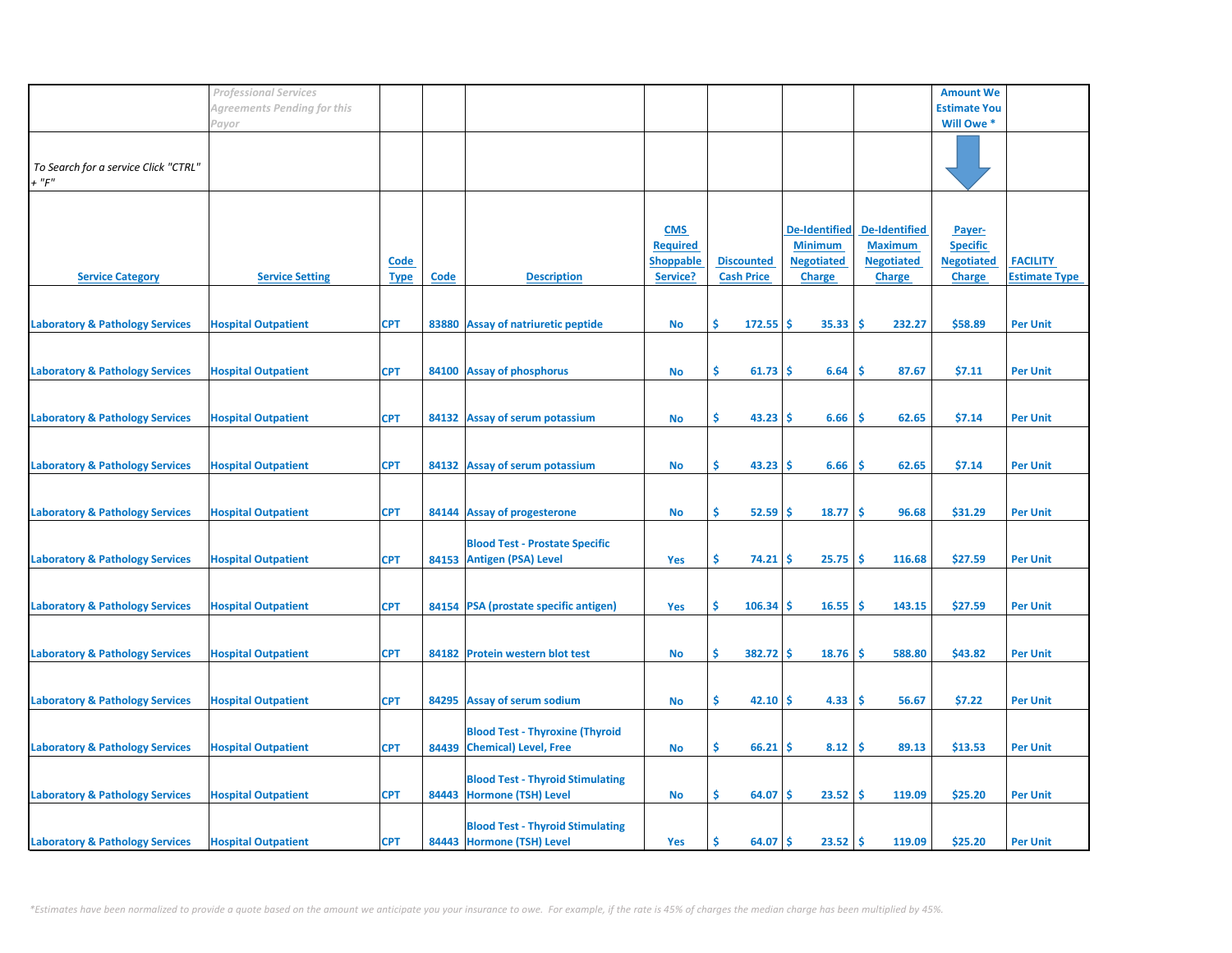|                                            | <b>Professional Services</b> |             |       |                                         |                  |                   |                      |                      | <b>Amount We</b>    |                      |
|--------------------------------------------|------------------------------|-------------|-------|-----------------------------------------|------------------|-------------------|----------------------|----------------------|---------------------|----------------------|
|                                            | Agreements Pending for this  |             |       |                                         |                  |                   |                      |                      | <b>Estimate You</b> |                      |
|                                            | Payor                        |             |       |                                         |                  |                   |                      |                      | Will Owe *          |                      |
|                                            |                              |             |       |                                         |                  |                   |                      |                      |                     |                      |
|                                            |                              |             |       |                                         |                  |                   |                      |                      |                     |                      |
| To Search for a service Click "CTRL"       |                              |             |       |                                         |                  |                   |                      |                      |                     |                      |
| $+$ " $F$ "                                |                              |             |       |                                         |                  |                   |                      |                      |                     |                      |
|                                            |                              |             |       |                                         |                  |                   |                      |                      |                     |                      |
|                                            |                              |             |       |                                         |                  |                   |                      |                      |                     |                      |
|                                            |                              |             |       |                                         | <b>CMS</b>       |                   | <b>De-Identified</b> | <b>De-Identified</b> | Payer-              |                      |
|                                            |                              |             |       |                                         | <b>Required</b>  |                   | <b>Minimum</b>       | <b>Maximum</b>       | <b>Specific</b>     |                      |
|                                            |                              | <u>Code</u> |       |                                         | <b>Shoppable</b> | <b>Discounted</b> | <b>Negotiated</b>    | <b>Negotiated</b>    | <b>Negotiated</b>   | <b>FACILITY</b>      |
| <b>Service Category</b>                    | <b>Service Setting</b>       | <b>Type</b> | Code  | <b>Description</b>                      | Service?         | <b>Cash Price</b> | <b>Charge</b>        | <b>Charge</b>        | <b>Charge</b>       | <b>Estimate Type</b> |
|                                            |                              |             |       |                                         |                  |                   |                      |                      |                     |                      |
|                                            |                              |             |       |                                         |                  |                   |                      |                      |                     |                      |
| <b>Laboratory &amp; Pathology Services</b> | <b>Hospital Outpatient</b>   | <b>CPT</b>  |       | 84480 Assay triiodothyronine (t3)       | No               | \$.<br>96.31      | \$.<br>12.76         | -Ś<br>129.65         | \$21.27             | <b>Per Unit</b>      |
|                                            |                              |             |       |                                         |                  |                   |                      |                      |                     |                      |
|                                            |                              |             |       |                                         |                  |                   |                      |                      |                     |                      |
| <b>Laboratory &amp; Pathology Services</b> | <b>Hospital Outpatient</b>   | <b>CPT</b>  |       | 84484 Assay of troponin quant           | <b>No</b>        | \$.<br>81.70      | 10.26<br>-\$         | \$<br>121.45         | \$18.71             | <b>Per Unit</b>      |
|                                            |                              |             |       |                                         |                  |                   |                      |                      |                     |                      |
|                                            |                              |             |       |                                         |                  |                   |                      |                      |                     |                      |
| <b>Laboratory &amp; Pathology Services</b> | <b>Hospital Outpatient</b>   | <b>CPT</b>  |       | 84702 Chorionic gonadotropin test       |                  | \$<br>$125.77$ \$ | 11.54                | \$.<br>169.31        | \$22.58             | <b>Per Unit</b>      |
|                                            |                              |             |       |                                         | <b>No</b>        |                   |                      |                      |                     |                      |
|                                            |                              |             |       |                                         |                  |                   |                      |                      |                     |                      |
|                                            |                              |             |       |                                         |                  |                   |                      |                      |                     |                      |
| <b>Laboratory &amp; Pathology Services</b> | <b>Hospital Outpatient</b>   | <b>CPT</b>  |       | 85014 Hematocrit                        | <b>No</b>        | \$<br>26.95       | 2.13<br>-S           | \$.<br>36.27         | \$3.56              | <b>Per Unit</b>      |
|                                            |                              |             |       |                                         |                  |                   |                      |                      |                     |                      |
|                                            |                              |             |       | <b>Blood Test - Complete Blood Cell</b> |                  |                   |                      |                      |                     |                      |
| <b>Laboratory &amp; Pathology Services</b> | <b>Hospital Outpatient</b>   | <b>CPT</b>  |       | 85025 Count and Automated WBC           | Yes              | \$<br>$77.98$ \$  | 10.88                | -\$<br>112.06        | \$11.66             | <b>Per Unit</b>      |
|                                            |                              |             |       |                                         |                  |                   |                      |                      |                     |                      |
|                                            |                              |             |       | <b>Blood Test - Complete Blood Cell</b> |                  |                   |                      |                      |                     |                      |
| <b>Laboratory &amp; Pathology Services</b> | <b>Hospital Outpatient</b>   | <b>CPT</b>  | 85027 | <b>Count (Hemoglobin)</b>               | Yes              | \$<br>60.79       | 5.82<br>-S           | -Ś<br>81.83          | \$9.71              | <b>Per Unit</b>      |
|                                            |                              |             |       |                                         |                  |                   |                      |                      |                     |                      |
|                                            |                              |             |       |                                         |                  |                   |                      |                      |                     |                      |
| <b>Laboratory &amp; Pathology Services</b> | <b>Hospital Outpatient</b>   | <b>CPT</b>  |       | 85240 Clot factor viii ahg 1 stage      | <b>No</b>        | \$<br>45.97       | -S<br>16.11          | -Ś<br>95.56          | \$26.85             | <b>Per Unit</b>      |
|                                            |                              |             |       |                                         |                  |                   |                      |                      |                     |                      |
|                                            |                              |             |       |                                         |                  |                   |                      |                      |                     |                      |
| <b>Laboratory &amp; Pathology Services</b> | <b>Hospital Outpatient</b>   | <b>CPT</b>  |       | 85378 Fibrin degrade semiquant          | <b>No</b>        | \$.<br>53.57      | -\$<br>7.44          | \$<br>72.11          | \$14.58             | <b>Per Unit</b>      |
|                                            |                              |             |       |                                         |                  |                   |                      |                      |                     |                      |
|                                            |                              |             |       |                                         |                  |                   |                      |                      |                     |                      |
| <b>Laboratory &amp; Pathology Services</b> | <b>Hospital Outpatient</b>   | <b>CPT</b>  |       | 85610 Blood Test - Clotting Time        | Yes              | \$<br>44.81       | 6.01<br>-S           | \$.<br>64.27         | \$6.44              | <b>Per Unit</b>      |
|                                            |                              |             |       |                                         |                  |                   |                      |                      |                     |                      |
|                                            |                              |             |       |                                         |                  |                   |                      |                      |                     |                      |
| <b>Laboratory &amp; Pathology Services</b> | <b>Hospital Outpatient</b>   | <b>CPT</b>  |       | 85613 Russell viper venom diluted       | <b>No</b>        | \$.<br>24.61      | 8.24<br>-S           | <b>S</b><br>70.98    | \$70.98             | <b>Per Unit</b>      |
|                                            |                              |             |       |                                         |                  |                   |                      |                      |                     |                      |
|                                            |                              |             |       |                                         |                  |                   |                      |                      |                     |                      |
| <b>Laboratory &amp; Pathology Services</b> | <b>Hospital Outpatient</b>   | <b>CPT</b>  |       | 85660 RBC SICKLE CELL TEST              | <b>No</b>        | \$.<br>53.32      | 4.96<br>-\$          | \$<br>71.77          | \$8.27              | <b>Per Unit</b>      |
|                                            |                              |             |       |                                         |                  |                   |                      |                      |                     |                      |
|                                            |                              |             |       | <b>Blood Test - Coagulation</b>         |                  |                   |                      |                      |                     |                      |
| <b>Laboratory &amp; Pathology Services</b> | <b>Hospital Outpatient</b>   | <b>CPT</b>  |       | 85730 Assessment                        | Yes              | 46.01<br>Ś.       | Ŝ<br>5.41            | <b>S</b><br>61.94    | \$9.02              | <b>Per Unit</b>      |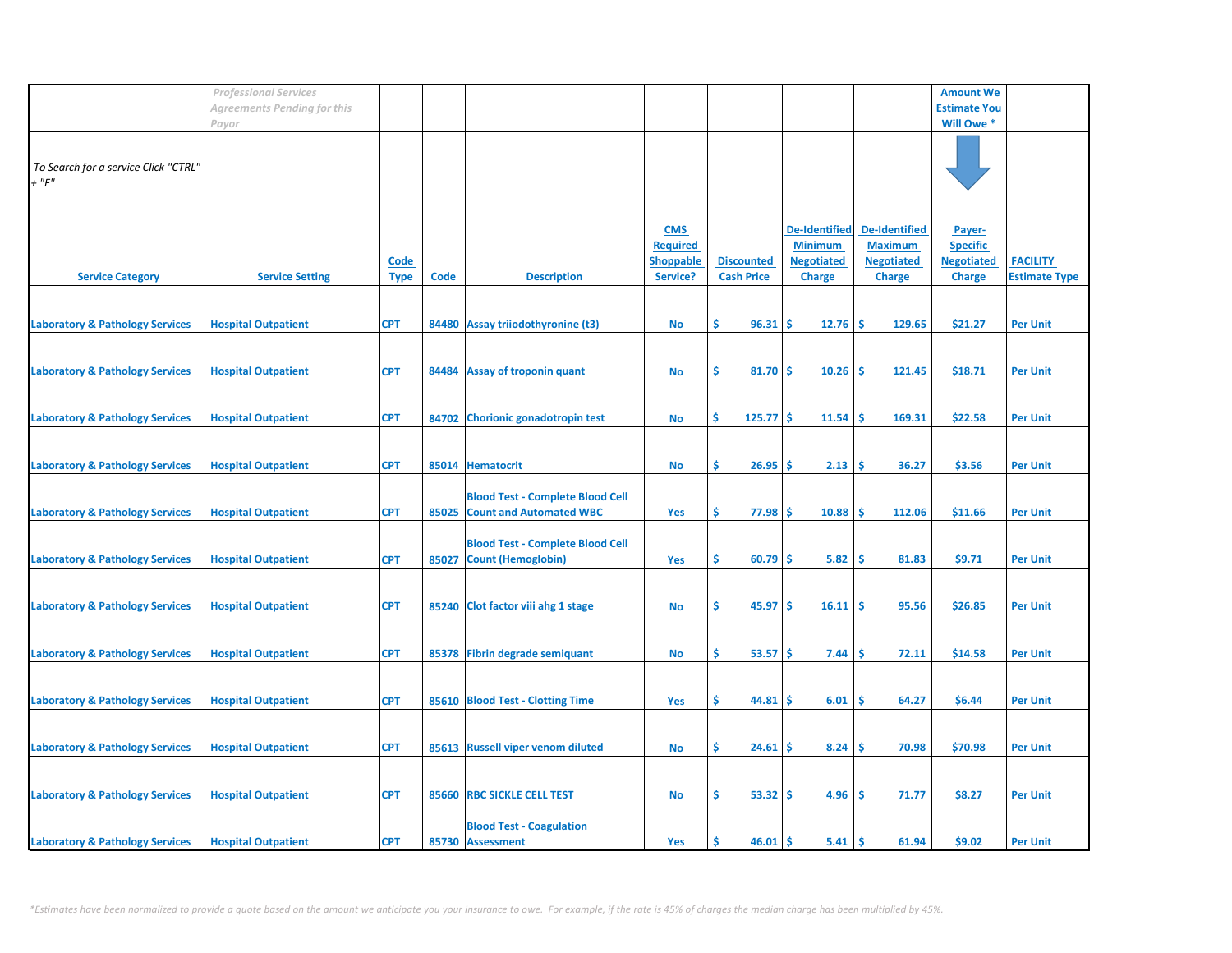|                                                     | <b>Professional Services</b> |                            |             |                                    |                                                               |                                        |                                                                              |                                                                              | <b>Amount We</b>                                                |                                         |
|-----------------------------------------------------|------------------------------|----------------------------|-------------|------------------------------------|---------------------------------------------------------------|----------------------------------------|------------------------------------------------------------------------------|------------------------------------------------------------------------------|-----------------------------------------------------------------|-----------------------------------------|
|                                                     | Agreements Pending for this  |                            |             |                                    |                                                               |                                        |                                                                              |                                                                              | <b>Estimate You</b>                                             |                                         |
|                                                     | Payor                        |                            |             |                                    |                                                               |                                        |                                                                              |                                                                              | Will Owe *                                                      |                                         |
| To Search for a service Click "CTRL"<br>$+$ " $F$ " |                              |                            |             |                                    |                                                               |                                        |                                                                              |                                                                              |                                                                 |                                         |
| <b>Service Category</b>                             | <b>Service Setting</b>       | <b>Code</b><br><b>Type</b> | <b>Code</b> | <b>Description</b>                 | <b>CMS</b><br><b>Required</b><br><b>Shoppable</b><br>Service? | <b>Discounted</b><br><b>Cash Price</b> | <b>De-Identified</b><br><b>Minimum</b><br><b>Negotiated</b><br><b>Charge</b> | <b>De-Identified</b><br><b>Maximum</b><br><b>Negotiated</b><br><b>Charge</b> | Payer-<br><b>Specific</b><br><b>Negotiated</b><br><b>Charge</b> | <b>FACILITY</b><br><b>Estimate Type</b> |
| <b>Laboratory &amp; Pathology Services</b>          | <b>Hospital Outpatient</b>   | <b>CPT</b>                 |             | 85732 Thromboplastin time partial  | No                                                            | \$.<br>12.63                           | Ŝ.<br>5.82                                                                   | -\$<br>36.42                                                                 | \$36.42                                                         | <b>Per Unit</b>                         |
| <b>Laboratory &amp; Pathology Services</b>          | <b>Hospital Outpatient</b>   | <b>CPT</b>                 | 86140       | <b>C-reactive protein</b>          | <b>No</b>                                                     | \$<br>48.49                            | 4.66<br>Ŝ                                                                    | -\$<br>65.28                                                                 | \$7.77                                                          | <b>Per Unit</b>                         |
| <b>Laboratory &amp; Pathology Services</b>          | <b>Hospital Outpatient</b>   | <b>CPT</b>                 |             | 86360 T cell absolute count/ratio  | No                                                            | \$.<br>65.00                           | 42.28<br>S                                                                   | -\$<br>211.59                                                                | \$187.50                                                        | <b>Per Unit</b>                         |
| <b>Laboratory &amp; Pathology Services</b>          | <b>Hospital Outpatient</b>   | <b>CPT</b>                 | 86361       | <b>T</b> cell absolute count       | <b>No</b>                                                     | \$<br>132.78                           | .S<br>24.10                                                                  | \$,<br>383.03                                                                | \$383.03                                                        | <b>Per Unit</b>                         |
| <b>Laboratory &amp; Pathology Services</b>          | <b>Hospital Outpatient</b>   | <b>CPT</b>                 |             | 86431 Rheumatoid factor quant      | <b>No</b>                                                     | \$<br>52.70                            | 5.10<br>-\$                                                                  | \$ ا<br>70.95                                                                | \$8.51                                                          | <b>Per Unit</b>                         |
| <b>Laboratory &amp; Pathology Services</b>          | <b>Hospital Outpatient</b>   | <b>CPT</b>                 |             | 86592 Syphilis test non-trep qual  | No                                                            | \$.<br>37.81                           | 3.84<br>S                                                                    | -\$<br>50.90                                                                 | \$6.41                                                          | <b>Per Unit</b>                         |
| <b>Laboratory &amp; Pathology Services</b>          | <b>Hospital Outpatient</b>   | <b>CPT</b>                 |             | 86592 Syphilis test non-trep qual  | No                                                            | \$.<br>37.81                           | '\$<br>3.84                                                                  | -Ś<br>50.90                                                                  | \$6.41                                                          | <b>Per Unit</b>                         |
| <b>Laboratory &amp; Pathology Services</b>          | <b>Hospital Outpatient</b>   | <b>CPT</b>                 |             | 86611 Bartonella antibody          | <b>No</b>                                                     | \$.<br>57.37                           | '\$<br>9.16                                                                  | -\$<br>165.50                                                                | \$165.50                                                        | <b>Per Unit</b>                         |
| <b>Laboratory &amp; Pathology Services</b>          | <b>Hospital Outpatient</b>   | <b>CPT</b>                 |             | 86615 Bordetella antibody          | No                                                            | \$.<br>25.74                           | 11.87<br>Ŝ                                                                   | -\$<br>81.45                                                                 | \$74.25                                                         | <b>Per Unit</b>                         |
| <b>Laboratory &amp; Pathology Services</b>          | <b>Hospital Outpatient</b>   | <b>CPT</b>                 |             | 86651 Encephalitis californ antbdy | No                                                            | \$.<br>25.74                           | 11.87<br>-S                                                                  | -\$<br>110.13                                                                | \$74.25                                                         | <b>Per Unit</b>                         |
| <b>Laboratory &amp; Pathology Services</b>          | <b>Hospital Outpatient</b>   | <b>CPT</b>                 |             | 86652 Encephaltis east eqne anbdy  | No                                                            | \$.<br>25.74                           | 11.87<br>\$.                                                                 | -\$<br>110.13                                                                | \$74.25                                                         | <b>Per Unit</b>                         |
| <b>Laboratory &amp; Pathology Services</b>          | <b>Hospital Outpatient</b>   | <b>CPT</b>                 |             | 86653 Encephaltis st louis antbody | No                                                            | 25.74<br>Ś                             | 11.87<br>Ŝ.                                                                  | l\$<br>110.13                                                                | \$74.25                                                         | <b>Per Unit</b>                         |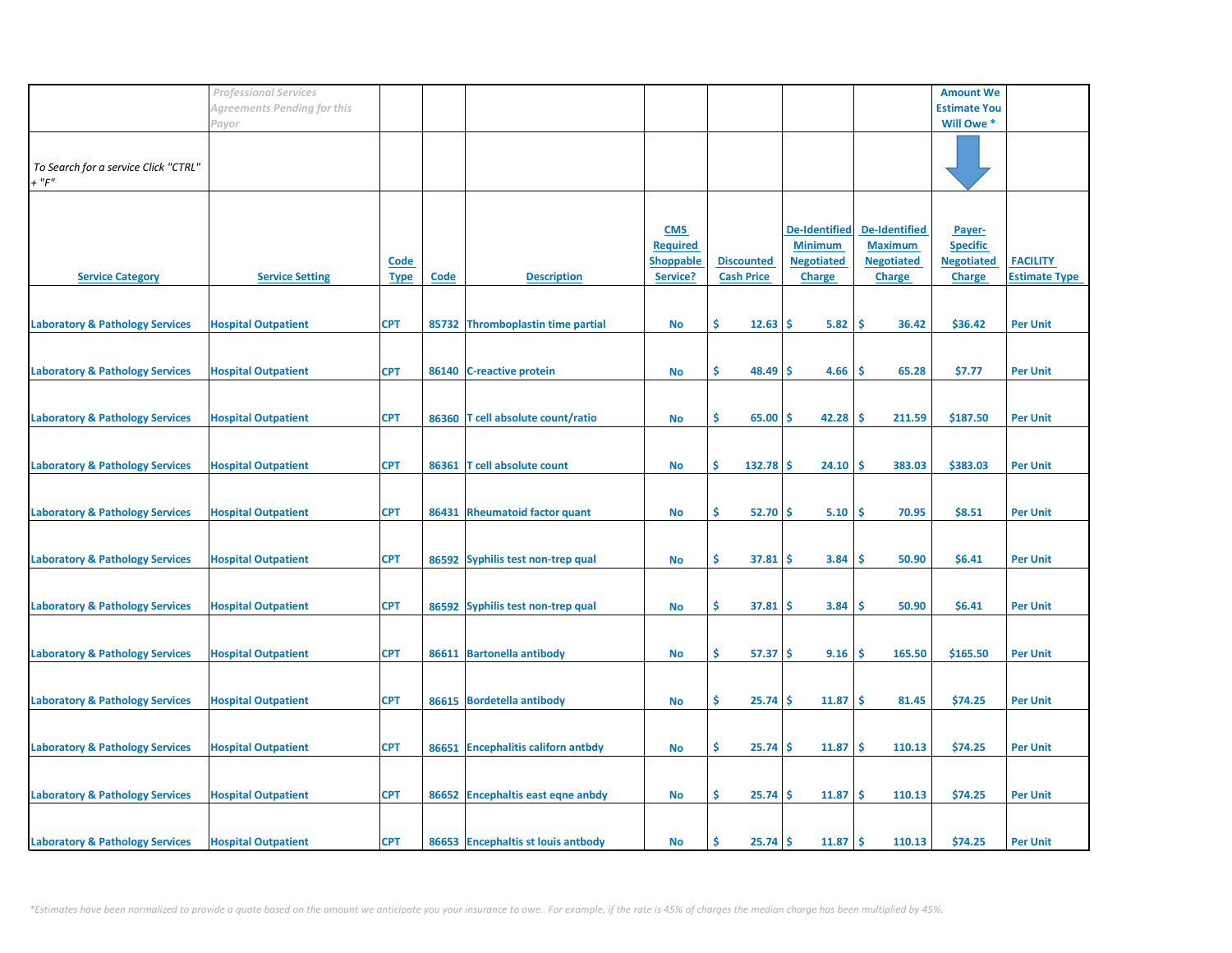|                                            | <b>Professional Services</b> |             |             |                                    |                  |                                        |                      |                      | <b>Amount We</b>    |                      |
|--------------------------------------------|------------------------------|-------------|-------------|------------------------------------|------------------|----------------------------------------|----------------------|----------------------|---------------------|----------------------|
|                                            | Agreements Pending for this  |             |             |                                    |                  |                                        |                      |                      | <b>Estimate You</b> |                      |
|                                            | Payor                        |             |             |                                    |                  |                                        |                      |                      | Will Owe *          |                      |
|                                            |                              |             |             |                                    |                  |                                        |                      |                      |                     |                      |
|                                            |                              |             |             |                                    |                  |                                        |                      |                      |                     |                      |
| To Search for a service Click "CTRL"       |                              |             |             |                                    |                  |                                        |                      |                      |                     |                      |
| $+$ " $F$ "                                |                              |             |             |                                    |                  |                                        |                      |                      |                     |                      |
|                                            |                              |             |             |                                    |                  |                                        |                      |                      |                     |                      |
|                                            |                              |             |             |                                    |                  |                                        |                      |                      |                     |                      |
|                                            |                              |             |             |                                    | <b>CMS</b>       |                                        | <b>De-Identified</b> | <b>De-Identified</b> | Payer-              |                      |
|                                            |                              |             |             |                                    | <b>Required</b>  |                                        | <b>Minimum</b>       | <b>Maximum</b>       | <b>Specific</b>     |                      |
|                                            |                              | <u>Code</u> |             |                                    | <b>Shoppable</b> | <b>Discounted</b><br><b>Cash Price</b> | <b>Negotiated</b>    | <b>Negotiated</b>    | <b>Negotiated</b>   | <b>FACILITY</b>      |
| <b>Service Category</b>                    | <b>Service Setting</b>       | <b>Type</b> | <b>Code</b> | <b>Description</b>                 | Service?         |                                        | <b>Charge</b>        | <b>Charge</b>        | <b>Charge</b>       | <b>Estimate Type</b> |
|                                            |                              |             |             |                                    |                  |                                        |                      |                      |                     |                      |
| <b>Laboratory &amp; Pathology Services</b> | <b>Hospital Outpatient</b>   | <b>CPT</b>  |             | 86654 Encephaltis west eqne antbdy | No               | Ŝ.<br>25.74                            | \$.<br>11.87         | Ŝ.<br>110.13         | \$74.25             | <b>Per Unit</b>      |
|                                            |                              |             |             |                                    |                  |                                        |                      |                      |                     |                      |
|                                            |                              |             |             |                                    |                  |                                        |                      |                      |                     |                      |
| <b>Laboratory &amp; Pathology Services</b> | <b>Hospital Outpatient</b>   | <b>CPT</b>  | 86663       | <b>Epstein-barr antibody</b>       | <b>No</b>        | \$.<br>25.60                           | 11.81<br>\$.         | \$<br>83.21          | \$73.85             | <b>Per Unit</b>      |
|                                            |                              |             |             |                                    |                  |                                        |                      |                      |                     |                      |
|                                            |                              |             |             |                                    |                  |                                        |                      |                      |                     |                      |
| <b>Laboratory &amp; Pathology Services</b> | <b>Hospital Outpatient</b>   | <b>CPT</b>  |             | 86677 Helicobacter pylori antibody | <b>No</b>        | \$<br>30.68                            | 15.13<br>-S          | -Ś<br>63.03          | \$25.28             | <b>Per Unit</b>      |
|                                            |                              |             |             |                                    |                  |                                        |                      |                      |                     |                      |
|                                            |                              |             |             |                                    |                  |                                        |                      |                      |                     |                      |
| <b>Laboratory &amp; Pathology Services</b> | <b>Hospital Outpatient</b>   | <b>CPT</b>  |             | 86692 Hepatitis delta agent antbdy | <b>No</b>        | \$<br>29.16                            | 15.44<br>-S          | Ŝ<br>50.98           | \$25.74             | <b>Per Unit</b>      |
|                                            |                              |             |             |                                    |                  |                                        |                      |                      |                     |                      |
|                                            |                              |             |             |                                    |                  |                                        |                      |                      |                     |                      |
| <b>Laboratory &amp; Pathology Services</b> | <b>Hospital Outpatient</b>   | <b>CPT</b>  |             | 86698 Histoplasma antibody         | No               | \$<br>79.65                            | -\$<br>12.41         | -\$<br>107.23        | \$20.69             | <b>Per Unit</b>      |
|                                            |                              |             |             |                                    |                  |                                        |                      |                      |                     |                      |
|                                            |                              |             |             |                                    |                  |                                        |                      |                      |                     |                      |
| <b>Laboratory &amp; Pathology Services</b> | <b>Hospital Outpatient</b>   | <b>CPT</b>  |             | 86704 HEP B CORE ANTIBODY TOTAL    | <b>No</b>        | \$<br>86.11                            | -Ś<br>10.85          | Ś<br>115.92          | \$18.08             | <b>Per Unit</b>      |
|                                            |                              |             |             |                                    |                  |                                        |                      |                      |                     |                      |
|                                            |                              |             |             |                                    |                  |                                        |                      |                      |                     |                      |
| <b>Laboratory &amp; Pathology Services</b> | <b>Hospital Outpatient</b>   | <b>CPT</b>  |             | 86705 HEP B CORE ANTIBODY IGM      | <b>No</b>        | \$<br>22.98                            | -S<br>10.59          | \$.<br>57.38         | \$17.66             | <b>Per Unit</b>      |
|                                            |                              |             |             |                                    |                  |                                        |                      |                      |                     |                      |
|                                            |                              |             |             |                                    |                  |                                        |                      |                      |                     |                      |
| <b>Laboratory &amp; Pathology Services</b> | <b>Hospital Outpatient</b>   | <b>CPT</b>  |             | 86706 HEP B SURFACE ANTIBODY       | <b>No</b>        | \$.<br>98.98                           | 9.67<br>\$.          | \$<br>133.25         | \$16.11             | <b>Per Unit</b>      |
|                                            |                              |             |             |                                    |                  |                                        |                      |                      |                     |                      |
|                                            |                              |             |             |                                    |                  |                                        |                      | Ś                    |                     |                      |
| <b>Laboratory &amp; Pathology Services</b> | <b>Hospital Outpatient</b>   | <b>CPT</b>  |             | 86707 Hepatitis be antibody        | No               | \$<br>22.56                            | \$<br>10.41          | 65.09                | \$65.09             | <b>Per Unit</b>      |
|                                            |                              |             |             |                                    |                  |                                        |                      |                      |                     |                      |
| <b>Laboratory &amp; Pathology Services</b> | <b>Hospital Outpatient</b>   | <b>CPT</b>  |             | 86708 Hepatitis a antibody         | <b>No</b>        | \$.<br>22.71                           | 11.15<br>-S          | \$.<br>56.71         | \$18.59             | <b>Per Unit</b>      |
|                                            |                              |             |             |                                    |                  |                                        |                      |                      |                     |                      |
|                                            |                              |             |             |                                    |                  |                                        |                      |                      |                     |                      |
| <b>Laboratory &amp; Pathology Services</b> | <b>Hospital Outpatient</b>   | <b>CPT</b>  |             | 86762 Rubella antibody             | <b>No</b>        | \$.<br>78.19                           | 12.95<br>-\$         | -\$<br>225.56        | \$225.56            | <b>Per Unit</b>      |
|                                            |                              |             |             |                                    |                  |                                        |                      |                      |                     |                      |
|                                            |                              |             |             |                                    |                  |                                        |                      |                      |                     |                      |
| <b>Laboratory &amp; Pathology Services</b> | <b>Hospital Outpatient</b>   | <b>CPT</b>  |             | 86765 Rubeola antibody             | No               | Ś<br>$25.14$ \$                        | 11.59                | -\$<br>72.53         | \$72.53             | <b>Per Unit</b>      |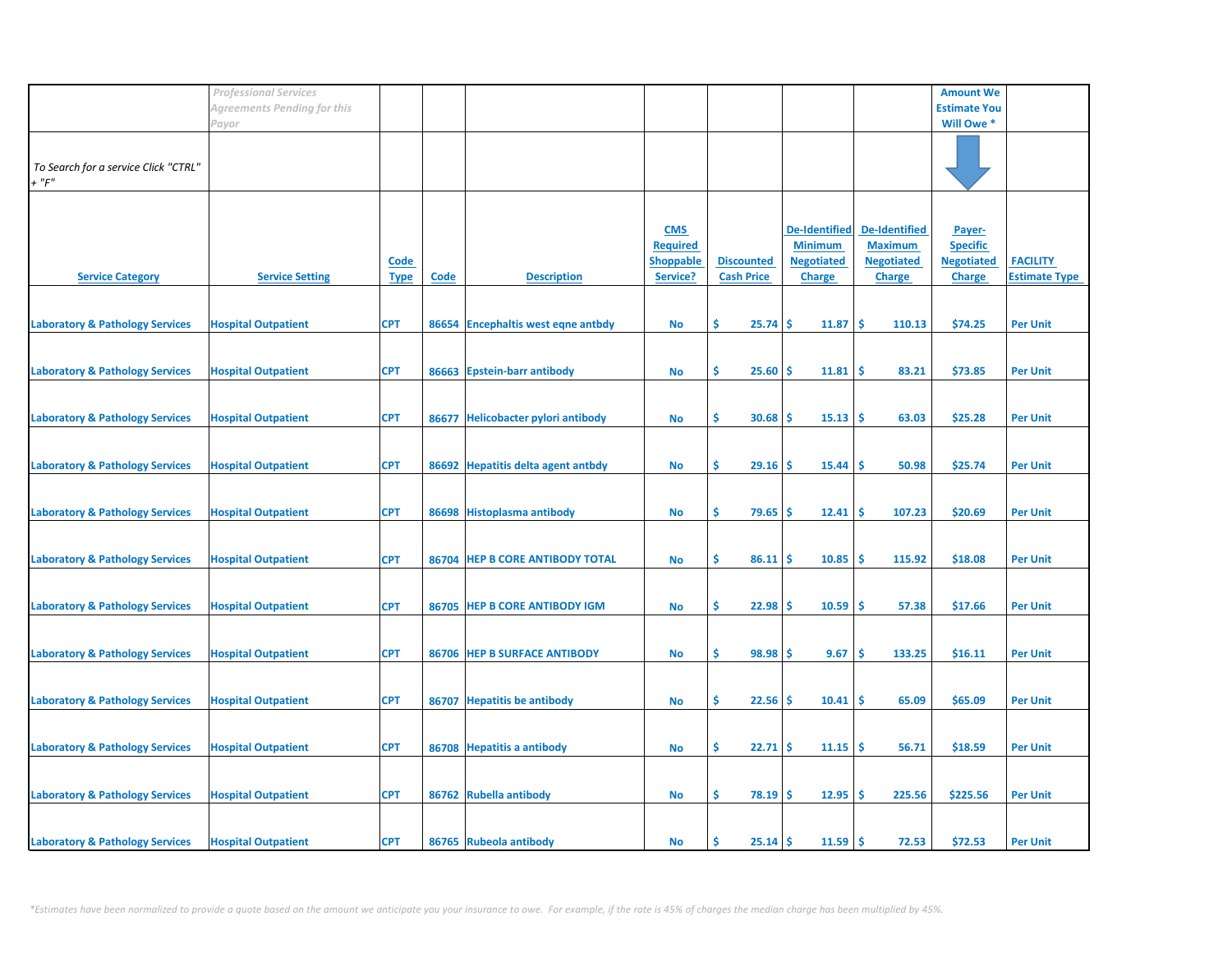|                                            | <b>Professional Services</b> |             |             |                                          |                  |                    |                      |                      | <b>Amount We</b>    |                      |
|--------------------------------------------|------------------------------|-------------|-------------|------------------------------------------|------------------|--------------------|----------------------|----------------------|---------------------|----------------------|
|                                            | Agreements Pending for this  |             |             |                                          |                  |                    |                      |                      | <b>Estimate You</b> |                      |
|                                            | Payor                        |             |             |                                          |                  |                    |                      |                      | Will Owe *          |                      |
|                                            |                              |             |             |                                          |                  |                    |                      |                      |                     |                      |
|                                            |                              |             |             |                                          |                  |                    |                      |                      |                     |                      |
| To Search for a service Click "CTRL"       |                              |             |             |                                          |                  |                    |                      |                      |                     |                      |
| $+$ " $F$ "                                |                              |             |             |                                          |                  |                    |                      |                      |                     |                      |
|                                            |                              |             |             |                                          |                  |                    |                      |                      |                     |                      |
|                                            |                              |             |             |                                          |                  |                    |                      |                      |                     |                      |
|                                            |                              |             |             |                                          | <b>CMS</b>       |                    | <b>De-Identified</b> | <b>De-Identified</b> | Payer-              |                      |
|                                            |                              |             |             |                                          | <b>Required</b>  |                    | <b>Minimum</b>       | <b>Maximum</b>       | <b>Specific</b>     |                      |
|                                            |                              | <u>Code</u> |             |                                          | <b>Shoppable</b> | <b>Discounted</b>  | <b>Negotiated</b>    | <b>Negotiated</b>    | <b>Negotiated</b>   | <b>FACILITY</b>      |
| <b>Service Category</b>                    | <b>Service Setting</b>       | <b>Type</b> | <b>Code</b> | <b>Description</b>                       | Service?         | <b>Cash Price</b>  | <b>Charge</b>        | <b>Charge</b>        | <b>Charge</b>       | <b>Estimate Type</b> |
|                                            |                              |             |             |                                          |                  |                    |                      |                      |                     |                      |
|                                            |                              |             |             | 86769 - SARS-COV-2 COVID-19              |                  |                    |                      |                      |                     |                      |
| <b>Laboratory &amp; Pathology Services</b> | <b>Hospital Outpatient</b>   | <b>CPT</b>  |             | 86769 ANTIBODY                           | No               | \$.<br>51.48       | -S<br>$\omega$ .     | Ŝ.<br>112.07         | \$63.20             | <b>Per Unit</b>      |
|                                            |                              |             |             |                                          |                  |                    |                      |                      |                     |                      |
|                                            |                              |             |             |                                          |                  |                    |                      |                      |                     |                      |
|                                            |                              |             |             |                                          |                  |                    |                      |                      |                     |                      |
| <b>Laboratory &amp; Pathology Services</b> | <b>Hospital Outpatient</b>   | <b>CPT</b>  |             | 86790 Virus antibody nos                 | <b>No</b>        | \$.<br>25.14       | 11.59<br>\$.         | -\$<br>76.53         | \$19.32             | <b>Per Unit</b>      |
|                                            |                              |             |             |                                          |                  |                    |                      |                      |                     |                      |
|                                            |                              |             |             | <b>Blood Test - Hepatitis C Antibody</b> |                  |                    |                      |                      |                     |                      |
| <b>Laboratory &amp; Pathology Services</b> | <b>Hospital Outpatient</b>   | <b>CPT</b>  | 86803 Level |                                          | No               | \$.<br>67.64       | 12.84<br>-S          | \$.<br>91.06         | \$21.41             | <b>Per Unit</b>      |
|                                            |                              |             |             |                                          |                  |                    |                      |                      |                     |                      |
|                                            |                              |             |             |                                          |                  |                    |                      |                      |                     |                      |
| <b>Laboratory &amp; Pathology Services</b> | <b>Hospital Outpatient</b>   | <b>CPT</b>  |             | 86804 Hep c ab test confirm              | <b>No</b>        | \$<br>23.09        | 13.94<br>-S          | Ŝ<br>66.62           | \$66.62             | <b>Per Unit</b>      |
|                                            |                              |             |             |                                          |                  |                    |                      |                      |                     |                      |
|                                            |                              |             |             |                                          |                  |                    |                      |                      |                     |                      |
| <b>Laboratory &amp; Pathology Services</b> | <b>Hospital Outpatient</b>   | <b>CPT</b>  |             | 86850 Rbc antibody screen                | No               | \$<br>$20.32$ \$   | 5.00                 | -\$<br>66.92         | \$66.92             | <b>Per Unit</b>      |
|                                            |                              |             |             |                                          |                  |                    |                      |                      |                     |                      |
|                                            |                              |             |             |                                          |                  |                    |                      |                      |                     |                      |
| <b>Laboratory &amp; Pathology Services</b> | <b>Hospital Outpatient</b>   | <b>CPT</b>  | 86885       | Coombs test indirect qual                | <b>No</b>        | \$.<br>$244.72$ \$ | 5.65                 | \$.<br>329.43        | \$194.11            | <b>Per Unit</b>      |
|                                            |                              |             |             |                                          |                  |                    |                      |                      |                     |                      |
|                                            |                              |             |             |                                          |                  |                    |                      |                      |                     |                      |
| <b>Laboratory &amp; Pathology Services</b> | <b>Hospital Outpatient</b>   | <b>CPT</b>  | 86900       | <b>Blood typing serologic abo</b>        | <b>No</b>        | Ŝ.<br>198.99       | 3.78<br>-S           | \$.<br>267.88        | \$147.48            | <b>Per Unit</b>      |
|                                            |                              |             |             |                                          |                  |                    |                      |                      |                     |                      |
|                                            |                              |             |             |                                          |                  |                    |                      |                      |                     |                      |
| <b>Laboratory &amp; Pathology Services</b> | <b>Hospital Outpatient</b>   | <b>CPT</b>  |             | 86900 Blood typing serologic abo         | <b>No</b>        | \$<br>198.99       | -\$<br>3.78          | \$<br>267.88         | \$147.48            | <b>Per Unit</b>      |
|                                            |                              |             |             |                                          |                  |                    |                      |                      |                     |                      |
|                                            |                              |             |             |                                          |                  |                    |                      |                      |                     |                      |
| <b>Laboratory &amp; Pathology Services</b> | <b>Hospital Outpatient</b>   | <b>CPT</b>  | 86901       | <b>Blood typing serologic rh(d)</b>      | No               | \$<br>60.24        | 3.78<br>-S           | \$.<br>81.10         | \$45.22             | <b>Per Unit</b>      |
|                                            |                              |             |             |                                          |                  |                    |                      |                      |                     |                      |
|                                            |                              |             |             |                                          |                  |                    |                      |                      |                     |                      |
| <b>Laboratory &amp; Pathology Services</b> | <b>Hospital Outpatient</b>   | <b>CPT</b>  |             | 86901 Blood typing serologic rh(d)       | <b>No</b>        | \$.<br>60.24       | 3.78<br>-S           | \$.<br>81.10         | \$45.22             | <b>Per Unit</b>      |
|                                            |                              |             |             |                                          |                  |                    |                      |                      |                     |                      |
|                                            |                              |             |             |                                          |                  |                    |                      |                      |                     |                      |
|                                            |                              | <b>CPT</b>  |             | 86902 BLOOD TYPE ANTIGEN DONOR EA        | No               | \$.<br>5.82        | 4.84<br>-\$          | \$<br>383.37         | \$383.37            |                      |
| <b>Laboratory &amp; Pathology Services</b> | <b>Hospital Outpatient</b>   |             |             |                                          |                  |                    |                      |                      |                     | <b>Per Unit</b>      |
|                                            |                              |             |             |                                          |                  |                    |                      |                      |                     |                      |
|                                            |                              |             |             |                                          |                  |                    |                      |                      |                     |                      |
| <b>Laboratory &amp; Pathology Services</b> | <b>Hospital Outpatient</b>   | <b>CPT</b>  |             | 86920 COMPATIBILITY TEST SPIN            | No               | Ś<br>$244.72$ \$   | 13.44                | <b>S</b><br>344.22   | \$194.11            | <b>Per Unit</b>      |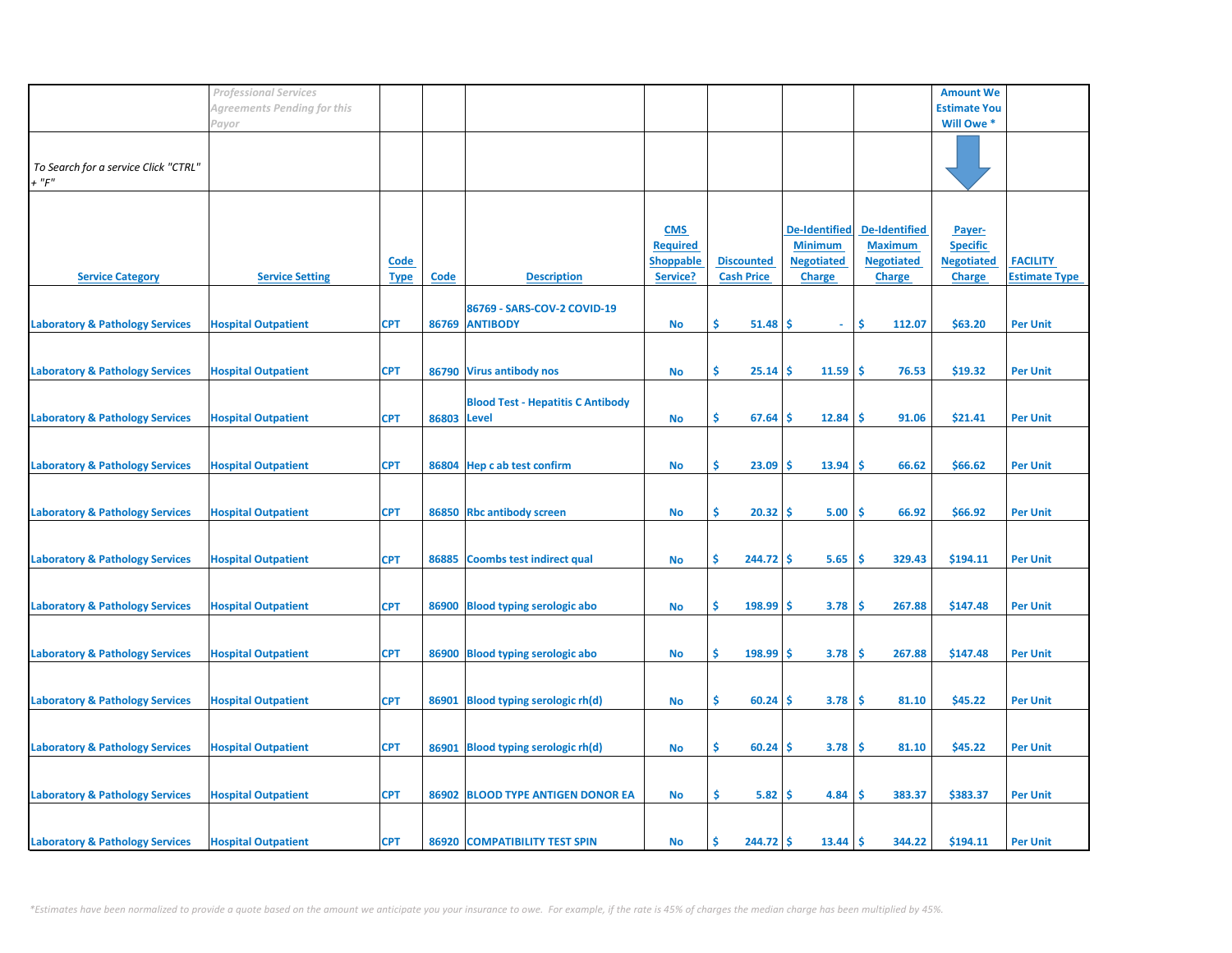|                                                     | <b>Professional Services</b> |                            |       |                                                                                                          |                                                               |                                        |                                                                              |                                                                              | <b>Amount We</b>                                                |                                         |
|-----------------------------------------------------|------------------------------|----------------------------|-------|----------------------------------------------------------------------------------------------------------|---------------------------------------------------------------|----------------------------------------|------------------------------------------------------------------------------|------------------------------------------------------------------------------|-----------------------------------------------------------------|-----------------------------------------|
|                                                     | Agreements Pending for this  |                            |       |                                                                                                          |                                                               |                                        |                                                                              |                                                                              | <b>Estimate You</b>                                             |                                         |
|                                                     | Payor                        |                            |       |                                                                                                          |                                                               |                                        |                                                                              |                                                                              | Will Owe *                                                      |                                         |
| To Search for a service Click "CTRL"<br>$+$ " $F$ " |                              |                            |       |                                                                                                          |                                                               |                                        |                                                                              |                                                                              |                                                                 |                                         |
| <b>Service Category</b>                             | <b>Service Setting</b>       | <b>Code</b><br><b>Type</b> | Code  | <b>Description</b>                                                                                       | <b>CMS</b><br><b>Required</b><br><b>Shoppable</b><br>Service? | <b>Discounted</b><br><b>Cash Price</b> | <b>De-Identified</b><br><b>Minimum</b><br><b>Negotiated</b><br><b>Charge</b> | <b>De-Identified</b><br><b>Maximum</b><br><b>Negotiated</b><br><b>Charge</b> | Payer-<br><b>Specific</b><br><b>Negotiated</b><br><b>Charge</b> | <b>FACILITY</b><br><b>Estimate Type</b> |
|                                                     |                              | <b>CPT</b>                 |       | 87040 Blood culture for bacteria                                                                         |                                                               | \$<br>$133.90$ \$                      | 9.29                                                                         | 1\$<br>180.25                                                                | \$15.48                                                         | <b>Per Unit</b>                         |
| <b>Laboratory &amp; Pathology Services</b>          | <b>Hospital Outpatient</b>   |                            |       |                                                                                                          | No                                                            |                                        |                                                                              |                                                                              |                                                                 |                                         |
| <b>Laboratory &amp; Pathology Services</b>          | <b>Hospital Outpatient</b>   | <b>CPT</b>                 |       | 87070 Bacterial Culture - Swab                                                                           | <b>No</b>                                                     | \$<br>$138.63$ \$                      | 7.76                                                                         | ١Ś<br>186.61                                                                 | \$12.93                                                         | <b>Per Unit</b>                         |
| <b>Laboratory &amp; Pathology Services</b>          | <b>Hospital Outpatient</b>   | <b>CPT</b>                 | 87077 | <b>Bacterial Culture - Aerobic Isolates</b>                                                              | <b>No</b>                                                     | \$<br>$60.43$   \$                     | 7.27                                                                         | <b>S</b><br>81.35                                                            | \$12.12                                                         | <b>Per Unit</b>                         |
| <b>Laboratory &amp; Pathology Services</b>          | <b>Hospital Outpatient</b>   | <b>CPT</b>                 | 87081 | <b>Test for Disease-Causing</b><br>(Pathogenic) Organisms, Not<br><b>Limited to a Specific Condition</b> | <b>No</b>                                                     | \$<br>81.17                            | 5.97<br>۱Ś                                                                   | -Ś<br>109.26                                                                 | \$9.95                                                          | <b>Per Unit</b>                         |
| <b>Laboratory &amp; Pathology Services</b>          | <b>Hospital Outpatient</b>   | <b>CPT</b>                 |       | <b>Urine Test - Bacterial Culture,</b><br>87086 Quantitative Colony Count                                | No                                                            | \$<br>$82.16$ \$                       | 7.26                                                                         | 110.60<br>-\$                                                                | \$12.11                                                         | <b>Per Unit</b>                         |
|                                                     |                              |                            |       |                                                                                                          |                                                               |                                        |                                                                              |                                                                              |                                                                 |                                         |
| <b>Laboratory &amp; Pathology Services</b>          | <b>Hospital Outpatient</b>   | <b>CPT</b>                 | 87088 | <b>Urine Test - Bacterial Culture</b>                                                                    | No                                                            | \$<br>15.80                            | 7.28<br>-S                                                                   | 43.86<br>-S                                                                  | \$12.14                                                         | <b>Per Unit</b>                         |
| <b>Laboratory &amp; Pathology Services</b>          | <b>Hospital Outpatient</b>   | <b>CPT</b>                 |       | 87110 Chlamydia culture                                                                                  | <b>No</b>                                                     | \$<br>130.74                           | 17.64<br>۱S                                                                  | 175.99<br>-S                                                                 | \$29.40                                                         | <b>Per Unit</b>                         |
| <b>Laboratory &amp; Pathology Services</b>          | <b>Hospital Outpatient</b>   | <b>CPT</b>                 | 87186 | <b>Evaluation of Antimicrobial Drug</b><br>(antibiotic, antifungal, antiviral)                           | No                                                            | \$<br>69.16                            | 7.79<br>۱S                                                                   | -Ś<br>93.10                                                                  | \$12.98                                                         | <b>Per Unit</b>                         |
|                                                     |                              |                            |       |                                                                                                          |                                                               |                                        |                                                                              |                                                                              |                                                                 |                                         |
| <b>Laboratory &amp; Pathology Services</b>          | <b>Hospital Outpatient</b>   | <b>CPT</b>                 |       | 87205 Lab Test - Smear for Microorganism                                                                 | No                                                            | \$<br>$49.93$ \$                       | 3.84                                                                         | -\$<br>67.21                                                                 | \$6.41                                                          | <b>Per Unit</b>                         |
| <b>Laboratory &amp; Pathology Services</b>          | <b>Hospital Outpatient</b>   | <b>CPT</b>                 |       | Lab Test - Detection test for<br>87340 Hepatitis B Surface Antigen                                       | No                                                            | \$<br>$63.55$ \$                       | 9.30                                                                         | ۱\$<br>85.55                                                                 | \$15.50                                                         | <b>Per Unit</b>                         |
| <b>Laboratory &amp; Pathology Services</b>          | <b>Hospital Outpatient</b>   | <b>CPT</b>                 |       | Lab Test - Detection test for HIV-1<br>87389 and HIV-2                                                   | <b>No</b>                                                     | \$<br>$110.43$ \$                      | 21.67                                                                        | ١Ś<br>148.66                                                                 | \$36.12                                                         | <b>Per Unit</b>                         |
| <b>Laboratory &amp; Pathology Services</b>          | <b>Hospital Outpatient</b>   | <b>CPT</b>                 |       | 87425 Rotavirus ag ia                                                                                    | <b>No</b>                                                     | Ŝ.<br>$37.44$   \$                     | 10.78                                                                        | ۱Ś<br>108.00                                                                 | \$108.00                                                        | <b>Per Unit</b>                         |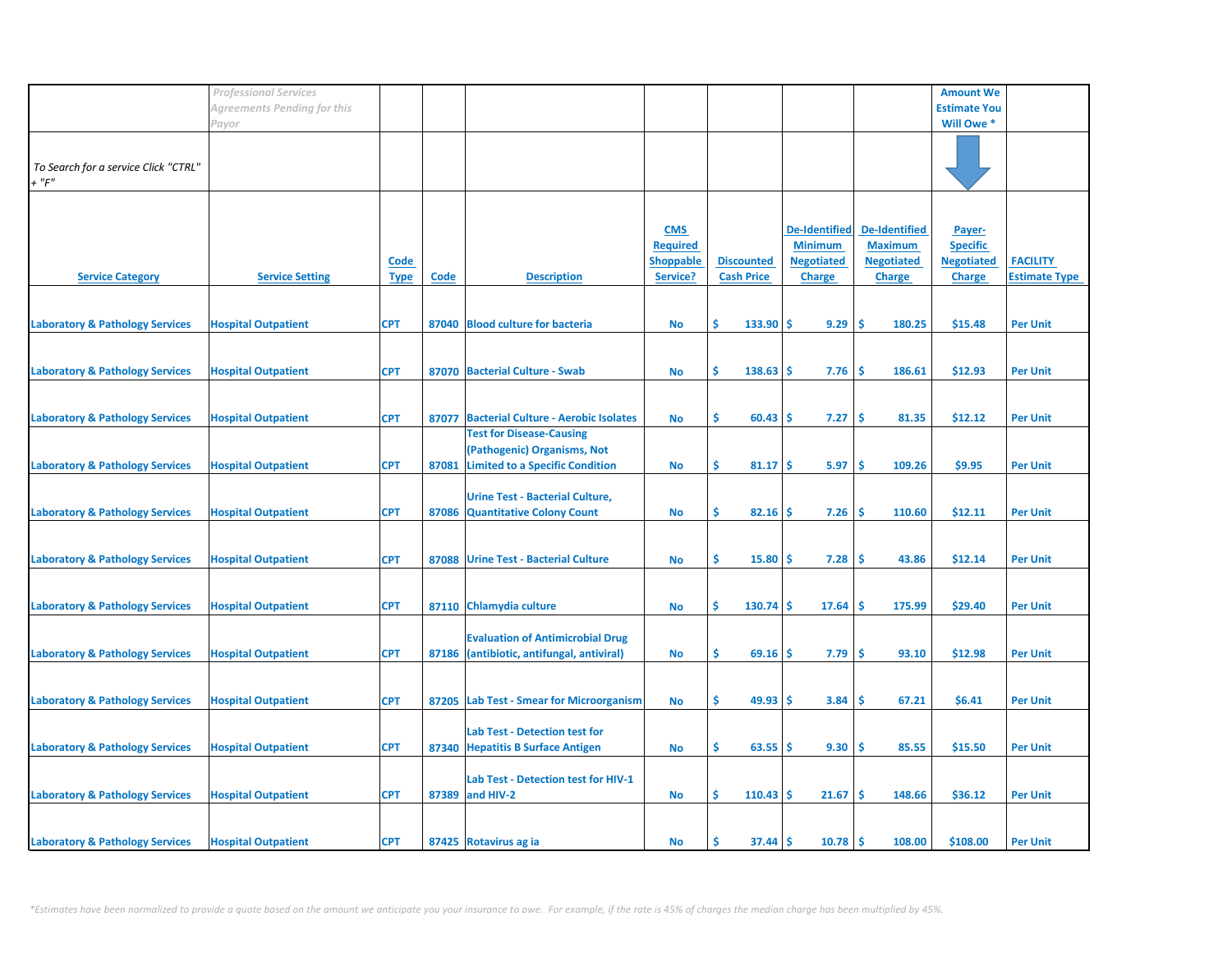|                                                 | <b>Professional Services</b> |                            |             |                                                                        |                                                               |                                        |                                                                              |                                                                              | <b>Amount We</b>                                                |                                         |
|-------------------------------------------------|------------------------------|----------------------------|-------------|------------------------------------------------------------------------|---------------------------------------------------------------|----------------------------------------|------------------------------------------------------------------------------|------------------------------------------------------------------------------|-----------------------------------------------------------------|-----------------------------------------|
|                                                 | Agreements Pending for this  |                            |             |                                                                        |                                                               |                                        |                                                                              |                                                                              | <b>Estimate You</b>                                             |                                         |
|                                                 | Payor                        |                            |             |                                                                        |                                                               |                                        |                                                                              |                                                                              | Will Owe *                                                      |                                         |
| To Search for a service Click "CTRL"<br>$+$ "F" |                              |                            |             |                                                                        |                                                               |                                        |                                                                              |                                                                              |                                                                 |                                         |
| <b>Service Category</b>                         | <b>Service Setting</b>       | <b>Code</b><br><b>Type</b> | <b>Code</b> | <b>Description</b>                                                     | <b>CMS</b><br><b>Required</b><br><b>Shoppable</b><br>Service? | <b>Discounted</b><br><b>Cash Price</b> | <b>De-Identified</b><br><b>Minimum</b><br><b>Negotiated</b><br><b>Charge</b> | <b>De-Identified</b><br><b>Maximum</b><br><b>Negotiated</b><br><b>Charge</b> | Payer-<br><b>Specific</b><br><b>Negotiated</b><br><b>Charge</b> | <b>FACILITY</b><br><b>Estimate Type</b> |
|                                                 |                              |                            |             |                                                                        |                                                               |                                        |                                                                              |                                                                              |                                                                 |                                         |
| <b>Laboratory &amp; Pathology Services</b>      | <b>Hospital Outpatient</b>   | <b>CPT</b>                 |             | 87491 Urine Test - Chlamydia                                           | No                                                            | \$<br>$108.43$ \$                      | $31.58$ \$                                                                   | 171.03                                                                       | \$52.64                                                         | <b>Per Unit</b>                         |
| <b>Laboratory &amp; Pathology Services</b>      | <b>Hospital Outpatient</b>   | <b>CPT</b>                 | 87591       | <b>Urine Test - Gonorrhoeae</b><br>(Neisseria Gonorrhoeae Bacteria)    | <b>No</b>                                                     | \$<br>$90.13$ \$                       | 31.58                                                                        | ۱\$<br>171.03                                                                | \$52.64                                                         | <b>Per Unit</b>                         |
| <b>Laboratory &amp; Pathology Services</b>      | <b>Hospital Outpatient</b>   | <b>CPT</b>                 |             | 87635 - SARS-COV-2 COVID-19<br>87635 AMP PRB                           | <b>No</b>                                                     | \$<br>$53.36$   \$                     | $\sim$                                                                       | Ŝ.<br>136.48                                                                 | \$76.97                                                         | <b>Per Unit</b>                         |
|                                                 |                              |                            |             |                                                                        |                                                               |                                        |                                                                              |                                                                              |                                                                 |                                         |
| <b>Laboratory &amp; Pathology Services</b>      | <b>Hospital Outpatient</b>   | <b>CPT</b>                 |             | 87798 Detect agent nos dna amp                                         | <b>No</b>                                                     | \$<br>90.13                            | 31.58<br>۱Ś                                                                  | ١\$<br>171.03                                                                | \$52.64                                                         | <b>Per Unit</b>                         |
| <b>Laboratory &amp; Pathology Services</b>      | <b>Hospital Outpatient</b>   | <b>CPT</b>                 | 87804       | <b>Lab Test - Detection test for</b><br><b>Influenza Virus</b>         | No                                                            | \$<br>37.58                            | 19.82<br>l \$                                                                | 70.50<br>١\$                                                                 | \$24.83                                                         | <b>Per Unit</b>                         |
|                                                 |                              |                            |             |                                                                        |                                                               |                                        |                                                                              |                                                                              |                                                                 |                                         |
| <b>Laboratory &amp; Pathology Services</b>      | <b>Hospital Outpatient</b>   | <b>CPT</b>                 |             | 87880 Strep Test (Streptococcus, group A)                              | No                                                            | \$<br>101.56                           | 19.87<br>۱\$                                                                 | 143.48<br>-Ś                                                                 | \$24.80                                                         | <b>Per Unit</b>                         |
| <b>Laboratory &amp; Pathology Services</b>      | <b>Hospital Outpatient</b>   | <b>CPT</b>                 |             | 88185 Flowcytometry/tc add-on                                          | <b>No</b>                                                     | \$<br>68.81                            | -S<br>٠                                                                      | \$<br>120.30                                                                 | \$30.11                                                         | <b>Per Unit</b>                         |
|                                                 |                              |                            |             |                                                                        |                                                               |                                        |                                                                              |                                                                              |                                                                 |                                         |
| <b>Vaccinations</b>                             | <b>Physician Office</b>      | <b>CPT</b>                 |             | <b>Immunization Administration First</b><br>90460 Component            | No                                                            | \$<br>40.10                            | $11.68$ \$<br>۱S                                                             | 75.93                                                                        | \$0.00                                                          | <b>Per Unit</b>                         |
|                                                 |                              |                            |             |                                                                        |                                                               |                                        |                                                                              |                                                                              |                                                                 |                                         |
| <b>Vaccinations</b>                             | <b>Physician Office</b>      | <b>CPT</b>                 | 90461       | <b>Immunization Administration Each</b><br><b>Additional Component</b> | No                                                            | \$<br>$25.13$ \$                       | $10.49$ \$                                                                   | 38.51                                                                        | \$0.00                                                          | <b>Per Unit</b>                         |
|                                                 |                              |                            |             |                                                                        |                                                               |                                        |                                                                              |                                                                              |                                                                 |                                         |
| <b>Vaccinations</b>                             | <b>Hospital Outpatient</b>   | <b>CPT</b>                 | 90471       | <b>Immunization Administration</b>                                     | No                                                            | \$<br>$44.49$ \$                       | 7.02                                                                         | 1\$<br>81.80                                                                 | \$81.80                                                         | <b>Per Unit</b>                         |
| <b>Vaccinations</b>                             | <b>Hospital Outpatient</b>   | <b>CPT</b>                 |             | <b>Immunization Administration Each</b><br>90472 Additional Component  | <b>No</b>                                                     | \$<br>$12.56$ \$                       | $\sim$                                                                       | \$<br>38.51                                                                  | \$18.11                                                         | <b>Per Unit</b>                         |
|                                                 |                              |                            |             |                                                                        |                                                               |                                        |                                                                              |                                                                              |                                                                 |                                         |
| <b>Vaccinations</b>                             | <b>Hospital Outpatient</b>   | <b>CPT</b>                 |             | 90651 9V HPV Vaccine 2/3 Dose                                          | <b>No</b>                                                     | Ŝ.<br>$142.32$   \$                    | 9.56                                                                         | l \$<br>227.93                                                               | \$0.00                                                          | <b>Per Unit</b>                         |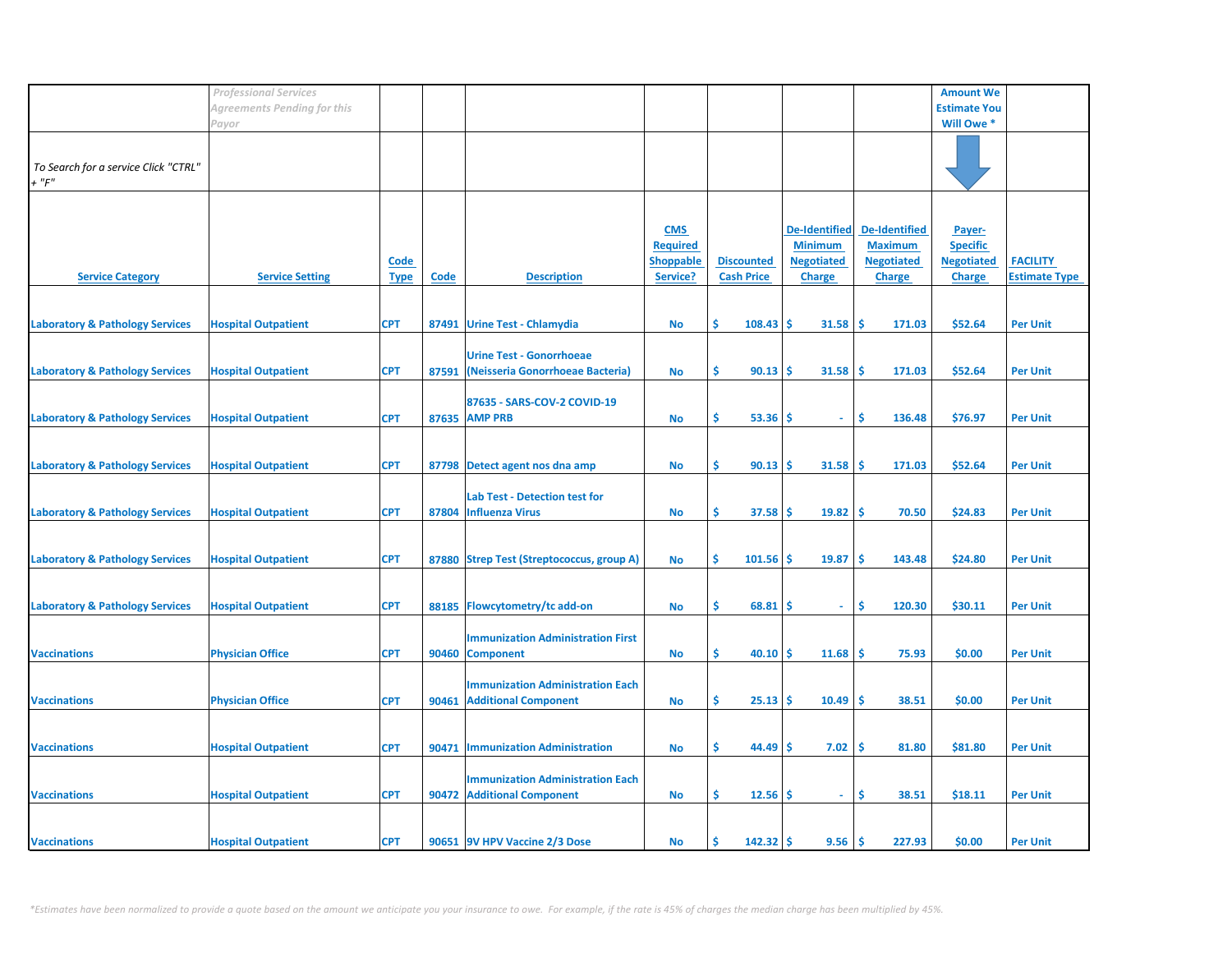|                                                                   | <b>Professional Services</b> |             |       |                                         |                  |                   |                      |                      | <b>Amount We</b>    |                      |
|-------------------------------------------------------------------|------------------------------|-------------|-------|-----------------------------------------|------------------|-------------------|----------------------|----------------------|---------------------|----------------------|
|                                                                   |                              |             |       |                                         |                  |                   |                      |                      |                     |                      |
|                                                                   | Agreements Pending for this  |             |       |                                         |                  |                   |                      |                      | <b>Estimate You</b> |                      |
|                                                                   | Payor                        |             |       |                                         |                  |                   |                      |                      | Will Owe *          |                      |
|                                                                   |                              |             |       |                                         |                  |                   |                      |                      |                     |                      |
|                                                                   |                              |             |       |                                         |                  |                   |                      |                      |                     |                      |
| To Search for a service Click "CTRL"                              |                              |             |       |                                         |                  |                   |                      |                      |                     |                      |
| $+$ " $F$ "                                                       |                              |             |       |                                         |                  |                   |                      |                      |                     |                      |
|                                                                   |                              |             |       |                                         |                  |                   |                      |                      |                     |                      |
|                                                                   |                              |             |       |                                         |                  |                   |                      |                      |                     |                      |
|                                                                   |                              |             |       |                                         |                  |                   |                      |                      |                     |                      |
|                                                                   |                              |             |       |                                         | <b>CMS</b>       |                   | <b>De-Identified</b> | <b>De-Identified</b> | Payer-              |                      |
|                                                                   |                              |             |       |                                         | <b>Required</b>  |                   | <b>Minimum</b>       | <b>Maximum</b>       | <b>Specific</b>     |                      |
|                                                                   |                              | Code        |       |                                         | <b>Shoppable</b> | <b>Discounted</b> | <b>Negotiated</b>    | <b>Negotiated</b>    | <b>Negotiated</b>   | <b>FACILITY</b>      |
|                                                                   |                              |             |       |                                         |                  |                   |                      |                      |                     |                      |
| <b>Service Category</b>                                           | <b>Service Setting</b>       | <b>Type</b> | Code  | <b>Description</b>                      | Service?         | <b>Cash Price</b> | <b>Charge</b>        | <b>Charge</b>        | <b>Charge</b>       | <b>Estimate Type</b> |
|                                                                   |                              |             |       |                                         |                  |                   |                      |                      |                     |                      |
|                                                                   |                              |             |       | <b>Vaccine - Pneumococcal Conjugate</b> |                  |                   |                      |                      |                     |                      |
| <b>Vaccination</b>                                                | <b>Hospital Outpatient</b>   | <b>CPT</b>  | 90670 | for Injection into Muscle               | <b>No</b>        | Ś<br>285.59       | <b>S</b><br>9.56     | Ś<br>345.21          | \$345.21            | <b>Per Unit</b>      |
|                                                                   |                              |             |       | Vaccine - Tetanus, Diptheria            |                  |                   |                      |                      |                     |                      |
|                                                                   |                              |             |       |                                         |                  |                   |                      |                      |                     |                      |
|                                                                   |                              |             |       | <b>Toxoids, and Acellular Pertussis</b> |                  |                   |                      |                      |                     |                      |
|                                                                   |                              |             |       | (Whooping Cough) for Injection          |                  |                   |                      |                      |                     |                      |
| <b>Vaccination</b>                                                | <b>Hospital Outpatient</b>   | <b>CPT</b>  | 90715 | <b>into Muscle</b>                      | <b>No</b>        | \$<br>57.74       | -S<br>÷.             | \$<br>77.73          | \$51.42             | <b>Per Unit</b>      |
|                                                                   |                              |             |       |                                         |                  |                   |                      |                      |                     |                      |
|                                                                   |                              |             |       |                                         |                  |                   |                      |                      | <b>Contract</b>     |                      |
|                                                                   |                              |             |       |                                         |                  |                   |                      |                      |                     |                      |
| <b>Evaluation &amp; Management Services Professional Services</b> |                              | <b>CPT</b>  |       | 90791 Psychiatric Diagnostic Evaluation | <b>No</b>        | Ŝ.<br>308.81      | 118.93<br>s.         | Ŝ<br>198.74          | <b>Pending</b>      | <b>Per Unit</b>      |
|                                                                   |                              |             |       |                                         |                  |                   |                      |                      |                     |                      |
|                                                                   |                              |             |       |                                         |                  |                   |                      |                      | <b>Contract</b>     |                      |
| <b>Evaluation &amp; Management Services Professional Services</b> |                              | <b>CPT</b>  |       | 90832 Psychotherapy - 30 Minutes        | <b>Yes</b>       | \$<br>88.03       | Ŝ<br>57.92           | -Ś<br>99.25          | <b>Pending</b>      | <b>Per Unit</b>      |
|                                                                   |                              |             |       |                                         |                  |                   |                      |                      |                     |                      |
|                                                                   |                              |             |       |                                         |                  |                   |                      |                      |                     |                      |
|                                                                   |                              |             |       |                                         |                  |                   |                      |                      | <b>Contract</b>     |                      |
| <b>Evaluation &amp; Management Services Professional Services</b> |                              | <b>CPT</b>  |       | 90834 Psychotherapy - 45 Minutes        | Yes              | Ŝ<br>$116.77$ \$  | 77.37                | \$.<br>132.34        | <b>Pending</b>      | <b>Per Unit</b>      |
|                                                                   |                              |             |       |                                         |                  |                   |                      |                      |                     |                      |
|                                                                   |                              |             |       |                                         |                  |                   |                      |                      | <b>Contract</b>     |                      |
| <b>Evaluation &amp; Management Services Professional Services</b> |                              | <b>CPT</b>  | 90837 | <b>Psychotherapy - 60 Minutes</b>       | Yes              | Ŝ<br>174.90       | Ŝ.<br>116.00         | <b>S</b><br>198.22   | <b>Pending</b>      | <b>Per Unit</b>      |
|                                                                   |                              |             |       |                                         |                  |                   |                      |                      |                     |                      |
|                                                                   |                              |             |       |                                         |                  | N/A No            |                      | N/A No               | N/A No              |                      |
|                                                                   |                              |             |       |                                         |                  | <b>Service</b>    |                      | <b>Service</b>       | <b>Service</b>      |                      |
| <b>Evaluation &amp; Management Services Professional Services</b> |                              | <b>CPT</b>  |       | 90846 Family psytx w/o pt 50 min        | <b>Yes</b>       | <b>Volume</b>     | \$                   | <b>Volume</b>        | <b>Volume</b>       | <b>Per Unit</b>      |
|                                                                   |                              |             |       |                                         |                  |                   |                      |                      |                     |                      |
|                                                                   |                              |             |       |                                         |                  |                   |                      |                      | <b>Contract</b>     |                      |
|                                                                   |                              | <b>CPT</b>  |       |                                         |                  | Ś.<br>146.15      | Ŝ.                   | Ŝ                    |                     |                      |
| <b>Evaluation &amp; Management Services Professional Services</b> |                              |             | 90847 | <b>Psychotherapy - Family Session</b>   | Yes              |                   | 97.13                | 166.18               | <b>Pending</b>      | <b>Per Unit</b>      |
|                                                                   |                              |             |       |                                         |                  | N/A No            |                      | N/A No               | N/A No              |                      |
|                                                                   |                              |             |       |                                         |                  | <b>Service</b>    |                      | <b>Service</b>       | <b>Service</b>      |                      |
| <b>Evaluation &amp; Management Services Professional Services</b> |                              | <b>CPT</b>  |       | 90853 Psychotherapy - Group Session     | <b>Yes</b>       | <b>Volume</b>     | \$<br>×,             | <b>Volume</b>        | <b>Volume</b>       | <b>Per Unit</b>      |
|                                                                   |                              |             |       |                                         |                  |                   |                      |                      |                     |                      |
|                                                                   |                              |             |       |                                         |                  |                   |                      |                      |                     |                      |
|                                                                   |                              |             |       |                                         |                  |                   |                      |                      |                     |                      |
| <b>Medicine Speech Therapy</b>                                    | <b>Hospital Outpatient</b>   | <b>CPT</b>  | 92507 | <b>SPEECH/HEARING THERAPY</b>           | No               | Ś.<br>52.00       | 17.40<br>S.          | <b>S</b><br>251.43   | \$115.46            | <b>Per Unit</b>      |
|                                                                   |                              |             |       |                                         |                  |                   |                      |                      |                     |                      |
|                                                                   |                              |             |       | Electrocardiogram, routine, with        |                  |                   |                      |                      | <b>Contract</b>     |                      |
| <b>Medicine Cardiovascular</b>                                    | <b>Professional Services</b> | <b>CPT</b>  |       | 93000 interpretation and report         | Yes              | \$.<br>36.27      | 28.12<br>\$.         | -Ś<br>95.52          | <b>Pending</b>      | <b>Per Unit</b>      |
|                                                                   |                              |             |       |                                         |                  |                   |                      |                      |                     |                      |
|                                                                   |                              |             |       |                                         |                  |                   |                      |                      |                     |                      |
|                                                                   |                              |             |       |                                         |                  |                   |                      |                      |                     |                      |
| <b>Medicine Other</b>                                             | <b>Hospital Outpatient</b>   | <b>CPT</b>  |       | 93005 Electrocardiogram (ECG or EKG)    | <b>No</b>        | Ŝ.<br>$142.29$ \$ | $\sim$               | \$.<br>295.26        | \$74.41             | <b>Per Unit</b>      |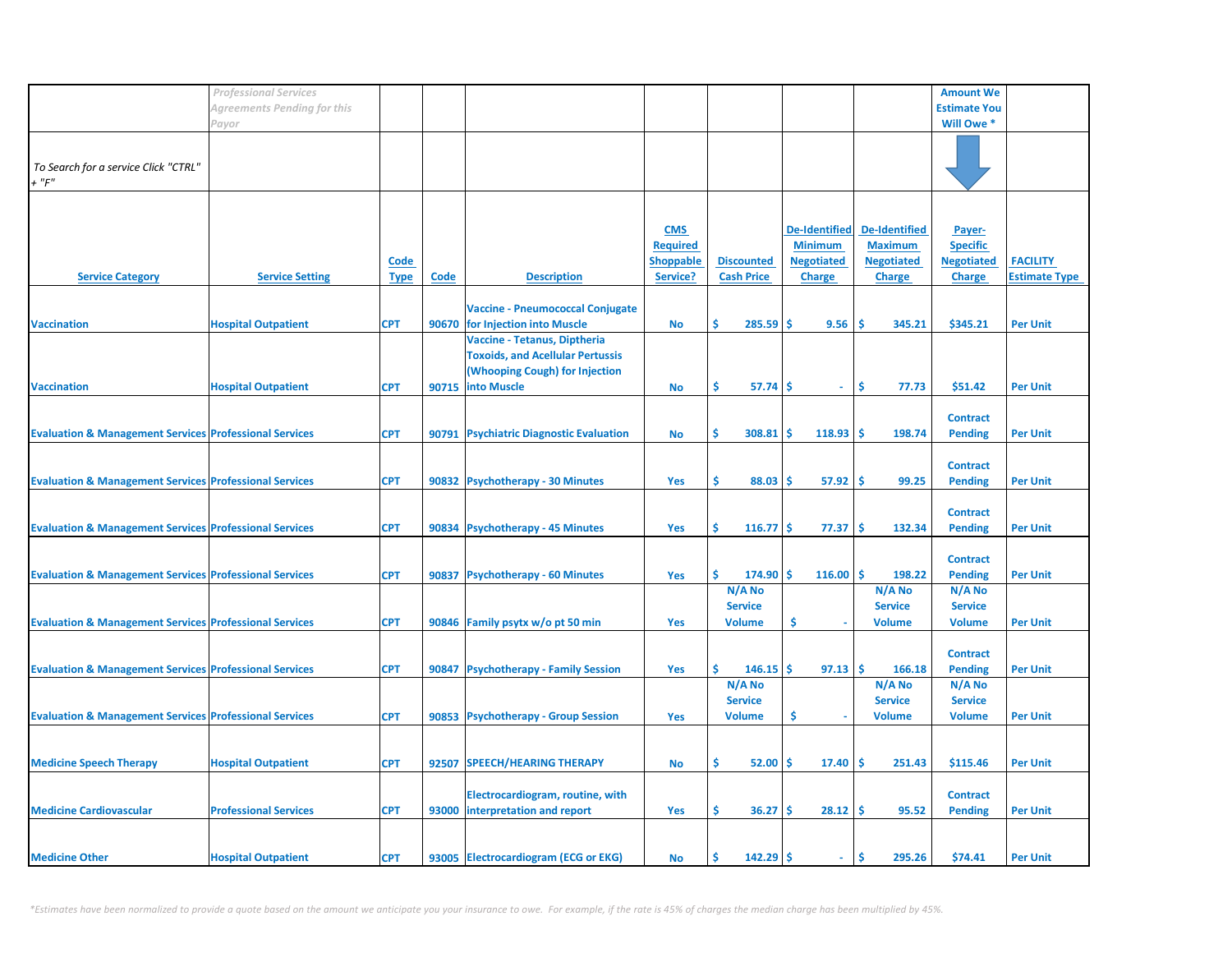|                                       | <b>Professional Services</b> |             |       |                                           |                  |                   |                      |                      | <b>Amount We</b>    |                      |
|---------------------------------------|------------------------------|-------------|-------|-------------------------------------------|------------------|-------------------|----------------------|----------------------|---------------------|----------------------|
|                                       | Agreements Pending for this  |             |       |                                           |                  |                   |                      |                      | <b>Estimate You</b> |                      |
|                                       |                              |             |       |                                           |                  |                   |                      |                      |                     |                      |
|                                       | Payor                        |             |       |                                           |                  |                   |                      |                      | Will Owe *          |                      |
|                                       |                              |             |       |                                           |                  |                   |                      |                      |                     |                      |
| To Search for a service Click "CTRL"  |                              |             |       |                                           |                  |                   |                      |                      |                     |                      |
| $+$ " $F$ "                           |                              |             |       |                                           |                  |                   |                      |                      |                     |                      |
|                                       |                              |             |       |                                           |                  |                   |                      |                      |                     |                      |
|                                       |                              |             |       |                                           |                  |                   |                      |                      |                     |                      |
|                                       |                              |             |       |                                           |                  |                   |                      |                      |                     |                      |
|                                       |                              |             |       |                                           | <b>CMS</b>       |                   | <b>De-Identified</b> | <b>De-Identified</b> | Payer-              |                      |
|                                       |                              |             |       |                                           | <b>Required</b>  |                   | <b>Minimum</b>       | <b>Maximum</b>       | <b>Specific</b>     |                      |
|                                       |                              | Code        |       |                                           | <b>Shoppable</b> | <b>Discounted</b> | <b>Negotiated</b>    | <b>Negotiated</b>    | <b>Negotiated</b>   | <b>FACILITY</b>      |
| <b>Service Category</b>               | <b>Service Setting</b>       | <b>Type</b> | Code  | <b>Description</b>                        | Service?         | <b>Cash Price</b> | <b>Charge</b>        | <b>Charge</b>        | <b>Charge</b>       | <b>Estimate Type</b> |
|                                       |                              |             |       |                                           |                  |                   |                      |                      |                     |                      |
|                                       |                              |             |       |                                           |                  |                   |                      |                      |                     |                      |
| <b>Medicine Cardiac Stress Test</b>   | <b>Hospital Outpatient</b>   | <b>CPT</b>  | 93017 | <b>CARDIOVASCULAR STRESS TEST</b>         | No               | \$.<br>471.40     | -\$<br>61.00         | -\$<br>634.57        | \$342.37            | <b>Per Unit</b>      |
|                                       |                              |             |       |                                           |                  |                   |                      |                      |                     |                      |
|                                       |                              |             |       |                                           |                  |                   |                      |                      |                     |                      |
|                                       |                              |             |       |                                           |                  |                   |                      |                      |                     |                      |
| <b>Medicine Other</b>                 | <b>Hospital Outpatient</b>   | <b>CPT</b>  |       | 93306 Tte w/doppler complete              | <b>No</b>        | \$.<br>1,404.83   | -Ś<br>322.26         | -Ś.<br>1,593.05      | \$651.43            | <b>Per Unit</b>      |
|                                       |                              |             |       |                                           |                  |                   |                      |                      |                     |                      |
|                                       |                              |             |       | Insertion of catheter into left heart     |                  |                   |                      |                      |                     |                      |
| <b>Hospital Outpatient Procedure</b>  | <b>Hospital Outpatient</b>   | <b>CPT</b>  |       | 93452 for diagnosis                       | Yes              | \$.<br>8,847.45   | $579.93$ \$<br>-Ś    | 12,920.92            | \$3,855.11          | <b>Case Rate</b>     |
|                                       |                              |             |       |                                           |                  |                   |                      |                      |                     |                      |
|                                       |                              |             |       |                                           |                  |                   |                      |                      |                     |                      |
| <b>Medicine Other</b>                 | <b>Hospital Outpatient</b>   | <b>CPT</b>  | 93971 | <b>Extremity study</b>                    | <b>No</b>        | \$<br>240.64      | -Ś<br>92.64          | -Ś<br>400.67         | \$151.61            | <b>Per Unit</b>      |
|                                       |                              |             |       |                                           |                  |                   |                      |                      |                     |                      |
|                                       |                              |             |       |                                           |                  |                   |                      |                      |                     |                      |
|                                       |                              |             |       |                                           |                  |                   |                      |                      |                     |                      |
| <b>Medicine Other</b>                 | <b>Hospital Outpatient</b>   | <b>CPT</b>  | 95044 | <b>Allergy patch tests</b>                | No               | \$<br>$189.82$ \$ | $\omega$             | \$<br>1,229.53       | \$1,229.53          | <b>Per Unit</b>      |
|                                       |                              |             |       |                                           |                  | N/A No            | N/A No               | N/A No               | N/A No              |                      |
| <b>Medicine Neurology and</b>         |                              |             |       |                                           |                  | <b>Service</b>    | <b>Service</b>       | <b>Service</b>       | <b>Service</b>      |                      |
| <b>Neuromuscular</b>                  | <b>Hospital Outpatient</b>   | <b>CPT</b>  |       | 95810 Sleep study                         | Yes              | <b>Volume</b>     | <b>Volume</b>        | <b>Volume</b>        | <b>Volume</b>       | <b>Per Unit</b>      |
|                                       |                              |             |       |                                           |                  |                   |                      |                      |                     |                      |
|                                       |                              |             |       |                                           |                  |                   |                      |                      |                     |                      |
| <b>Injections</b>                     | <b>Hospital Outpatient</b>   | <b>CPT</b>  |       | 96402 Chemo hormon antineopl sq/im        | <b>No</b>        | \$<br>110.26      | -Ś<br>66.86          | -Ś<br>196.20         | \$81.80             | <b>Case Rate</b>     |
|                                       |                              |             |       | <b>Physical Therapy - Manual</b>          |                  |                   |                      |                      |                     |                      |
|                                       |                              |             |       |                                           |                  |                   |                      |                      |                     |                      |
| <b>Medicine Physical Medicine and</b> |                              |             |       | <b>Electrical Stimulation Therapy, 15</b> |                  |                   |                      |                      |                     |                      |
| <b>Rehabilitation</b>                 | <b>Hospital Outpatient</b>   | <b>CPT</b>  | 97032 | minutes                                   | No               | \$.<br>31.26      | -Ś<br>12.56          | -Ś<br>59.90          | \$21.59             | <b>Per Unit</b>      |
|                                       |                              |             |       |                                           |                  |                   |                      |                      |                     |                      |
| <b>Medicine Physical Medicine and</b> |                              |             |       | <b>Physical Therapy - Ultrasound</b>      |                  |                   |                      |                      |                     |                      |
| <b>Rehabilitation</b>                 | <b>Hospital Outpatient</b>   | <b>CPT</b>  |       | 97035 Therapy                             | No               | \$<br>26.92       | 11.95<br>-Ś          | \$<br>40.29          | \$20.87             | <b>Per Unit</b>      |
|                                       |                              |             |       |                                           |                  |                   |                      |                      |                     |                      |
|                                       |                              |             |       |                                           |                  |                   |                      |                      |                     |                      |
| <b>Medicine Physical Medicine and</b> |                              |             |       | <b>Physical Therapy - Therapeutic</b>     |                  |                   |                      |                      |                     |                      |
| <b>Rehabilitation</b>                 | <b>Hospital Outpatient</b>   | <b>CPT</b>  |       | 97110 Exercises                           | Yes              | \$<br>88.74       | -S<br>17.40          | l \$<br>119.46       | \$44.34             | <b>Per Unit</b>      |
|                                       |                              |             |       |                                           |                  |                   |                      |                      |                     |                      |
| <b>Medicine Physical Medicine and</b> |                              |             |       | <b>Physical Therapy - Neuromuscular</b>   |                  |                   |                      |                      |                     |                      |
| <b>Rehabilitation</b>                 |                              |             |       |                                           |                  | \$.               |                      |                      |                     |                      |
|                                       | <b>Hospital Outpatient</b>   | <b>CPT</b>  |       | 97112 Reeducation                         | No               | 69.93             | -S<br>26.14          | -Ś<br>104.78         | \$50.93             | <b>Per Unit</b>      |
|                                       |                              |             |       |                                           |                  |                   |                      |                      |                     |                      |
| <b>Medicine Physical Medicine and</b> |                              |             |       |                                           |                  |                   |                      |                      |                     |                      |
| Rehabilitation                        | <b>Hospital Outpatient</b>   | <b>CPT</b>  |       | 97116 GAIT TRAINING THERAPY               | No               | \$<br>77.61       | Ŝ.<br>22.90          | \$<br>104.48         | \$43.85             | <b>Per Unit</b>      |

*\*Estimates have been normalized to provide a quote based on the amount we anticipate you your insurance to owe. For example, if the rate is 45% of charges the median charge has been multiplied by 45%.*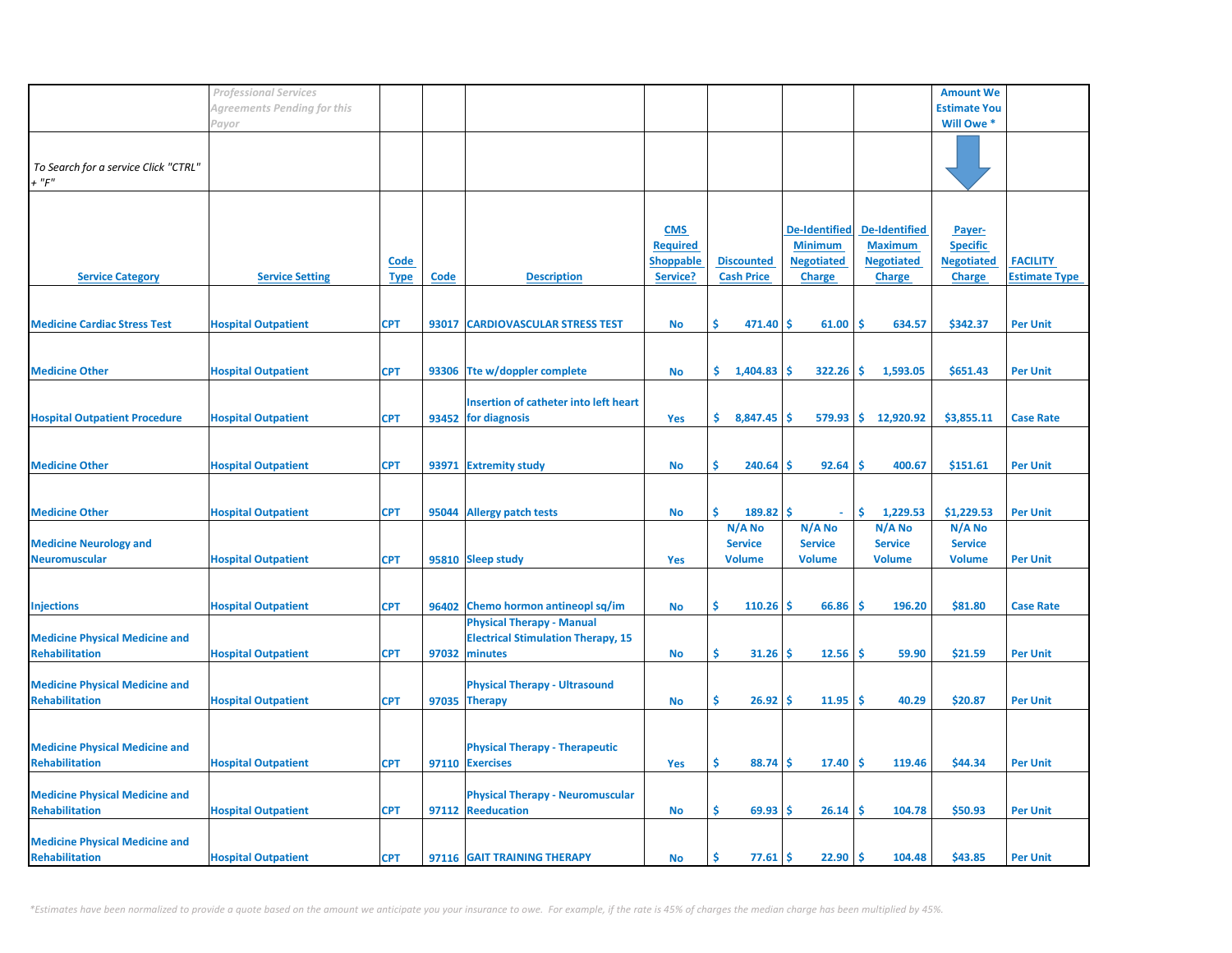|                                                                   | <b>Professional Services</b> |                     |             |                                                                          |                                                               |                                        |                                                                              |                                                                              | <b>Amount We</b>                                                |                                         |
|-------------------------------------------------------------------|------------------------------|---------------------|-------------|--------------------------------------------------------------------------|---------------------------------------------------------------|----------------------------------------|------------------------------------------------------------------------------|------------------------------------------------------------------------------|-----------------------------------------------------------------|-----------------------------------------|
|                                                                   | Agreements Pending for this  |                     |             |                                                                          |                                                               |                                        |                                                                              |                                                                              | <b>Estimate You</b>                                             |                                         |
|                                                                   | Payor                        |                     |             |                                                                          |                                                               |                                        |                                                                              |                                                                              | Will Owe *                                                      |                                         |
| To Search for a service Click "CTRL"<br>$+$ " $F$ "               |                              |                     |             |                                                                          |                                                               |                                        |                                                                              |                                                                              |                                                                 |                                         |
| <b>Service Category</b>                                           | <b>Service Setting</b>       | Code<br><b>Type</b> | <b>Code</b> | <b>Description</b>                                                       | <b>CMS</b><br><b>Required</b><br><b>Shoppable</b><br>Service? | <b>Discounted</b><br><b>Cash Price</b> | <b>De-Identified</b><br><b>Minimum</b><br><b>Negotiated</b><br><b>Charge</b> | <b>De-Identified</b><br><b>Maximum</b><br><b>Negotiated</b><br><b>Charge</b> | Payer-<br><b>Specific</b><br><b>Negotiated</b><br><b>Charge</b> | <b>FACILITY</b><br><b>Estimate Type</b> |
| <b>Medicine Physical Medicine and</b><br><b>Rehabilitation</b>    | <b>Hospital Outpatient</b>   | <b>CPT</b>          |             | 97140 Physical Therapy - Manual Therapy                                  | No                                                            | \$<br>$56.20$ \$                       | $23.73$ \$                                                                   | 93.92                                                                        | \$40.83                                                         | <b>Per Unit</b>                         |
| <b>Medicine Physical Medicine and</b><br><b>Rehabilitation</b>    | <b>Hospital Outpatient</b>   | <b>CPT</b>          |             | <b>Physical Therapy - Low Complexity</b><br>97161 Evaluation             | <b>No</b>                                                     | \$<br>$168.06$ \$                      | 71.97                                                                        | ١\$<br>252.78                                                                | \$123.65                                                        | <b>Per Unit</b>                         |
| <b>Medicine Physical Medicine and</b><br><b>Rehabilitation</b>    | <b>Hospital Outpatient</b>   | <b>CPT</b>          |             | <b>Physical Therapy - Moderate</b><br>97162 Complexity Evaluation        | <b>No</b>                                                     | \$<br>62.40                            | ۱Ś<br>71.97                                                                  | ١\$<br>252.78                                                                | \$123.65                                                        | <b>Per Unit</b>                         |
| <b>Medicine Physical Medicine and</b><br><b>Rehabilitation</b>    | <b>Hospital Outpatient</b>   | <b>CPT</b>          |             | <b>Physical Therapy - High Complexity</b><br>97163 Evaluation            | No                                                            | \$<br>168.06                           | 71.97<br>۱\$                                                                 | ۱Ś<br>252.78                                                                 | \$123.65                                                        | <b>Per Unit</b>                         |
| <b>Medicine Physical Medicine and</b><br><b>Rehabilitation</b>    | <b>Hospital Outpatient</b>   | <b>CPT</b>          |             | 97164 Physical Therapy - Re-Evaluation                                   | <b>No</b>                                                     | \$<br>113.34                           | 48.67<br>l \$                                                                | 170.97<br>-\$                                                                | \$84.65                                                         | <b>Per Unit</b>                         |
| <b>Medicine Occupational Therapy</b>                              | <b>Hospital Outpatient</b>   | <b>CPT</b>          |             | 97165 OT EVAL LOW COMPLEX 30 MIN                                         | <b>No</b>                                                     | \$<br>180.88                           | 77.05<br>۱S                                                                  | 245.32<br>١Ś                                                                 | \$130.92                                                        | <b>Per Unit</b>                         |
| <b>Medicine Occupational Therapy</b>                              | <b>Hospital Outpatient</b>   | <b>CPT</b>          |             | 97166 OT EVAL MOD COMPLEX 45 MIN                                         | <b>No</b>                                                     | \$<br>62.40                            | 72.00<br>-S                                                                  | 245.32<br>$\ddot{\bm{\zeta}}$                                                | \$130.44                                                        | <b>Per Unit</b>                         |
| <b>Medicine Physical Medicine and</b><br><b>Rehabilitation</b>    | <b>Hospital Outpatient</b>   | <b>CPT</b>          |             | <b>Physical Therapy - Therapeutic</b><br>97530 Activities                | <b>No</b>                                                     | \$<br>92.45                            | ۱Ś<br>17.40                                                                  | 124.45<br>١Ś                                                                 | \$56.42                                                         | <b>Per Unit</b>                         |
| <b>Medicine Physical Medicine and</b><br><b>Rehabilitation</b>    | <b>Hospital Outpatient</b>   | <b>CPT</b>          |             | <b>Physical Therapy - Self-care or</b><br>97535 Home Management Training | No                                                            | \$<br>$68.89$ \$                       | $\sim$                                                                       | \$<br>109.03                                                                 | \$49.19                                                         | <b>Per Unit</b>                         |
| <b>Evaluation &amp; Management Services Professional Services</b> |                              | <b>CPT</b>          |             | 99024 Postop follow-up visit                                             | <b>No</b>                                                     | \$<br>$\sim$                           | .S                                                                           | Ś<br>14.27                                                                   | <b>Contract</b><br><b>Pending</b>                               | <b>Per Unit</b>                         |
| <b>Evaluation &amp; Management Services Professional Services</b> |                              | <b>CPT</b>          |             | 99202 Office Visit - New Patient, Minor                                  | No                                                            | \$.<br>$167.93$ \$                     | 90.34                                                                        | ۱Ś<br>200.08                                                                 | <b>Contract</b><br><b>Pending</b>                               | <b>Per Unit</b>                         |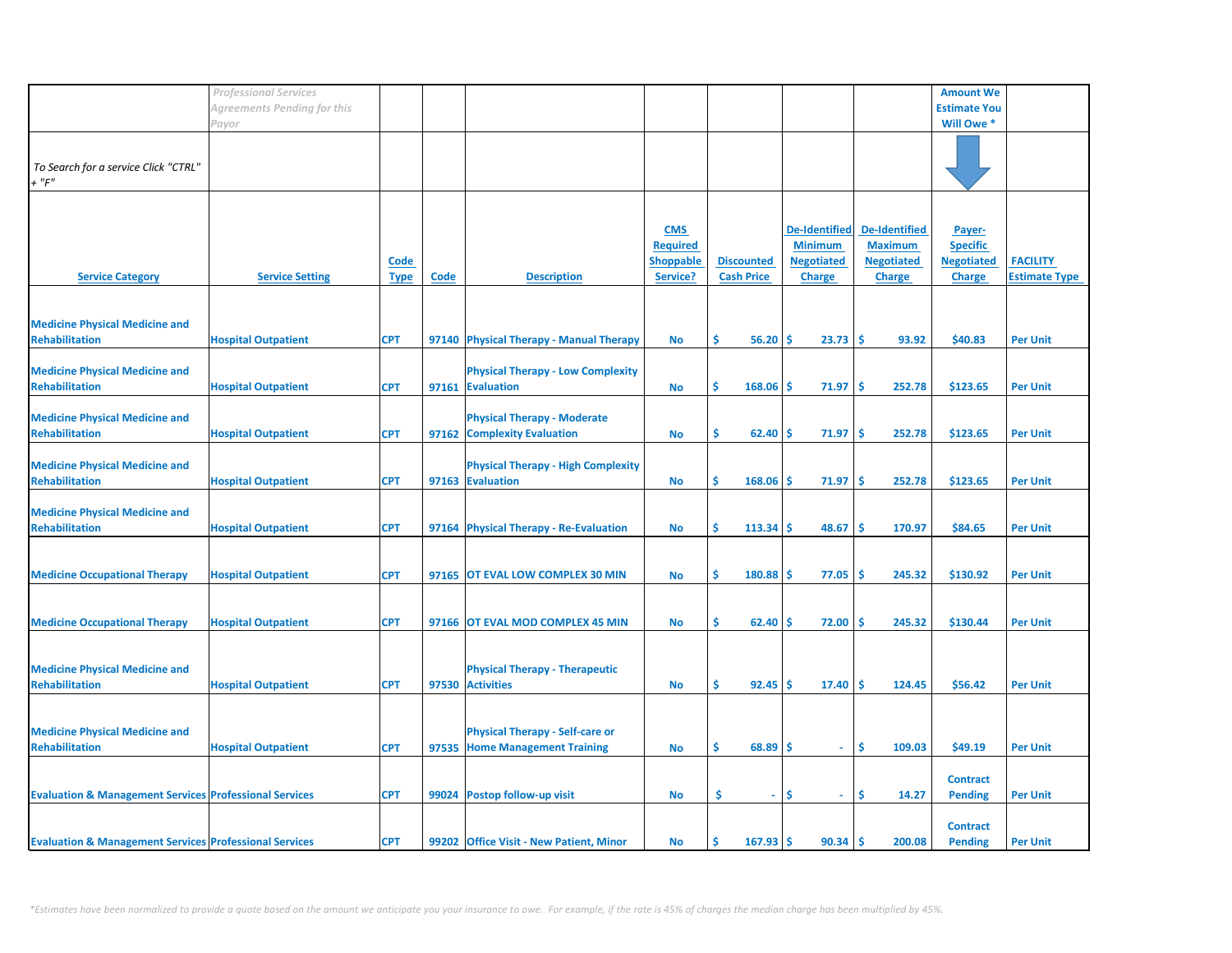|                                                                   | <b>Professional Services</b> |                     |       |                                                                          |                                                               |                                        |                                                                              |                                                                              | <b>Amount We</b>                                                |                                         |
|-------------------------------------------------------------------|------------------------------|---------------------|-------|--------------------------------------------------------------------------|---------------------------------------------------------------|----------------------------------------|------------------------------------------------------------------------------|------------------------------------------------------------------------------|-----------------------------------------------------------------|-----------------------------------------|
|                                                                   | Agreements Pending for this  |                     |       |                                                                          |                                                               |                                        |                                                                              |                                                                              | <b>Estimate You</b>                                             |                                         |
|                                                                   | Payor                        |                     |       |                                                                          |                                                               |                                        |                                                                              |                                                                              | Will Owe *                                                      |                                         |
| To Search for a service Click "CTRL"<br>$+$ " $F$ "               |                              |                     |       |                                                                          |                                                               |                                        |                                                                              |                                                                              |                                                                 |                                         |
| <b>Service Category</b>                                           | <b>Service Setting</b>       | Code<br><b>Type</b> | Code  | <b>Description</b>                                                       | <b>CMS</b><br><b>Required</b><br><b>Shoppable</b><br>Service? | <b>Discounted</b><br><b>Cash Price</b> | <b>De-Identified</b><br><b>Minimum</b><br><b>Negotiated</b><br><b>Charge</b> | <b>De-Identified</b><br><b>Maximum</b><br><b>Negotiated</b><br><b>Charge</b> | Payer-<br><b>Specific</b><br><b>Negotiated</b><br><b>Charge</b> | <b>FACILITY</b><br><b>Estimate Type</b> |
| <b>Evaluation &amp; Management Services Professional Services</b> |                              | <b>CPT</b>          |       | <b>Office Visit - New Patient, Low</b><br>99203 Complexity               | Yes                                                           | \$<br>$182.06$ \$                      | $132.54$ \$                                                                  | 273.99                                                                       | <b>Contract</b><br><b>Pending</b>                               | <b>Per Unit</b>                         |
| <b>Evaluation &amp; Management Services Professional Services</b> |                              | <b>CPT</b>          | 99204 | <b>Office Visit - New Patient,</b><br><b>Moderate Complexity</b>         | Yes                                                           | \$<br>250.69                           | $177.01$ \$<br>۱Ś                                                            | 432.49                                                                       | <b>Contract</b><br><b>Pending</b>                               | <b>Per Unit</b>                         |
| <b>Evaluation &amp; Management Services Professional Services</b> |                              | <b>CPT</b>          | 99205 | New patient office of other<br>outpatient visit, typically 60 min        | Yes                                                           | \$<br>448.04                           | ۱Ś<br>$156.38$   \$                                                          | 553.76                                                                       | <b>Contract</b><br><b>Pending</b>                               | <b>Per Unit</b>                         |
| <b>Evaluation &amp; Management Services Professional Services</b> |                              | <b>CPT</b>          | 99212 | <b>Office Visit - Basic</b>                                              | <b>No</b>                                                     | \$<br>58.74                            | -S<br>46.41                                                                  | -Ś<br>133.24                                                                 | <b>Contract</b><br><b>Pending</b>                               | <b>Per Unit</b>                         |
| <b>Evaluation &amp; Management Services Professional Services</b> |                              | <b>CPT</b>          |       | <b>Office Visit - Established Patient,</b><br>99213 Low Complexity       | No                                                            | \$<br>99.67                            | l \$<br>81.71                                                                | 201.59<br>-\$                                                                | <b>Contract</b><br><b>Pending</b>                               | <b>Per Unit</b>                         |
| <b>Evaluation &amp; Management Services Professional Services</b> |                              | <b>CPT</b>          | 99214 | <b>Office Visit - Established Patient,</b><br><b>Moderate Complexity</b> | No                                                            | \$<br>151.19                           | 140.90<br>-S                                                                 | 279.47<br>-Ś                                                                 | <b>Contract</b><br><b>Pending</b>                               | <b>Per Unit</b>                         |
| <b>Evaluation &amp; Management Services Professional Services</b> |                              | <b>CPT</b>          |       | <b>Office Visit - Established Patient,</b><br>99215 High Complexity      | <b>No</b>                                                     | \$<br>315.87                           | ۱Ś<br>$192.33 \mid 5$                                                        | 385.34                                                                       | <b>Contract</b><br><b>Pending</b>                               | <b>Per Unit</b>                         |
| <b>Professional Services Associated</b><br>with Inpatient Stay    | <b>Professional Services</b> | <b>CPT</b>          | 99232 | <b>Subsequent hospital care</b>                                          | <b>No</b>                                                     | \$<br>159.88                           | ۱Ś<br>$50.60$ \$                                                             | 111.92                                                                       | <b>Contract</b><br><b>Pending</b>                               | <b>Per Unit</b>                         |
| <b>Evaluation &amp; Management Services Professional Services</b> |                              | <b>CPT</b>          |       | <b>Patient office consultation,</b><br>99243 typically 40 min            | Yes                                                           | \$<br>212.43                           | \$-                                                                          | \$<br>142.18                                                                 | <b>Contract</b><br><b>Pending</b>                               | <b>Per Unit</b>                         |
| <b>Evaluation &amp; Management Services Professional Services</b> |                              | <b>CPT</b>          |       | <b>Patient office consultation,</b><br>99244 typically 60 min            | Yes                                                           | \$<br>338.80                           | \$-                                                                          | \$<br>226.38                                                                 | <b>Contract</b><br><b>Pending</b>                               | <b>Per Unit</b>                         |
| <b>Emergency Room Visit</b>                                       | <b>Hospital Outpatient</b>   | <b>CPT</b>          | 99281 | <b>Emergency Department Visit -</b><br><b>Minor (outpatient)</b>         | <b>No</b>                                                     | \$.<br>$230.81$   \$                   | $74.98$ \$                                                                   | 689.88                                                                       | \$95.66                                                         | <b>Case Rate</b>                        |
| <b>Emergency Room Visit</b>                                       | <b>Hospital Outpatient</b>   | <b>CPT</b>          |       | <b>Emergency Department Visit - Low</b><br>99282 Complexity (outpatient) | <b>No</b>                                                     | Ŝ.<br>$430.38$   \$                    | $93.52$ \$                                                                   | 1,114.22                                                                     | \$238.70                                                        | <b>Case Rate</b>                        |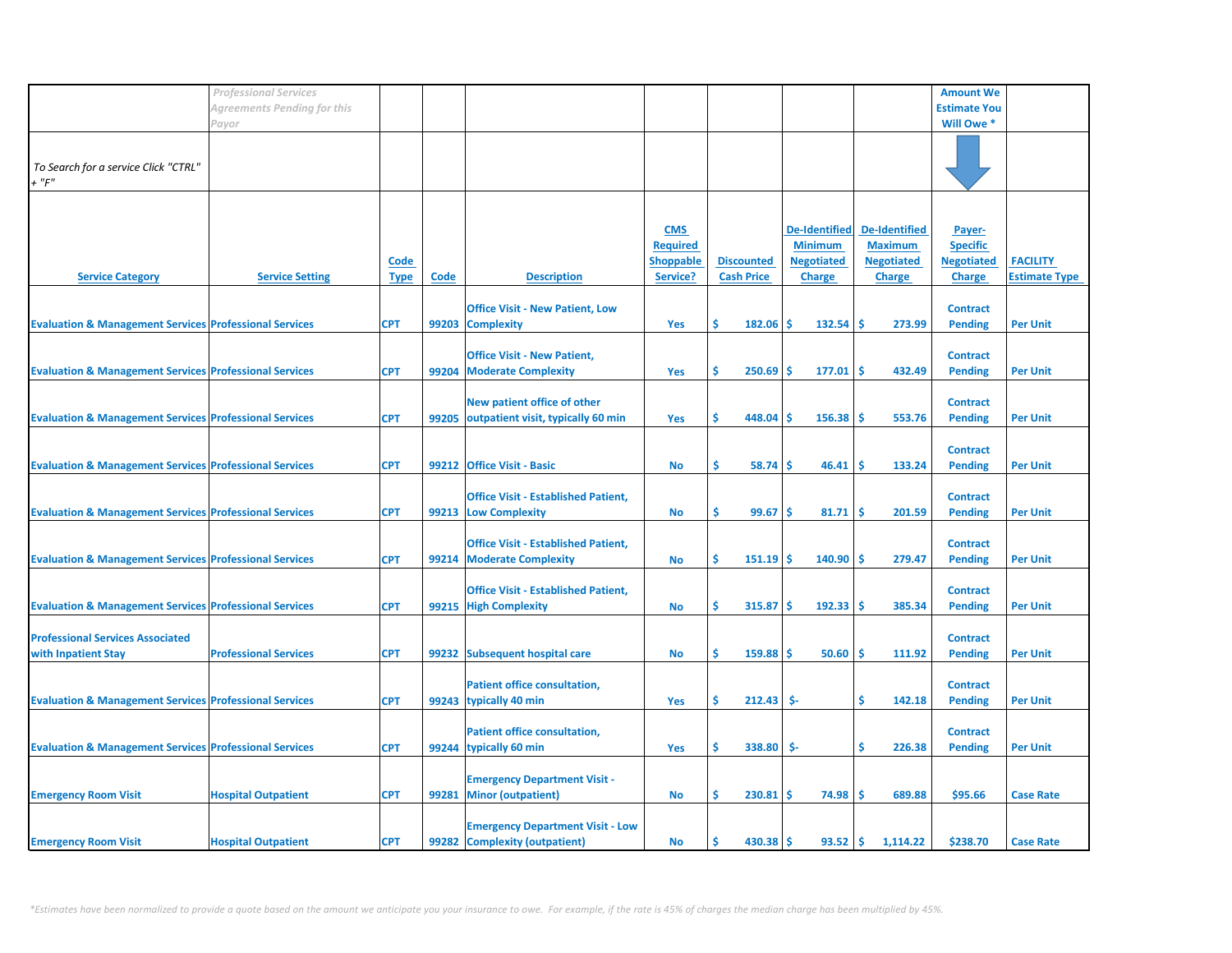|                                                                   | <b>Professional Services</b> |             |             |                                          |                  |                   |                      |                      | <b>Amount We</b>    |                      |
|-------------------------------------------------------------------|------------------------------|-------------|-------------|------------------------------------------|------------------|-------------------|----------------------|----------------------|---------------------|----------------------|
|                                                                   |                              |             |             |                                          |                  |                   |                      |                      |                     |                      |
|                                                                   | Agreements Pending for this  |             |             |                                          |                  |                   |                      |                      | <b>Estimate You</b> |                      |
|                                                                   | Payor                        |             |             |                                          |                  |                   |                      |                      | Will Owe *          |                      |
|                                                                   |                              |             |             |                                          |                  |                   |                      |                      |                     |                      |
|                                                                   |                              |             |             |                                          |                  |                   |                      |                      |                     |                      |
| To Search for a service Click "CTRL"                              |                              |             |             |                                          |                  |                   |                      |                      |                     |                      |
|                                                                   |                              |             |             |                                          |                  |                   |                      |                      |                     |                      |
| $+$ " $F$ "                                                       |                              |             |             |                                          |                  |                   |                      |                      |                     |                      |
|                                                                   |                              |             |             |                                          |                  |                   |                      |                      |                     |                      |
|                                                                   |                              |             |             |                                          |                  |                   |                      |                      |                     |                      |
|                                                                   |                              |             |             |                                          | <b>CMS</b>       |                   | <b>De-Identified</b> | <b>De-Identified</b> | Payer-              |                      |
|                                                                   |                              |             |             |                                          |                  |                   |                      |                      |                     |                      |
|                                                                   |                              |             |             |                                          | <b>Required</b>  |                   | <b>Minimum</b>       | <b>Maximum</b>       | <b>Specific</b>     |                      |
|                                                                   |                              | Code        |             |                                          | <b>Shoppable</b> | <b>Discounted</b> | <b>Negotiated</b>    | <b>Negotiated</b>    | <b>Negotiated</b>   | <b>FACILITY</b>      |
| <b>Service Category</b>                                           | <b>Service Setting</b>       | <b>Type</b> | <b>Code</b> | <b>Description</b>                       | Service?         | <b>Cash Price</b> | <b>Charge</b>        | <b>Charge</b>        | <b>Charge</b>       | <b>Estimate Type</b> |
|                                                                   |                              |             |             |                                          |                  |                   |                      |                      |                     |                      |
|                                                                   |                              |             |             |                                          |                  |                   |                      |                      |                     |                      |
|                                                                   |                              |             |             | <b>Emergency Department Visit -</b>      |                  |                   |                      |                      |                     |                      |
| <b>Emergency Room Visit</b>                                       | <b>Hospital Outpatient</b>   | <b>CPT</b>  | 99283       | <b>Moderate Complexity (outpatient)</b>  | <b>No</b>        | Ś.<br>932.99      | Ŝ.<br>182.62         | \$.<br>2,714.83      | \$338.87            | <b>Case Rate</b>     |
|                                                                   |                              |             |             |                                          |                  |                   |                      |                      |                     |                      |
|                                                                   |                              |             |             | <b>Emergency Department Visit -</b>      |                  |                   |                      |                      |                     |                      |
| <b>Emergency Room Visit</b>                                       | <b>Hospital Outpatient</b>   | <b>CPT</b>  |             | 99284 Higher Complexity (outpatient)     | <b>No</b>        | \$.<br>2,400.69   | Ŝ.<br>270.43         | Ŝ.<br>4,475.48       | \$475.86            | <b>Case Rate</b>     |
|                                                                   |                              |             |             |                                          |                  |                   |                      |                      |                     |                      |
|                                                                   |                              |             |             |                                          |                  |                   |                      |                      |                     |                      |
|                                                                   |                              |             |             | <b>Emergency Department Visit - High</b> |                  |                   |                      |                      |                     |                      |
| <b>Emergency Room Visit</b>                                       | <b>Hospital Outpatient</b>   | <b>CPT</b>  | 99285       | <b>Complexity (outpatient)</b>           | <b>No</b>        | \$.<br>3,149.91   | 458.20<br>\$.        | \$<br>5,806.95       | \$1,667.37          | <b>Case Rate</b>     |
|                                                                   |                              |             |             |                                          |                  |                   |                      |                      |                     |                      |
|                                                                   |                              |             |             |                                          |                  |                   |                      |                      |                     |                      |
|                                                                   |                              |             |             | <b>Emergency Department Visit -</b>      |                  |                   |                      |                      |                     |                      |
| <b>Emergency Room Visit</b>                                       | <b>Hospital Outpatient</b>   | <b>CPT</b>  | 99291       | <b>Critical Care (outpatient)</b>        | <b>No</b>        | \$17,860.61       | 425.50<br>Ŝ          | Ŝ.<br>6,308.07       | \$2,262.95          | <b>Case Rate</b>     |
|                                                                   |                              |             |             |                                          |                  |                   |                      |                      |                     |                      |
|                                                                   |                              |             |             | <b>Office Visit - Comprehensive</b>      |                  |                   |                      |                      |                     |                      |
|                                                                   |                              |             |             |                                          |                  |                   |                      |                      |                     |                      |
|                                                                   |                              |             |             | <b>Preventive Medicine Evaluation</b>    |                  |                   |                      |                      |                     |                      |
|                                                                   |                              |             |             | and Management, New Patient,             |                  |                   |                      |                      | <b>Contract</b>     |                      |
| <b>Evaluation &amp; Management Services Professional Services</b> |                              | <b>CPT</b>  | 99381       | <b>Younger than 1 Year Old</b>           | <b>No</b>        | Ś<br>156.75       | Ŝ.<br>÷.             | Ś<br>225.38          | <b>Pending</b>      | <b>Per Unit</b>      |
|                                                                   |                              |             |             | <b>Office Visit - Comprehensive</b>      |                  |                   |                      |                      |                     |                      |
|                                                                   |                              |             |             | <b>Preventive Medicine Evaluation</b>    |                  |                   |                      |                      |                     |                      |
|                                                                   |                              |             |             |                                          |                  |                   |                      |                      |                     |                      |
|                                                                   |                              |             |             | and Management, New Patient, 1-          |                  |                   |                      |                      | <b>Contract</b>     |                      |
| <b>Evaluation &amp; Management Services Professional Services</b> |                              | <b>CPT</b>  | 99382       | <b>4 Years Old</b>                       | <b>No</b>        | Ś<br>163.82       | Ŝ<br>$\omega$        | Ŝ<br>236.91          | <b>Pending</b>      | <b>Per Unit</b>      |
|                                                                   |                              |             |             | <b>Office Visit - Comprehensive</b>      |                  |                   |                      |                      |                     |                      |
|                                                                   |                              |             |             | <b>Preventive Medicine Evaluation</b>    |                  |                   |                      |                      |                     |                      |
|                                                                   |                              |             |             |                                          |                  |                   |                      |                      |                     |                      |
|                                                                   |                              |             |             | and Management, New Patient, 5-          |                  |                   |                      |                      | <b>Contract</b>     |                      |
| <b>Evaluation &amp; Management Services Professional Services</b> |                              | <b>CPT</b>  |             | 99383 11 Years Old                       | No               | Ś<br>170.96       | Ŝ<br>$\omega$ .      | \$<br>413.46         | <b>Pending</b>      | <b>Per Unit</b>      |
|                                                                   |                              |             |             | <b>Office Visit - Comprehensive</b>      |                  |                   |                      |                      |                     |                      |
|                                                                   |                              |             |             | <b>Preventive Medicine Evaluation</b>    |                  |                   |                      |                      |                     |                      |
|                                                                   |                              |             |             | and Management, New Patient, 12-         |                  |                   |                      |                      | <b>Contract</b>     |                      |
|                                                                   |                              |             |             |                                          |                  | Ś                 |                      |                      |                     |                      |
| <b>Evaluation &amp; Management Services Professional Services</b> |                              | <b>CPT</b>  |             | 99384 17 Years Old                       | <b>No</b>        | 193.58            | <b>S</b><br>$\omega$ | \$.<br>280.75        | <b>Pending</b>      | <b>Per Unit</b>      |
|                                                                   |                              |             |             | <b>Office Visit - Comprehensive</b>      |                  |                   |                      |                      |                     |                      |
|                                                                   |                              |             |             | <b>Preventive Medicine Evaluation</b>    |                  |                   |                      |                      |                     |                      |
|                                                                   |                              |             |             | and Management, New Patient, 18-         |                  |                   |                      |                      | <b>Contract</b>     |                      |
| <b>Evaluation &amp; Management Services Professional Services</b> |                              | <b>CPT</b>  | 99385       | 39 Years Old                             | <b>Yes</b>       | Ś.<br>187.80      | Ŝ.<br>59.23          | Ś<br>347.60          | <b>Pending</b>      | <b>Per Unit</b>      |
|                                                                   |                              |             |             |                                          |                  |                   |                      |                      |                     |                      |
|                                                                   |                              |             |             | <b>Office Visit - Comprehensive</b>      |                  |                   |                      |                      |                     |                      |
|                                                                   |                              |             |             | <b>Preventive Medicine Evaluation</b>    |                  |                   |                      |                      |                     |                      |
|                                                                   |                              |             |             | and Management, New Patient, 40-         |                  |                   |                      |                      | <b>Contract</b>     |                      |
| <b>Evaluation &amp; Management Services Professional Services</b> |                              | <b>CPT</b>  |             | 99386 64 Years Old                       | <b>Yes</b>       | Ŝ.<br>$217.32$ \$ | 91.72                | Ŝ.<br>1,293.56       | <b>Pending</b>      | <b>Per Unit</b>      |
|                                                                   |                              |             |             |                                          |                  |                   |                      |                      |                     |                      |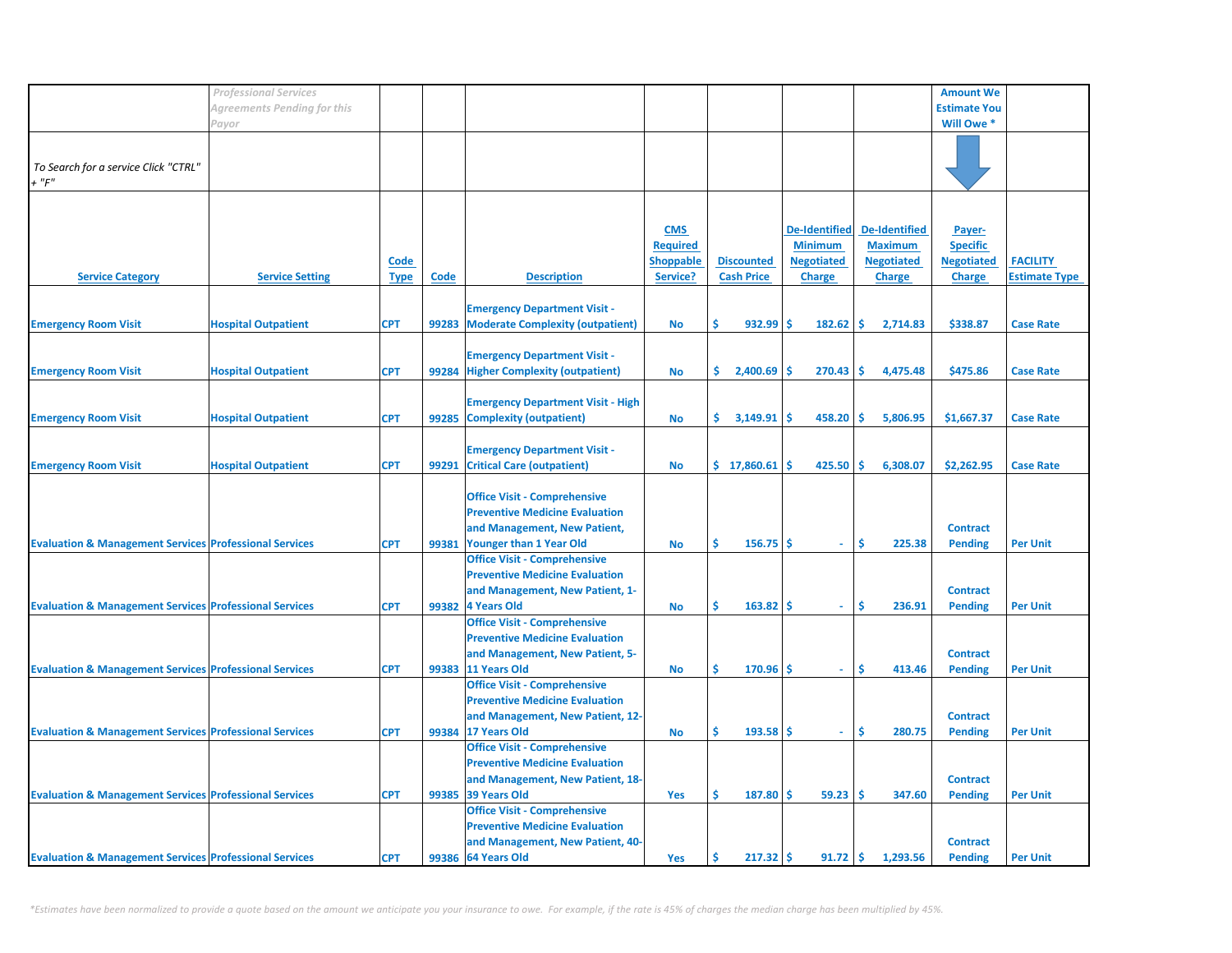|                                                                   | <b>Professional Services</b> |             |       |                                         |                  |                   |                      |                                                                            | <b>Amount We</b>    |                      |
|-------------------------------------------------------------------|------------------------------|-------------|-------|-----------------------------------------|------------------|-------------------|----------------------|----------------------------------------------------------------------------|---------------------|----------------------|
|                                                                   | Agreements Pending for this  |             |       |                                         |                  |                   |                      |                                                                            | <b>Estimate You</b> |                      |
|                                                                   | Payor                        |             |       |                                         |                  |                   |                      |                                                                            | Will Owe *          |                      |
|                                                                   |                              |             |       |                                         |                  |                   |                      |                                                                            |                     |                      |
|                                                                   |                              |             |       |                                         |                  |                   |                      |                                                                            |                     |                      |
|                                                                   |                              |             |       |                                         |                  |                   |                      |                                                                            |                     |                      |
| To Search for a service Click "CTRL"                              |                              |             |       |                                         |                  |                   |                      |                                                                            |                     |                      |
| $+$ " $F$ "                                                       |                              |             |       |                                         |                  |                   |                      |                                                                            |                     |                      |
|                                                                   |                              |             |       |                                         |                  |                   |                      |                                                                            |                     |                      |
|                                                                   |                              |             |       |                                         |                  |                   |                      |                                                                            |                     |                      |
|                                                                   |                              |             |       |                                         | <b>CMS</b>       |                   | <b>De-Identified</b> | <b>De-Identified</b>                                                       | Payer-              |                      |
|                                                                   |                              |             |       |                                         | <b>Required</b>  |                   | <b>Minimum</b>       | <b>Maximum</b>                                                             | <b>Specific</b>     |                      |
|                                                                   |                              |             |       |                                         |                  |                   |                      |                                                                            |                     |                      |
|                                                                   |                              | <b>Code</b> |       |                                         | <b>Shoppable</b> | <b>Discounted</b> | <b>Negotiated</b>    | <b>Negotiated</b>                                                          | <b>Negotiated</b>   | <b>FACILITY</b>      |
| <b>Service Category</b>                                           | <b>Service Setting</b>       | <b>Type</b> | Code  | <b>Description</b>                      | Service?         | <b>Cash Price</b> | <b>Charge</b>        | <b>Charge</b>                                                              | <b>Charge</b>       | <b>Estimate Type</b> |
|                                                                   |                              |             |       |                                         |                  |                   |                      |                                                                            |                     |                      |
|                                                                   |                              |             |       | <b>Office Visit - Comprehensive</b>     |                  |                   |                      |                                                                            |                     |                      |
|                                                                   |                              |             |       | <b>Preventive Medicine Reevaluation</b> |                  |                   |                      |                                                                            |                     |                      |
|                                                                   |                              |             |       | and Management, Younger than 1          |                  |                   |                      |                                                                            | <b>Contract</b>     |                      |
|                                                                   |                              |             |       |                                         |                  |                   |                      |                                                                            |                     |                      |
| <b>Evaluation &amp; Management Services Professional Services</b> |                              | <b>CPT</b>  | 99391 | <b>Year Old</b>                         | No               | Ŝ.<br>$141.19$ \$ | ×.                   | \$.<br>267.83                                                              | <b>Pending</b>      | <b>Per Unit</b>      |
|                                                                   |                              |             |       |                                         |                  |                   |                      |                                                                            |                     |                      |
|                                                                   |                              |             |       | <b>Office Visit - Comprehensive</b>     |                  |                   |                      |                                                                            |                     |                      |
|                                                                   |                              |             |       | <b>Preventive Medicine Reevaluation</b> |                  |                   |                      |                                                                            | <b>Contract</b>     |                      |
| <b>Evaluation &amp; Management Services Professional Services</b> |                              | <b>CPT</b>  |       | 99392 and Management, 1-4 Years Old     | <b>No</b>        | Ŝ.<br>150.93      | -S<br>$\omega$       | Ŝ<br>305.91                                                                | <b>Pending</b>      | <b>Per Unit</b>      |
|                                                                   |                              |             |       |                                         |                  |                   |                      |                                                                            |                     |                      |
|                                                                   |                              |             |       |                                         |                  |                   |                      |                                                                            |                     |                      |
|                                                                   |                              |             |       | <b>Office Visit - Comprehensive</b>     |                  |                   |                      |                                                                            |                     |                      |
|                                                                   |                              |             |       | <b>Preventive Medicine Reevaluation</b> |                  |                   |                      |                                                                            | <b>Contract</b>     |                      |
| <b>Evaluation &amp; Management Services Professional Services</b> |                              | <b>CPT</b>  | 99393 | and Management, 5-11 Years Old          | No               | Ŝ.<br>$150.44$ \$ | $\sim$               | \$.<br>305.91                                                              | <b>Pending</b>      | <b>Per Unit</b>      |
|                                                                   |                              |             |       |                                         |                  |                   |                      |                                                                            |                     |                      |
|                                                                   |                              |             |       | <b>Office Visit - Comprehensive</b>     |                  |                   |                      |                                                                            |                     |                      |
|                                                                   |                              |             |       |                                         |                  |                   |                      |                                                                            |                     |                      |
|                                                                   |                              |             |       | <b>Preventive Medicine Reevaluation</b> |                  |                   |                      |                                                                            | <b>Contract</b>     |                      |
| <b>Evaluation &amp; Management Services Professional Services</b> |                              | <b>CPT</b>  | 99394 | and Management, 12-17 Years Old         | <b>No</b>        | $165.14$ \$<br>Ŝ  | $\omega$ .           | Ŝ.<br>398.57                                                               | <b>Pending</b>      | <b>Per Unit</b>      |
|                                                                   |                              |             |       |                                         |                  |                   |                      |                                                                            |                     |                      |
|                                                                   |                              |             |       | <b>Office Visit - Comprehensive</b>     |                  |                   |                      |                                                                            |                     |                      |
|                                                                   |                              |             |       | <b>Preventive Medicine Reevaluation</b> |                  |                   |                      |                                                                            | <b>Contract</b>     |                      |
|                                                                   |                              |             |       |                                         |                  | \$.<br>168.81     | 37.07<br>\$.         | <b>S</b><br>304.60                                                         |                     | <b>Per Unit</b>      |
| <b>Evaluation &amp; Management Services Professional Services</b> |                              | <b>CPT</b>  | 99395 | and Management, 18-39 Years Old         | <b>No</b>        |                   |                      |                                                                            | <b>Pending</b>      |                      |
|                                                                   |                              |             |       |                                         |                  |                   |                      |                                                                            |                     |                      |
|                                                                   |                              |             |       | <b>Office Visit - Comprehensive</b>     |                  |                   |                      |                                                                            |                     |                      |
|                                                                   |                              |             |       | <b>Preventive Medicine Reevaluation</b> |                  |                   |                      |                                                                            | <b>Contract</b>     |                      |
| <b>Evaluation &amp; Management Services Professional Services</b> |                              | <b>CPT</b>  |       | 99396 and Management, 40-64 Years Old   | <b>No</b>        | Ŝ.<br>180.12      | -Ś<br>64.57          | -Ś<br>429.79                                                               | <b>Pending</b>      | <b>Per Unit</b>      |
|                                                                   |                              |             |       |                                         |                  |                   |                      |                                                                            |                     |                      |
|                                                                   |                              |             |       |                                         |                  |                   |                      |                                                                            |                     |                      |
|                                                                   |                              |             |       |                                         |                  |                   |                      |                                                                            |                     |                      |
|                                                                   |                              |             |       |                                         |                  |                   |                      |                                                                            |                     |                      |
|                                                                   |                              |             |       |                                         |                  |                   |                      |                                                                            |                     |                      |
|                                                                   |                              |             |       |                                         |                  |                   |                      |                                                                            |                     |                      |
|                                                                   |                              |             |       |                                         |                  |                   |                      |                                                                            |                     |                      |
|                                                                   |                              |             |       |                                         |                  |                   |                      |                                                                            |                     |                      |
|                                                                   |                              |             |       |                                         |                  |                   |                      |                                                                            |                     |                      |
| <b>Exablate</b>                                                   | <b>Hospital Outpatient</b>   | <b>CPT</b>  | 0398T | <b>Focused Ultrasound</b>               | <b>No</b>        |                   |                      | $\binom{1}{2}$ 32,139.56 $\binom{1}{2}$ 11,272.90 $\binom{2}{3}$ 11,272.90 | \$16,909.35         | <b>Case Rate</b>     |
|                                                                   |                              |             |       |                                         |                  |                   |                      |                                                                            |                     |                      |
|                                                                   |                              |             |       |                                         |                  |                   |                      |                                                                            |                     |                      |
| <b>Vaccinations</b>                                               | <b>Hospital Outpatient</b>   | <b>CPT</b>  |       | G0008 Admin influenza virus vaccine     | <b>No</b>        | \$.<br>70.15      | -\$<br>$\sim$        | Ŝ.<br>126.95                                                               | \$51.56             | <b>Per Unit</b>      |